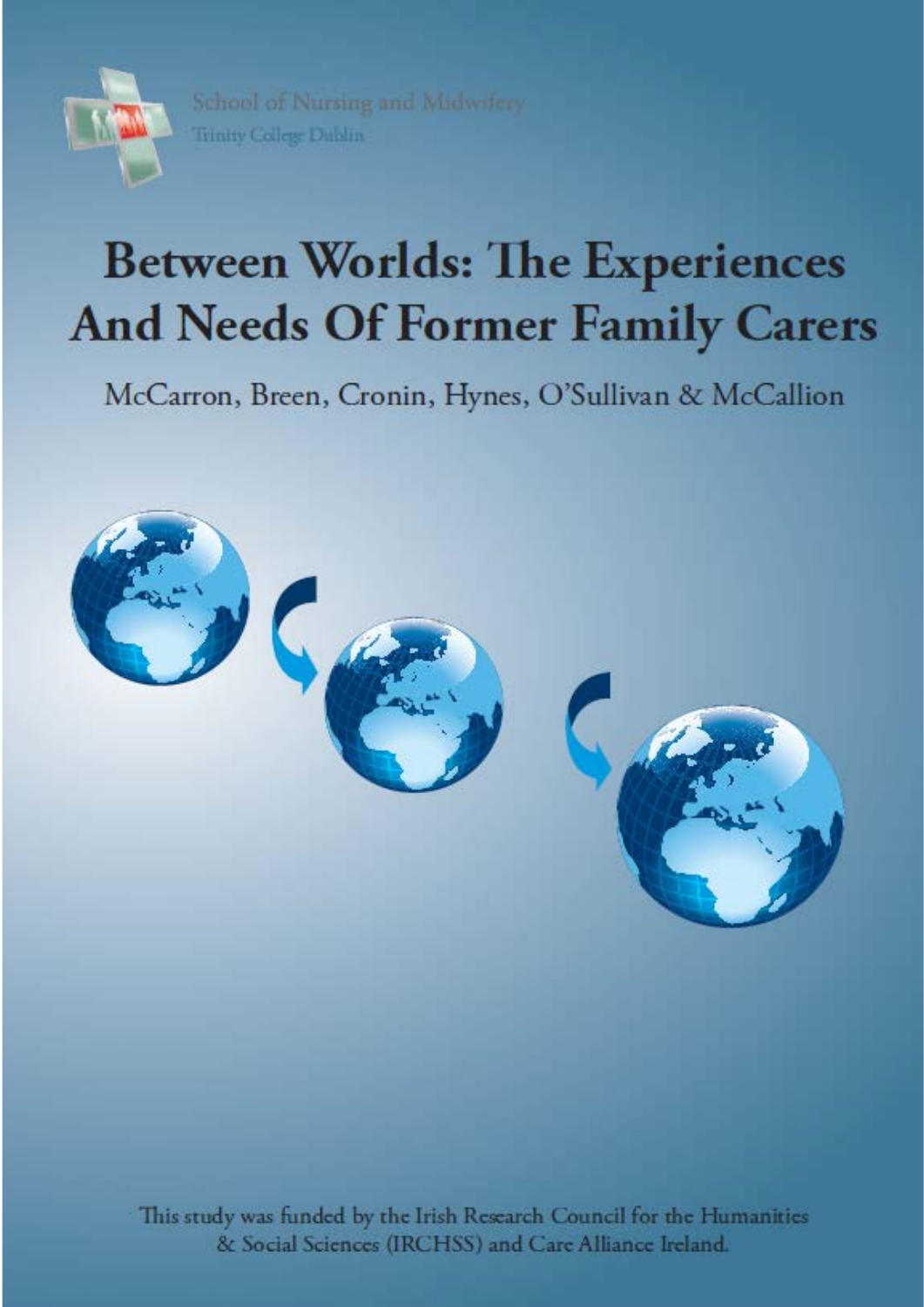# TABLE OF CONTENTS

| <b>Acknowledgements</b><br>$\overline{3}$ |                                                                                                                                                                                                                                                                          |                                                          |  |  |
|-------------------------------------------|--------------------------------------------------------------------------------------------------------------------------------------------------------------------------------------------------------------------------------------------------------------------------|----------------------------------------------------------|--|--|
| Prologue<br>$\overline{4}$                |                                                                                                                                                                                                                                                                          |                                                          |  |  |
| <b>Executive Summary</b>                  |                                                                                                                                                                                                                                                                          |                                                          |  |  |
|                                           | <b>Figures &amp; Tables</b><br>11                                                                                                                                                                                                                                        |                                                          |  |  |
|                                           | <b>Section 1: Background to the Study</b>                                                                                                                                                                                                                                | 12                                                       |  |  |
| 1.1<br>1.2<br>1.3<br>1.4<br>1.5           | Introduction<br>Informal Care in Ireland<br>Irish Policy Context on Informal Care<br>Irish Literature on Carers<br>Conclusions                                                                                                                                           | 12<br>12<br>13<br>14<br>15                               |  |  |
|                                           | <b>Section 2: Literature Review</b>                                                                                                                                                                                                                                      | 16                                                       |  |  |
| 2.1<br>2.2<br>2.3a<br>2.3 <sub>b</sub>    | Introduction<br>Theoretical Models of Caring Transitions<br>Research Findings on the Post-caring/care transitions Experience<br>- Nursing and Care homes<br>Research Findings on the Post-caring/care transitions Experience                                             | 16<br>16<br>18                                           |  |  |
| 2.4<br>2.5                                | - Death of the Care Receiver<br>Literature Review Implications for the Current Study<br>Aim of Project and Research Questions                                                                                                                                            | 20<br>21<br>22                                           |  |  |
| <b>Section 3: Methodology</b><br>23       |                                                                                                                                                                                                                                                                          |                                                          |  |  |
| 3.1<br>3.2<br>3.3.<br>3.4<br>3.5          | Introduction<br>Sample and Sample Selection<br>Inclusion criteria:<br>Exclusion criteria:<br>Focus Group Participants<br>Individual interviews<br>Development of Interview Protocol<br>Data Analysis - Individual Interviews<br><b>Ethical Considerations</b><br>Summary | 23<br>23<br>23<br>23<br>23<br>24<br>25<br>25<br>25<br>25 |  |  |
|                                           | <b>Section 4: Summary</b>                                                                                                                                                                                                                                                | 26                                                       |  |  |
| 4.1<br>4.2                                | Introduction<br>Loss of Caring World                                                                                                                                                                                                                                     | 26<br>26                                                 |  |  |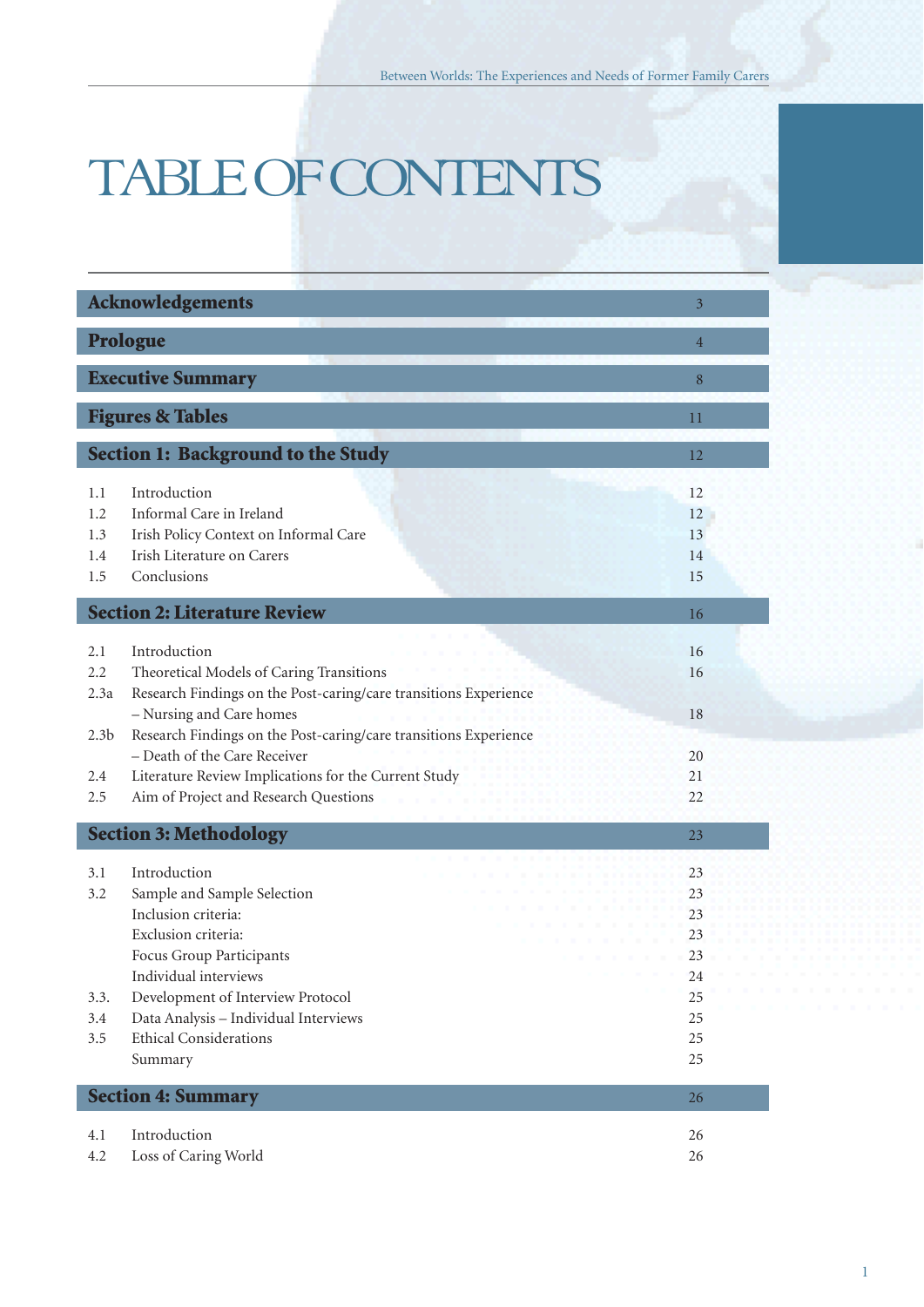|     | <b>Information Provision</b><br>5.3c<br>5.3d<br>Tapping into Former Carers' Skills and Expertise<br>Mental Health Issues<br>5.3e<br>5.3f<br>Combating Social Isolation<br>Awareness Raising<br>5.3g<br>Further Research<br>5.3 <sub>h</sub><br><b>References</b> | 44<br>44<br>44<br>44<br>45<br>45<br>46 |
|-----|------------------------------------------------------------------------------------------------------------------------------------------------------------------------------------------------------------------------------------------------------------------|----------------------------------------|
|     |                                                                                                                                                                                                                                                                  |                                        |
|     |                                                                                                                                                                                                                                                                  |                                        |
|     |                                                                                                                                                                                                                                                                  |                                        |
|     |                                                                                                                                                                                                                                                                  |                                        |
|     |                                                                                                                                                                                                                                                                  |                                        |
|     |                                                                                                                                                                                                                                                                  |                                        |
|     |                                                                                                                                                                                                                                                                  |                                        |
|     | Combating Post-caring/care transitions Poverty<br>5.3 <sub>b</sub>                                                                                                                                                                                               | 44                                     |
|     | General State Support Needs<br>5.3a                                                                                                                                                                                                                              | 43                                     |
| 5.3 | Recommendations                                                                                                                                                                                                                                                  | 43                                     |
| 5.2 | Methodological issues                                                                                                                                                                                                                                            | 43                                     |
|     | Moving on                                                                                                                                                                                                                                                        | 43                                     |
|     | Living in loss                                                                                                                                                                                                                                                   | 42                                     |
| 5.1 | Main Conclusions<br>Loss of caring world                                                                                                                                                                                                                         | 42<br>42                               |
|     | <b>Section 5: Conclusions &amp; Recommendations</b>                                                                                                                                                                                                              | 42                                     |
|     | Summary                                                                                                                                                                                                                                                          | 41                                     |
|     | (iii) Moving on                                                                                                                                                                                                                                                  | 41                                     |
|     | (ii) Living in Loss                                                                                                                                                                                                                                              | 41                                     |
|     | (i) Loss of Caring World                                                                                                                                                                                                                                         | 41                                     |
| 4.5 | <b>Emergent Conceptual Model</b>                                                                                                                                                                                                                                 | 39                                     |
|     | Caring for Others during Post-caring/care transitions<br>4.4 <sub>b</sub>                                                                                                                                                                                        | 37                                     |
|     | 4.4a<br>Caring for Self in Post-caring/care transitions                                                                                                                                                                                                          | 36                                     |
| 4.4 | Moving On                                                                                                                                                                                                                                                        | 36                                     |
|     | 4.3f<br>Family Relations in Post-caring/care transitions                                                                                                                                                                                                         | 35                                     |
|     | The Significant Role of Carers' Organisations in Post-caring/care transitions<br>4.3e                                                                                                                                                                            | 35                                     |
|     | 4.3d<br>Post-caring/care transitions Poverty                                                                                                                                                                                                                     | 33                                     |
|     | 4.3c<br>Perceived Dismissal and Devaluing of Former Carers by State Systems                                                                                                                                                                                      | 31                                     |
|     | Inter-linked Emotional Reactions to Post-caring/care transitions<br>4.3 <sub>b</sub><br>Anger Resulting from Interactions with State Services                                                                                                                    | 30                                     |
|     | Living in Loss<br>4.3a                                                                                                                                                                                                                                           | 28<br>29                               |
|     | The Closeness of the Carer - Care Receiver Bond<br>4.2 <sub>b</sub>                                                                                                                                                                                              | 28                                     |
| 4.3 |                                                                                                                                                                                                                                                                  |                                        |

|  | <b>Appendix two - Final template</b> |  |
|--|--------------------------------------|--|
|--|--------------------------------------|--|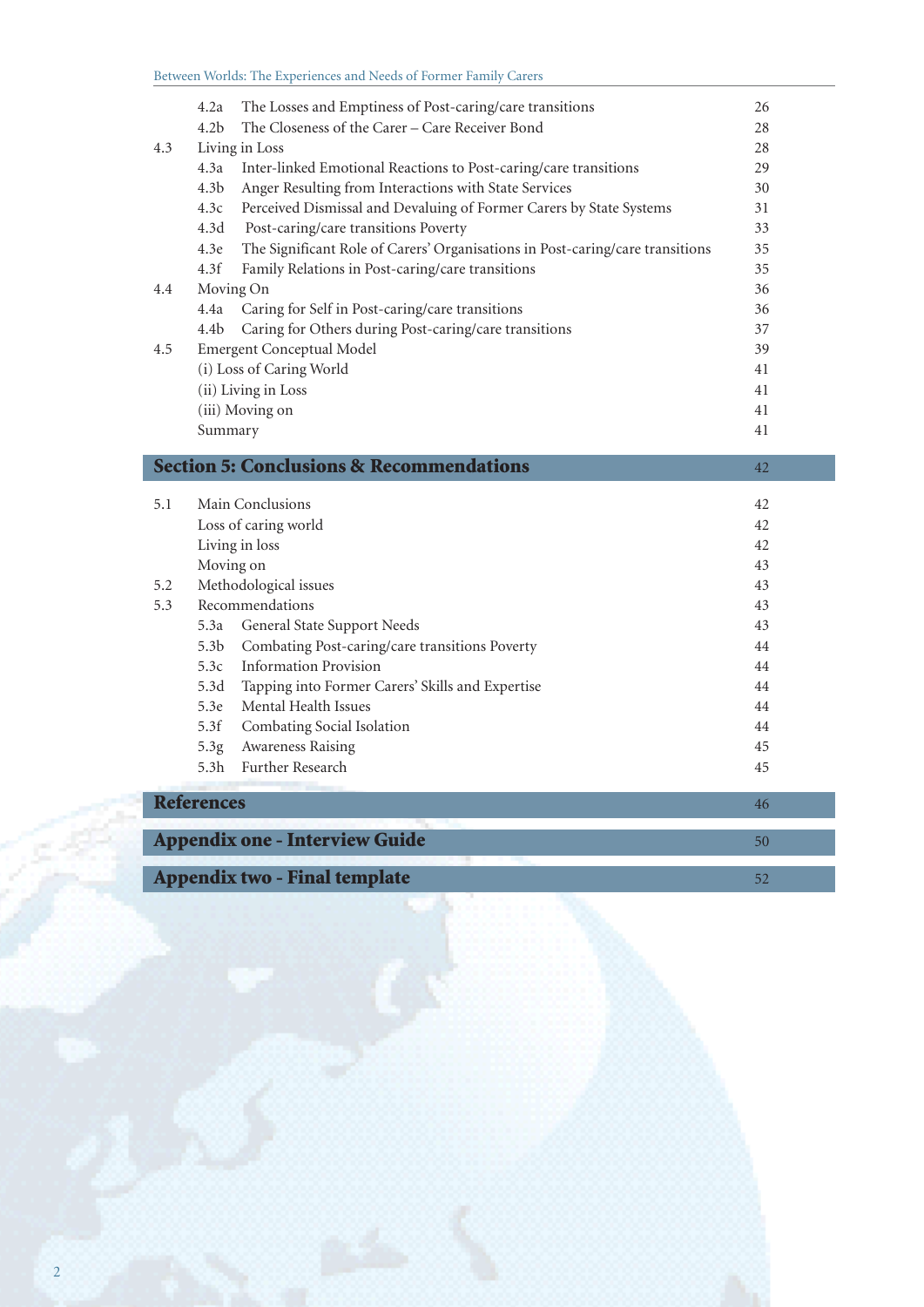# ACKNOWLEDGEMENTS

First and foremost, the research team would especially like to thank the 40 former family carers who were so willing to share their time and experiences with us.

Many thanks to our funders: the Irish Research Council for the Humanities and Social Sciences (IRCHSS); and Care Alliance Ireland.

Special thanks go to Clare Duffy, Social Policy Officer of the Carers Association, for her invaluable assistance in the recruitment of participants.

We would also like to thank the Centre Managers from the Carers Association who helped us make contact with the interviewees.

Thanks also to Liam O'Sullivan and Esther Kavanagh of Care Alliance Ireland as well as Annabel Walsh of Trinity College Dublin for their assistance throughout the research process.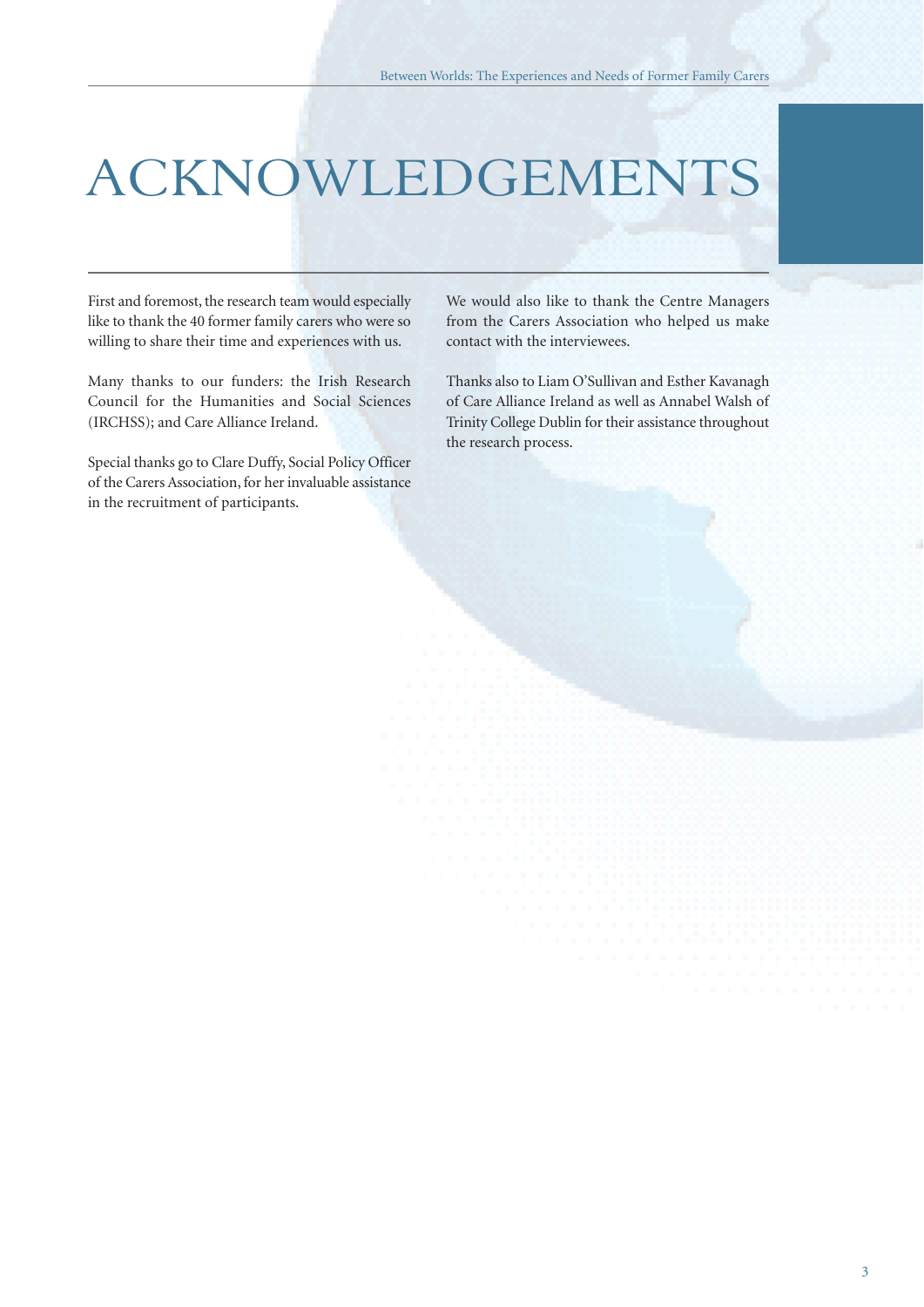## PROLOGUE

At any one time there are an estimated 274,000 Family Carers in the Republic of Ireland providing care and support to loved ones. For some this is a fulltime, round the clock commitment, for others this is a less intensive role sometimes shared with other family members. In recent decades, significant progress has been made in state supports for Family Carers. The advocacy and efforts of the community and voluntary sector in securing these gains, and in particular that of The Carers Association, must be credited in this regard.

Once seen entirely in the context of duty and kept exclusively in the private family domain, family care is now more manageable for some thanks to crucial income supports, respite care (both in home and out of home) and other supports, although access to these supports continues to be limited for many with lengthy waiting lists. Many of these services are delivered by vibrant voluntary organisations, many of whom are members of Care Alliance Ireland.

Understandably, we have been less successful in recognising the needs of those whose caring has ceased. The 2006-2016 National Partnership Agreement specifically identifies the need to give support to former carers. *'Consideration will also be given to enhancing economic and social inclusion supports to people whose caring responsibilities have concluded'.*

This is why we have worked hard to secure funds internally and specifically from the National Lottery and from the Research Council for Humanities and Social Sciences (IRCHSS) to find out more about carers' experiences and needs in this post-caring transition period.

Care Alliance Ireland's vision is that the role of Family Carers is fully recognised and valued by society in Ireland. We exist to enhance the quality of life for Family Carers. We achieve this by supporting our member organisations in their direct work with

Family Carers through the provision of information, developing solid peer-reviewed research in the field, sharing resources, and instigating opportunities for collaboration. As part of our Strategic Plan, we have two research objectives, namely; to inform service provision through the development of applied and evidenced policies and position statements based on ongoing qualitative and quantitative research, and to influence the Family Carer research agenda.

Engaging in collaborative research with leading thirdlevel institutions such as Trinity College gives expression to these objectives. There is a continued challenge in bridging the gap between theory, policy and practice, and specifically ensuring that quality evidenced-based research influences the approach to service delivery as well as resource allocation. This is particularly important in times of economic downturn.

Former carers represent a significant yet unquantified and possibly not fully quantifiable cohort of our population. We know that after caring ends many carers' health and wellbeing often deteriorates.

Care Alliance Ireland is delighted to have embarked on this piece of quality research in collaboration with Mary McCarron and her team in the School of Nursing and Midwifery in Trinity.

As this research progressed, some aspects of carers' and former carers' lives became even more apparent; their resilience and their proactive community endeavours after their caring has ended; the real challenges for carers not only to provide care but also to manage the difficulties in preparing for and anticipating loss; the importance of the voluntary sector being clear about the areas in which it can meet needs adequately and which areas only the state can do so. It was heartening to read of the potentially therapeutic impact the research process may have had on the former carers who volunteered to be interviewed. The less than satisfactory experience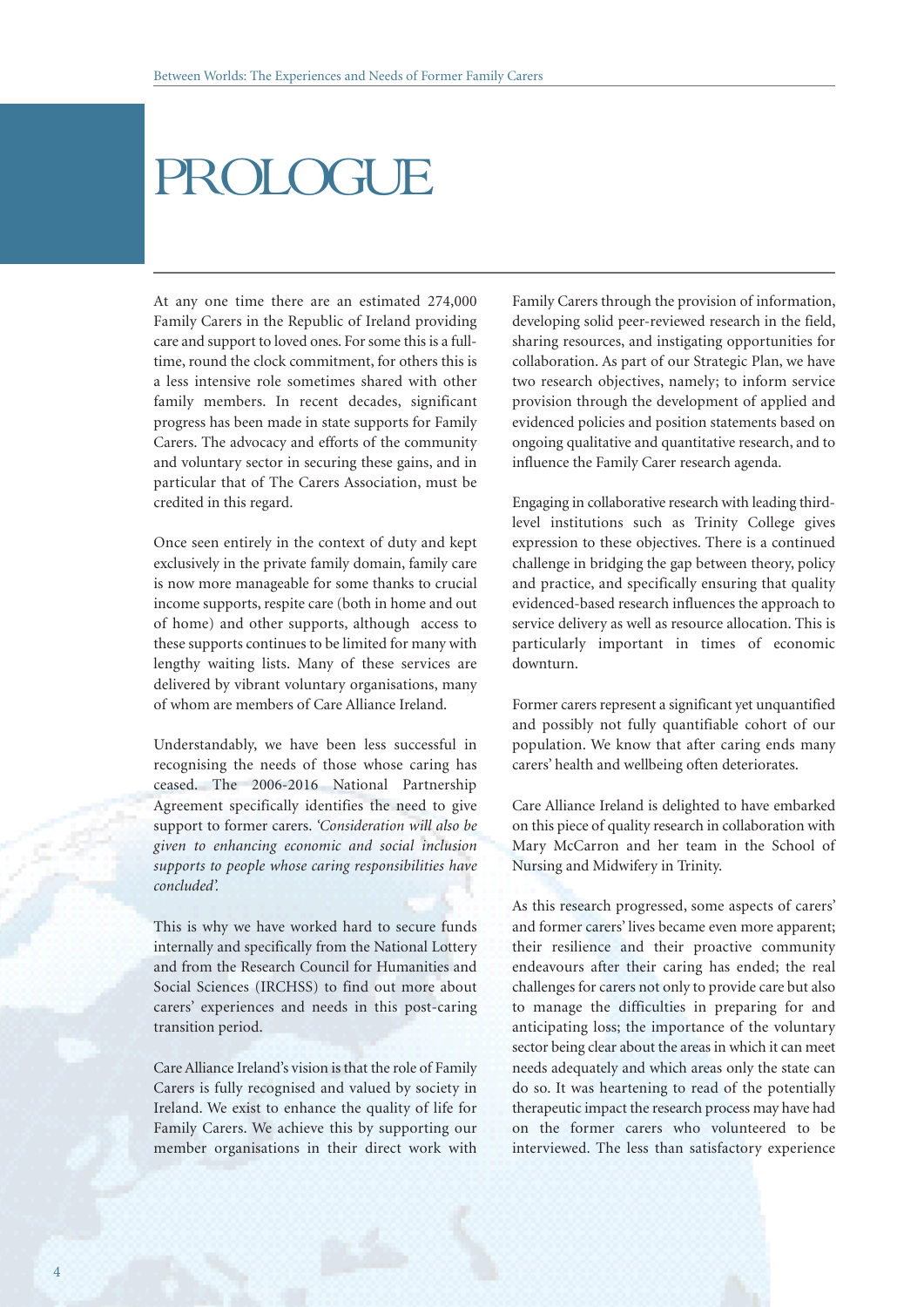with health care professionals, as reported by many of those interviewed, is of concern.

Other findings of note, as detailed more comprehensively later in this report, include;

- The need for more access to pre- and postbereavement counselling.
- The need for healthcare professionals to make more meaningful attempts at post-caring followup and to undergo training in understanding loss as it affects former carers.
- The need to consider extending the timeframe for the payment of the Carers Allowance, post caring.
- The need for those of working age to be actively supported by employment agencies to return to the paid workforce.
- The need to actively facilitate former carers in supporting current carers.
- The need for information to support former carers.

On the latter we are delighted to be able to say that we are currently working with four other carers' organisations throughout Europe to prepare a booklet for former carers, tailored to each country, to be published later in 2011.

The other recommendations will require active effort on all our parts to make them happen. It is reassuring, however, that the new Programme for Government commits to publishing a National Carers Strategy.

The conceptual framework developed in this research has been immensely helpful in our understanding of the issues faced by former carers. At each of the three stages identified – the loss of the caring world, living in loss and moving on – there are various and multiple opportunities for health and social care professionals, as well as family and friends, to reach out and offer support. A timely visit, a meal delivered, a kind letter or even a text, all can make a difference but these need to be more than once-off. Ongoing support to former carers to engage in their new world is important.

We know that while some former carers already receive considerable support from carers organisations, more remain 'below the radar' of both statutory and voluntary health and social care services. Sometimes this is their preference and indeed their right. Others continue to care, for neighbours, other relatives and often by volunteering in their local community.

Many however are not adequately supported, as this piece of research demonstrates, and action is warranted in this regard.

We look forward to working further with Trinity College in bringing further insight to health and social care professionals and the wider community about our collective responsibility to support former carers.

Liam O'Sullivan Executive Director, Care Alliance Ireland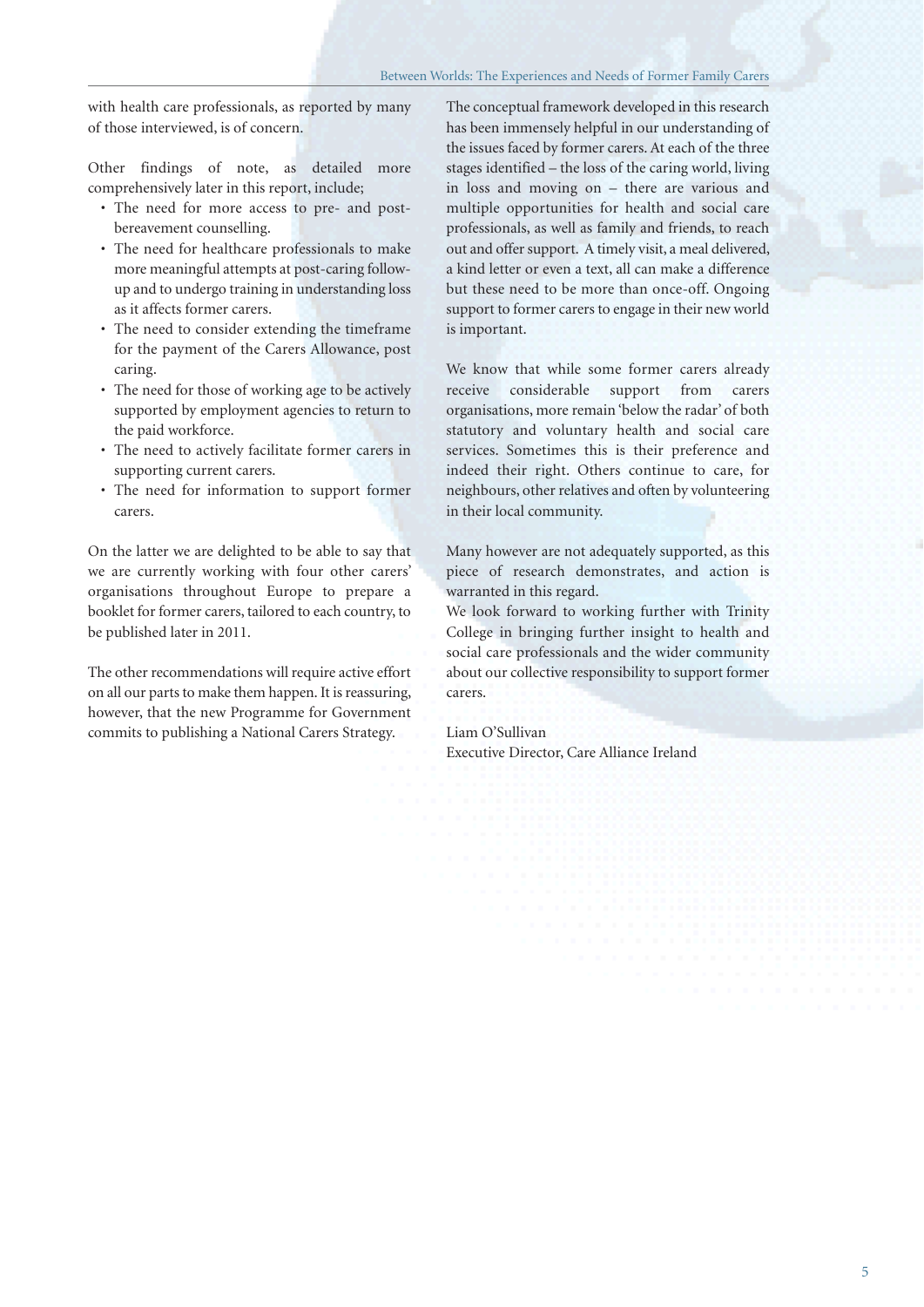## EXECUTIVE SUMMARY

#### BACKGROUND TO THE STUDY

The Census 2006 defined a carer as someone who 'provides unpaid, personal help for a friend or family member with a long-term illness, health problem or disability' (Government of Ireland, 2007a, p. 191). However, it is important to note that many people who meet the official criteria do not self-identify as carers, rather they view their caring activities as a central aspect of their family role such as spouse or parent (Hynes et al, 2008).

Health policy trends towards home care, and advances in treatment and technology to support people with advanced chronic illnesses mean that more people with debilitating illnesses are living longer with increased dependency (Department of Health & Children, 2008). Specialist support services for these chronic illnesses are more usually hospitalbased and family carers for such patients receive little support in the community. Additionally, a rapidly ageing population and a declining family size mean 'family' as a caring unit in Irish society is undergoing a period of uncertain change (Fahey & Fields, 2008; Timonen, 2008). Higher unemployment rates and reductions in social welfare payments in Ireland further negatively impact on the lives of informal carers (Carers Association, 2010a). These factors highlight the importance and timeliness of researching family care in Ireland.

In Census 2006:

- 161,000 people identified themselves as carers (4.6% of the population).
- 61,000 males and 100,000 females.
- Dominant age cohorts in the caring population are 45-54 years and 55-64 years.<sup>1</sup>
- 93,000 carers provide 1 to 14 hours of caring a week, with 41,000 carers providing over 43 hours per week (Fahey & Fields, 2008).

The Central Statistics Office 2009 Quarterly National Household Survey included a special module on carers and utilised a broader definition (Central Statistics Office, 2010) resulting in an increased prevalence estimate for carers (from 4.6% in 2006 to 8% in 2009):

- 21% (N=4,515) reported that they spent more than 57 hours caring per week
- 38% (N=8,170) reported feeling completely overwhelmed by their caring responsibilities.

Findings here that suggest that the sustainability of informal family care is under severe threat are further supported in the available research; Hynes et al (2008), O'Brien (2009) and O'Sullivan (2008) have all pointed out poor health and wellbeing among Irish carers.

Given the emerging evidence of an at-risk carer population, the postponement of the publication of the National Carers Strategy, and the reduction in carers' social welfare payments are likely to add to existing stress. The paucity of explanatory primary research means more work is needed, including the current research project, which addresses a group of carers who have not been well described; postcaring/care transitions carers.

Although there is not an extensive literature, two primary theoretical models of post-caring have emerged. Larkin's (2009) model focuses exclusively on post-caring after the care receiver has died. Conversely, the Davies & Nolan (2003; 2004; 2006) model outlines stages experienced by carers after their care receiver has been placed in a care facility. The present study incorporates both understandings of the postcaring/care transitions experience and examines life before post-caring/care transitions among carers largely for whom the care receiver has died.

1 There are also 3,000 young carers in the State (Becker, 2010; Carers Association, 2009; Government of Ireland, 2007a).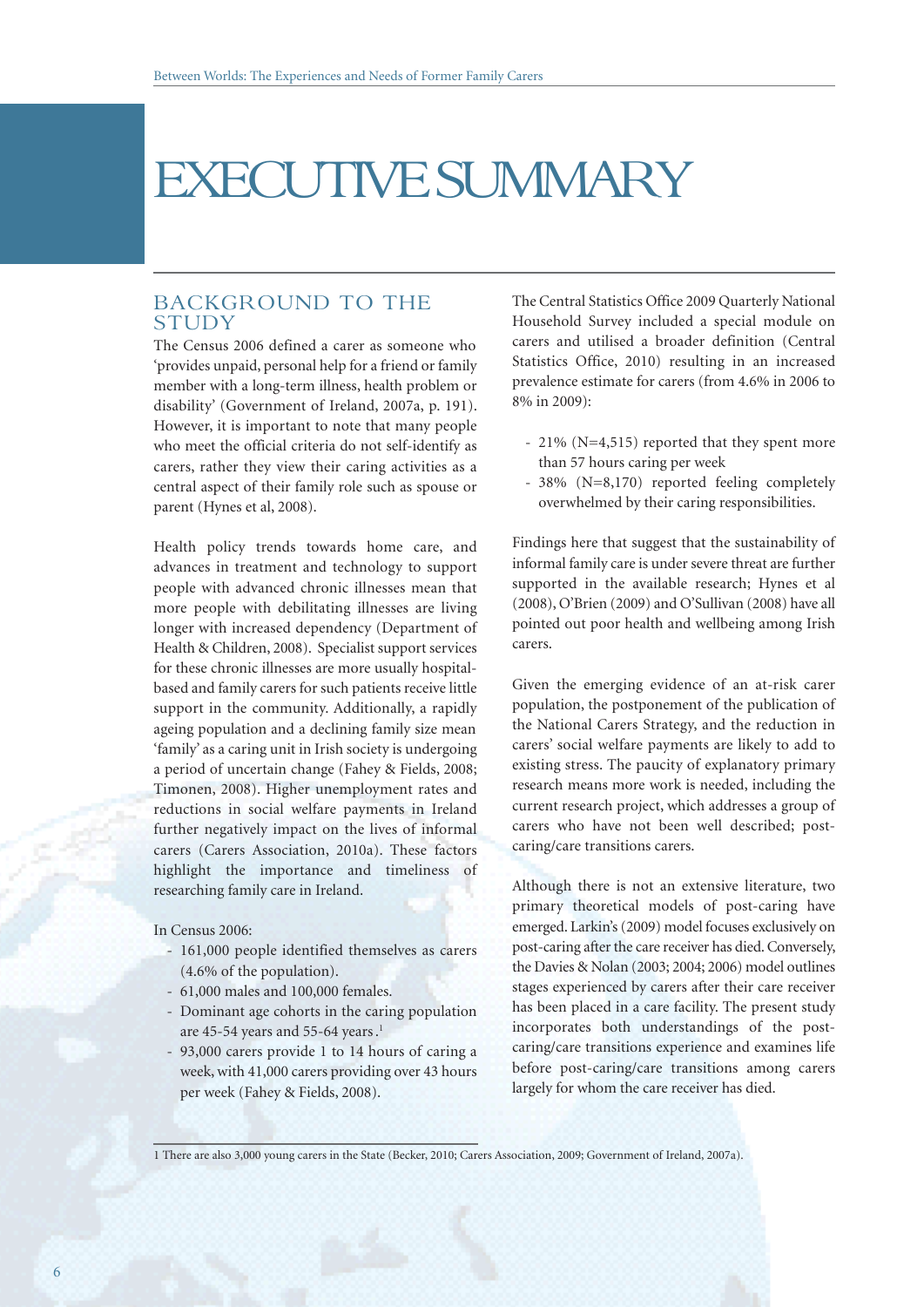**Study aim:** Describe the experiences and needs of former family carers in the post-caring/care transitions period.

**Definition:** Former family carers are defined as family members who provided physical and/or social care to a family member with an illness or disability in the home for at least six months prior to nursing home/hospice placement or death.

Note: The researchers recognise that the caring role generally continues but in an altered way after athome caring has ceased and the care-receiver has moved into either a nursing home or hospice.

**Overarching research question:** What are the experiences and needs of former family carers in the post-caring/care transitions period?

#### SPECIFIC RESEARCH QUESTIONS:

- 1. What are family carers' needs in relation to the period following the cessation of caring?
- 2. What are family carers' experiences in relation to the period following the cessation of caring?
- 3. What are family carers' perceptions of factors affecting their life quality in the period following the cessation of caring?
- 4. What interventions do family carers believe would improve their life quality in the period following the cessation of caring?

#### METHODOLOGY

This was a qualitative study of the lived experience of former carers. With support from Care Alliance Ireland and the Carers Association, a total of 40 former family carers were identified and recruited. There were two groups: an initial group of 14 participants who formed a focus group and 26 additional carers were subsequently selected for individual interviews.

**Sample:** Seven male and 19 female former carers agreed to individual interviews; their mean age was 57 years but they ranged in age from 33 to 81 years old. The length of time spent caring for the care receiver ranged from six months to 27 years, with a mean of seven years nine months. Most were caring for either a parent or a spouse. Death of the care receiver was the reason for post-caring/care transitions for 25 of the 26 interviews. At the time of interview, the length of time since the postcaring/care transitions ranged from three months to six years with a mean of two years.

**Approach:** A trained facilitator worked with the focus group participants to explore two themes identified from the available literature:

- $\alpha$ ) When there was a transition due to nursing home placement – alterations to the carer role, stress related to the transition and to fraught relationships with staff and the need to reconstruct relationships
- β) When the transition was due to death preparation for bereavement and ability to access socio-emotional and financial support.

Review of the audiotapes of the focus group discussions helped in formulating a semi-structured interview protocol designed to further elucidate and validate issues raised in the focus group and to probe for additional important issues and related details not yet discussed including the experience of caring/transition; needs, factors affecting quality of life, interventions and transition experiences

**Analysis:** Template analysis (Crabtree & Miller, 1999; King, 2004), supported with NVivo 8 software, was the method of analysis employed for the 26 individual interviews. Rather than transcribing interviews, the data was analysed directly from the audio recordings. This approach ensured that the voice, tone and emotion of participants were not lost and had the opportunity to influence the analysis.

#### FINDINGS

Two major explanatory themes emerged from the data: being 'worldless' and being 'between worlds', as did three post-caring/care transitions processes: 'the loss of the caring world', 'living in loss' and 'moving on'.

The following diagram illustrates how the loss of the pre-caring world (i.e. life prior to becoming a fulltime, primary carer with all its social contacts, employment and other opportunities) is followed post-caring/care transitions with the loss of a "caring world"; daily routines, carer role and identity, close relationship with care receiver, and social network of medical personnel visiting their home have suddenly dissipated. The double losses create a profound sense of loss and emptiness. The loss of the pre-caring world is more distant; the transition is instead between their just-ended caring world and a newly reconstructed world after caring. In this transitional state carers feel 'worldless'; not belonging to any particular place and not having any particular label or identity that applies to them (see Figure 1.1).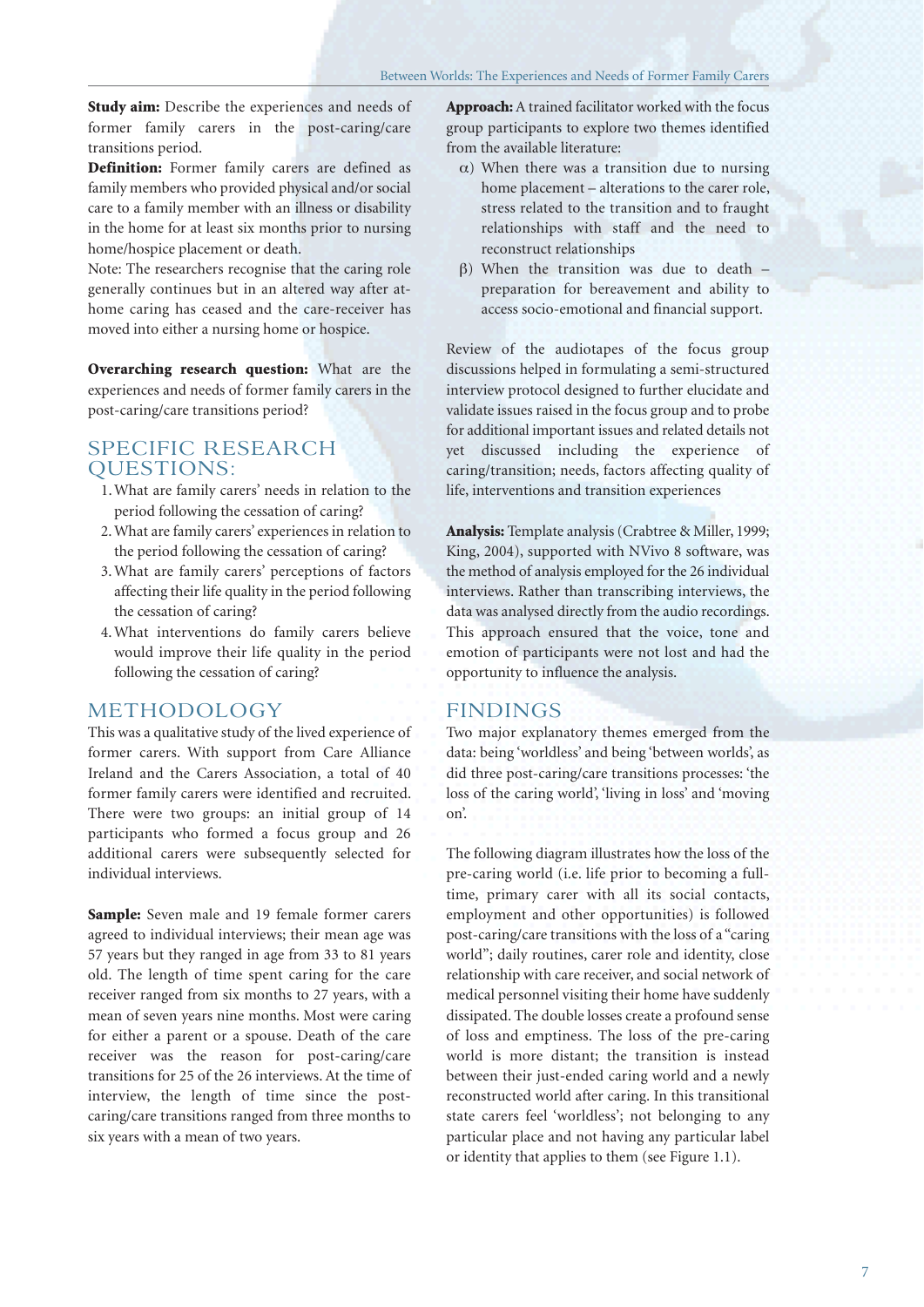#### **Figure 1.1: Level One of Conceptual Model**



The next level of the conceptualisation captures the 'between worlds' state visually represented by the pink-shaded rectangular area in figure 1.1 magnified in figure 1.2 to incorporate the post-caring/care transitions processes of (i) Loss of Caring World, (ii) Living in Loss and (iii) Moving On.

#### (i) LOSS OF CARING **WORLD**

The loss of the caring world occurs at the beginning of the post-caring/care transitions phase. The losses are multi-dimensional; loss of identity as carer, of role as carer, of the close bond with the care receiver, and of the social relationship with the network of healthcare professionals.

#### (ii) LIVING IN LOSS

This refers to the process of living in and continually experiencing the losses of post-caring/care transitions. Key features are the emotional reactions to post-caring/care transitions such as guilt, relief and a sense of urgency and anger towards State services. The losses are exacerbated by the perceived dismissal and devaluing of the former carer by State systems becoming a barrier to 'moving on' to a new world

after the cessation of caring. Other barriers include post-caring/care transitions financial difficulties with loss of carer allowances and difficulties returning to the workforce.

It appears that although some former carers 'move on', others continually move between the 'loss of the caring world' and 'living in loss' in a continual, cyclical movement. They become 'stuck' in the losses of post-caring/care transitions and do not move on to the third 'cog' enabling them to construct a new, post-caring/care transitions world.

Those who 'move on' from this cycle move out of the 'trapped' space between worlds, no longer viewing themselves as 'worldless' and constructing a new world. Facilitators identified included family support and support from carers' organisations.

[The presentation of this second level of the model illustrates how the post-caring/care transitions phase is a cyclical and interactive process].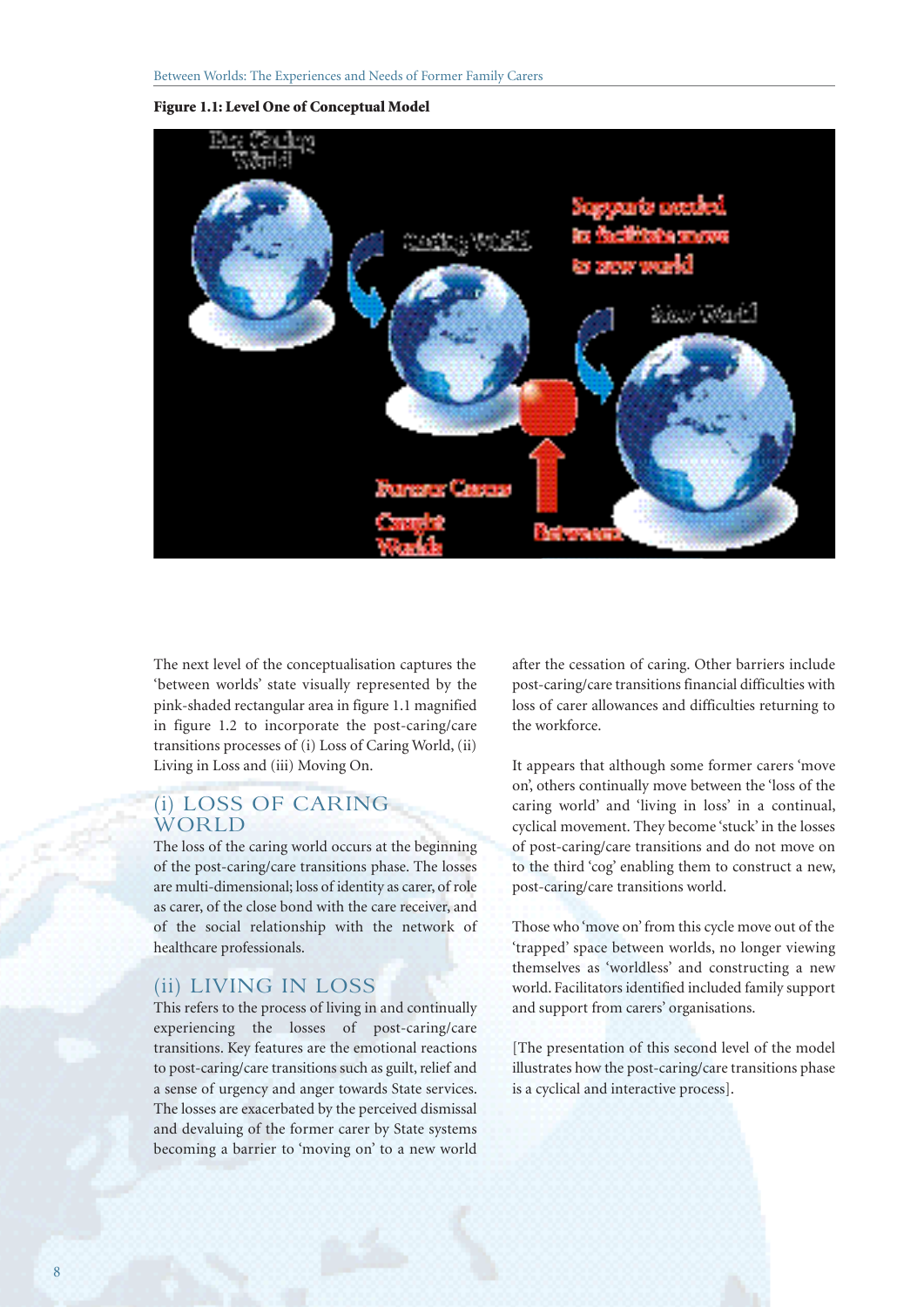Between Worlds: The Experiences and Needs of Former Family Carers

**Figure 1.2: Level Two of Conceptual Model**



#### (iii) MOVING ON

This is the concept of former carers proactively beginning to move on to a new world by caring for themselves, keeping active, becoming involved in their community and 'getting out of the house'. For some former carers, 'moving on' involves taking up other caring activities, such as mentoring other family carers or taking care of grandchildren.

An additional and unexpected finding was that male carers reported equal levels of challenge and stress but also described the support they received from small,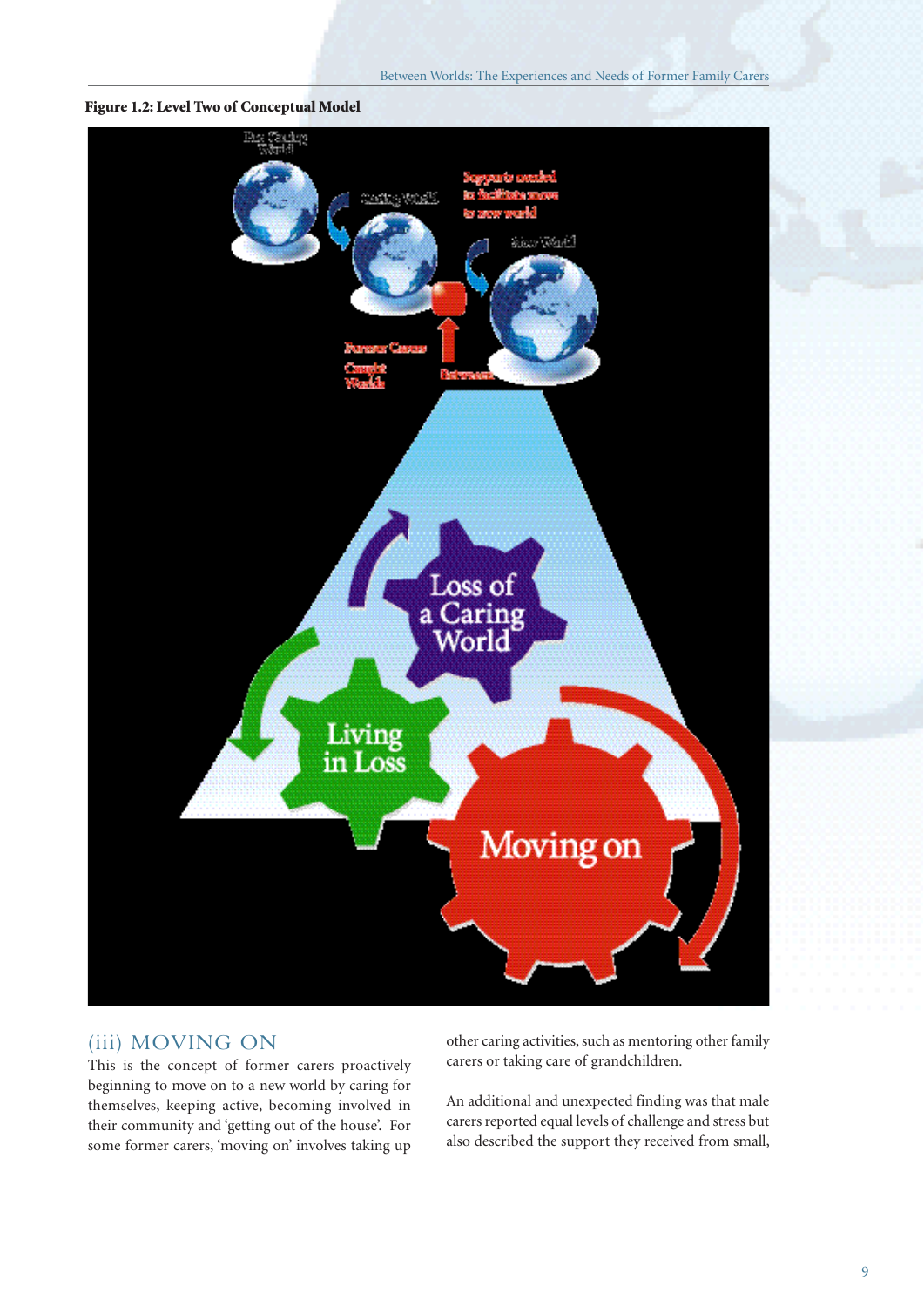organically emerging, male support groups where two to three men (including widowers and former carers) meet for social outings or in each other's houses; emotional support becomes a by-product of the social occasions.

#### CONCLUSIONS

The participants highlighted that there were currently no statutory health or social care services in place for former carers. Given the 'between worlds' experiences described, the sense of being 'stuck' and the financial stress reported by many participants, this is a major service gap. Formal statutory supports and support structures through carer groups aimed specifically at former carers are needed, including bereavement support. A health promotion and self-help toolkit might also help prepare carers for when caring ceases by addressing what the experience will entail and offer signposts for help and advice. Finally, former carers have developed extensive knowledge of the health and social care services system and individual professionals in their locality. Mechanisms were requested by carers to utilise their wealth of untapped knowledge to help advise and guide current carers.

Established local carers' support groups typically have a higher proportion of women than men in attendance but men constitute 40% of carers in Ireland and are therefore under-represented in carer

groups and other services. Findings here offer suggestions for carers' organisations and formal services to consider as they develop options that are more appealing to post-caring/care transitions male carers.

The sampling approach taken in this study meant that the participants were linked to carers' organisations, therefore not necessarily the most marginalised of former carers; future work should reach out to this group. Also, the majority of the interviewees were in the post-caring/care transitions phase due to the death of the care receiver. There was an underrepresentation of those undergoing post-nursing home placement and post-hospice transition. However, most of the existing literature focuses on post-hospice and post-nursing home placement transitions. This study begins to address the dearth of data on post-caring/care transitions experiences due to death.

A picture emerges of former carers with many strengths that are not well appreciated and utilised, a group where some find themselves stuck between worlds, and in financial and mental health distress, yet a group who have many suggestions for supports that will make the difference. Future research and services must be responsive.

10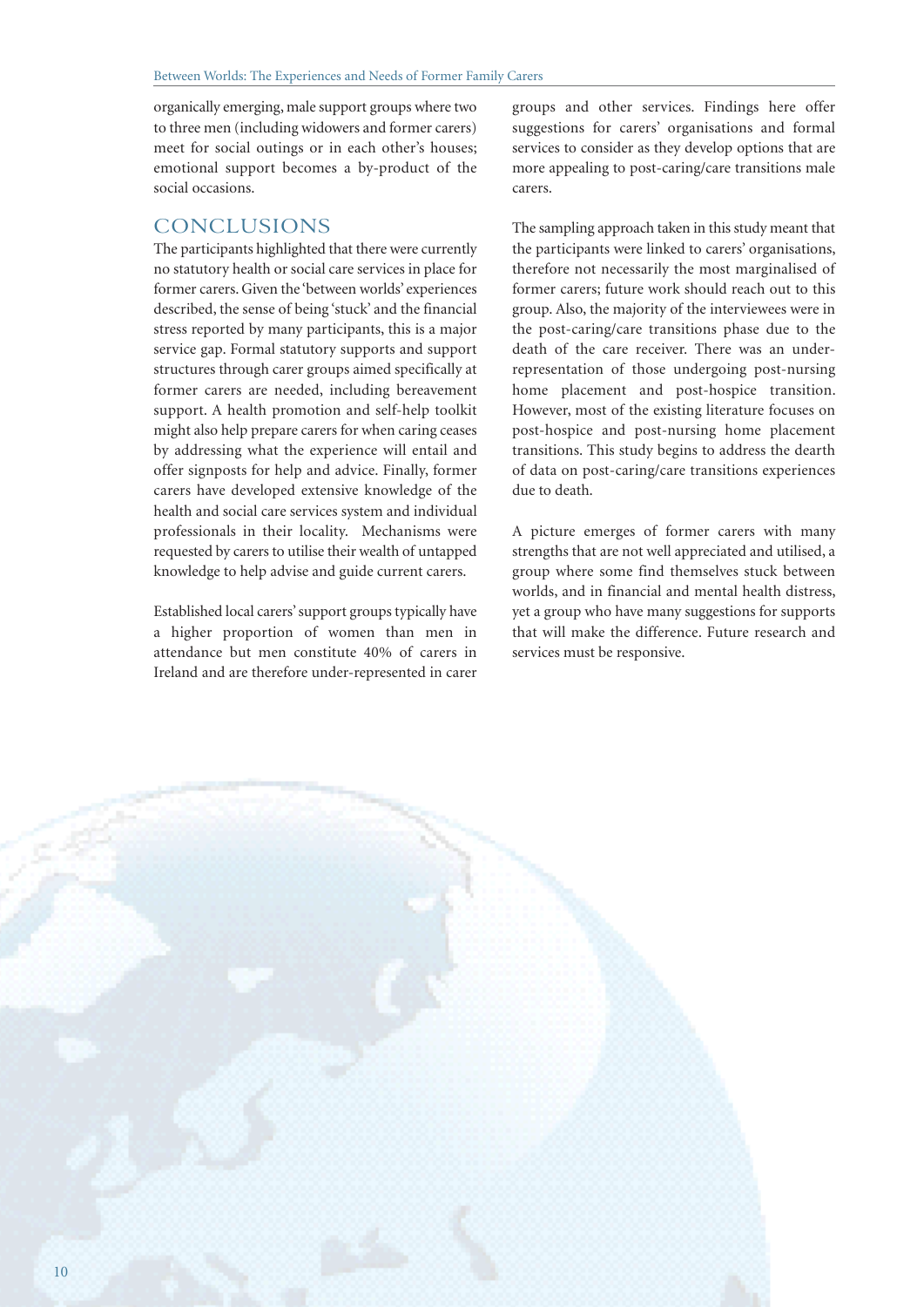#### Between Worlds: The Experiences and Needs of Former Family Carers

# FIGURES | TABLES

| Figure 3.1 | 24 |
|------------|----|
| Figure 3.2 | 24 |
| Figure 3.3 | 24 |
| Figure 4.1 | 39 |
| Figure 4.2 | 40 |

Table 4.1 26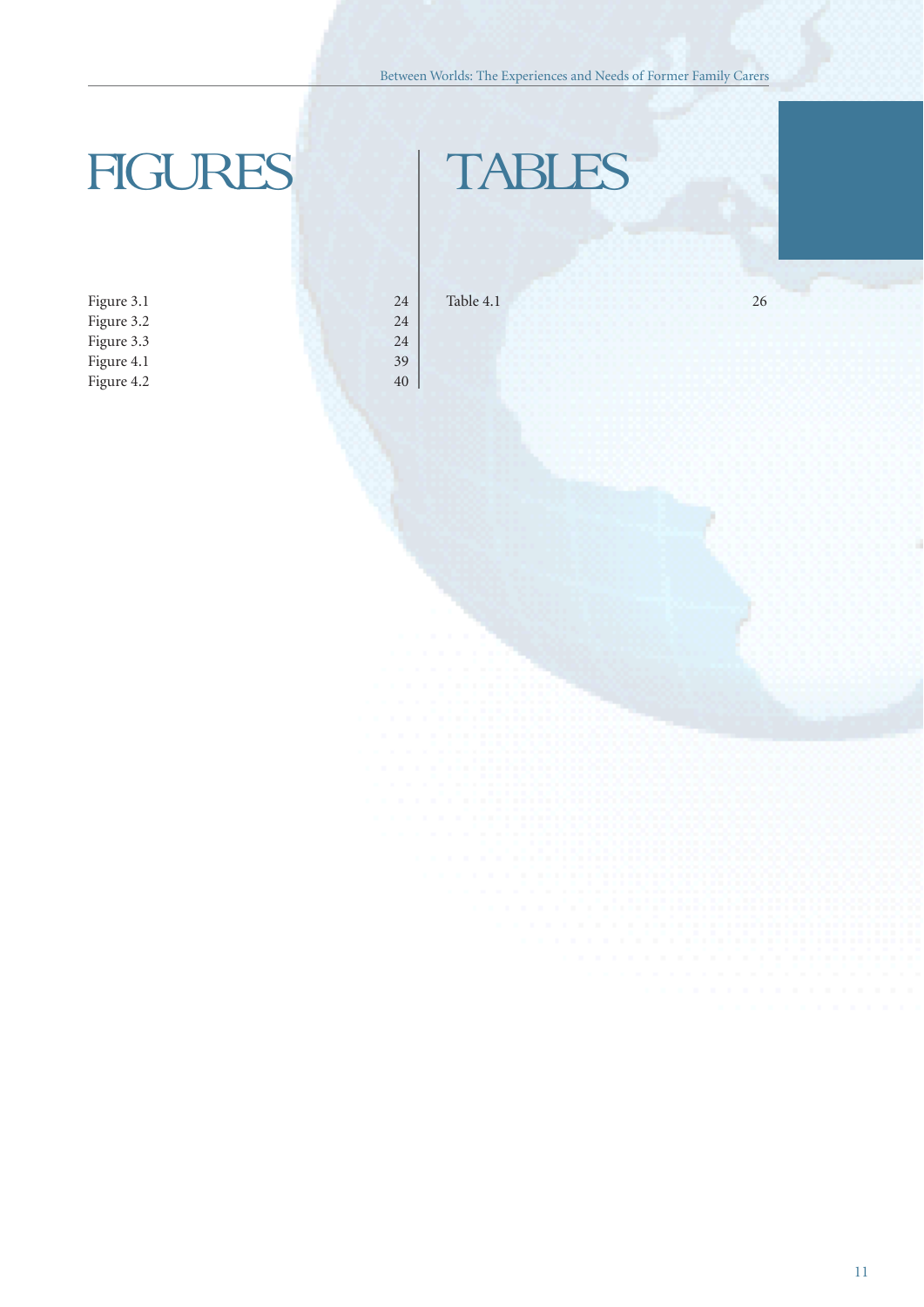# BACKGROUND TO THE<br>STUDY

#### 1.1 INTRODUCTION

This section provides a general introduction to what is known about informal, family carers in Ireland.

- Broad socio-economic trends influencing Irish family carers as well as a statistical profile on the current carer population are presented.
- The social welfare payments available for carers are described.
- The Irish policy context in relation to caring is outlined.

Finally, key findings from Irish research on family carers are discussed.

#### 1.2 INFORMAL CARE IN IRELAND

The combination of health policy trends towards home care, and advances in treatment and technology to support people with advanced chronic illnesses, mean that more people with debilitating illnesses are living longer with increased dependency (Department of Health & Children, 2008). Since the specialist support services for these chronic illnesses are more usually hospital-based, family carers for these patients receive little support in the community. Additionally, 'family' as a caring unit in Irish society is undergoing a period of uncertain changes. New demographic trends include a rapidly ageing population and a declining family size (Fahey & Fields, 2008; Timonen, 2008). Recent economic changes in Irish society, such as high unemployment rates and reductions in social welfare payments, have also had an impact upon the lives of informal carers (Carers Association, 2010a). These factors highlight the importance and timeliness of researching family care in Ireland.

The Census 2006 provides figures on family carers in Ireland, in which a carer was defined as someone who 'provides unpaid, personal help for a friend or family member with a long-term illness, health problem or disability' (Government of Ireland, 2007a, p. 191). However, it is important to note that many people who meet the official criteria for being categorised as a carer do not self-identify as such, rather they view their caring activities as being a central aspect of their family role such as spouse or parent (Hynes et al, 2008). In Census 2006:

- 161,000 people identified themselves as carers (4.6% of the population).
- 61,000 males and 100,000 females.
- Dominant age cohorts in the caring population are 45-54 years and 55-64 years .<sup>2</sup> 93,000 carers provide one to 14 hours of caring a week, with 41,000 carers providing over 43 hours per week (Fahey & Fields, 2008).

The Central Statistics Office included a special module on carers in the Quarterly National Household Survey in Quarter 3 of 2009 (Central Statistics Office, 2010). This large-scale survey included a representative sample of private households within the State. This most recent survey reported similar gender and age trends as the Census 2006. However, there was a higher prevalence of carers than had been found in the previous Census (i.e. 8% rather than 4.6%). This could be explained by the broader definition of caring used in the Quarterly National Household Survey.3 Of the 21,500 carers who responded to this survey:

- 21% (N=4,515) reported that they spent more than 57 hours caring per week
- 38% (N=8,170) reported feeling completely overwhelmed by their caring responsibilities.

<sup>2</sup> There are also 3,000 young carers in the State (Becker, 2010; Carers Association, 2009; Government of Ireland, 2007a).

<sup>3</sup> The Quarterly National Household Survey referred to 'looking after or give special help to'.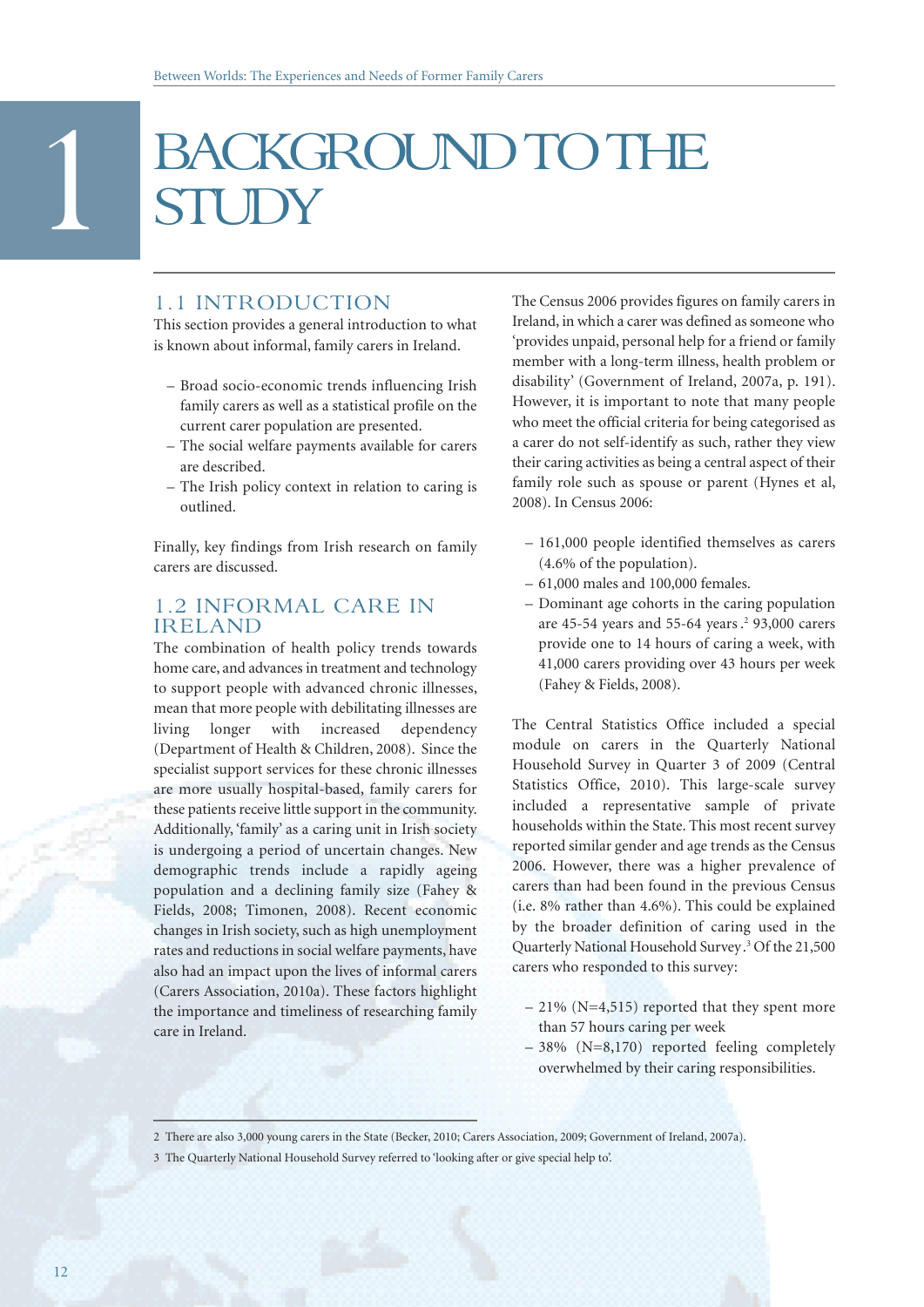Carer's Allowance and Carer's Benefit are the two social welfare payments available to full-time, informal carers. One either receives Carer's Allowance or Carer's Benefit; it is not possible to receive both.

The Carer's Allowance is means-tested and so not all full-time informal carers receive this allowance. From January 2011, Carer's Allowance for carers aged up to 65 and those over 66 caring for one care receiver amounted to respectively  $\in 204$  and  $\in 239$  per week (Government of Ireland, 2010).<sup>4</sup> Those carers who were in receipt of other social welfare benefits were not entitled the full Carer's Allowance.

Carer's Benefit is available to those who have left the formal labour force in order to care full-time, up to a total of 104 weeks. This corresponds with Carer's Leave which is for up to a maximum of two years. From January 2011, Carer's Benefit amounted to €205 per week.

To put these payments in context, from January 2011 the Jobseekers Benefit amounted to €196 per week. The weekly income for someone on the minimum wage was approximately  $\in$  267.75 ( $\in$  7.65 per hour x 35) (Government of Ireland, 2010).

In terms of the post-caring/care transitions phase, both Carer's Benefit and Allowance are paid for six weeks after the caring ceases. It has been argued that this is too short a time for carers to adjust and acquire the skills that they need to return to work (Equality Authority, 2005).

There is a Respite Care Grant worth  $\in$  1,700 available for family carers. It is automatically administered each June to those who are receiving either Carer's Benefit or Carer's Allowance. However, carer groups argue that this grant does not cover the full cost of providing for 4 weeks respite care; 4 weeks being the statutory annual holiday entitlements for employees in the State (i.e. 20 days) (Care Alliance Ireland, 2009; Carers Association, 2008).

#### 1.3 IRISH POLICY CONTEXT ON INFORMAL CARE

A number of Irish policy documents are relevant to family carers. As outlined in the Primary Care Strategy (Government of Ireland, 2001), Government policy favours the provision of care in the home for as long as is possible. The National Action Plan for Social Inclusion 2007-2016 (Government of Ireland, 2007b) highlighted the need for financial, educational and training supports for carers to ensure the successful implementation of the Primary Care Strategy. In addition, the Towards 2016 Social Partnership Agreement (Government of Ireland, 2006) is committed to expanding income limits for Carer's Allowance and to increase the Respite Care Grant. The need for respite and day care services to be part of community service, in order to give carers the necessary breaks from their caring role, was underlined by the latest National Development Plan 2007-2013 (Government of Ireland, 2007c).

Other policy documents deal specifically with the issue of family carers. The Joint Oireachtas Committee on Social & Family Affairs (Review of the Position of Full-time Carers) (2003) recommended abolishing the means test for the Carer's Allowance. The committee also suggested greater flexibility in respite care in relation to the evening and weekend, as well as addressing transport issues.<sup>5</sup> In 2005, the Equality Authority published a report advocating more state support for caring and a more equal sharing of the caring role between the State and carers. The report's recommendations included:

- Greater recognition of the diversity of carers (i.e. sometimes there are several secondary carers and one primary carer);
- A new valuing of caring through payment as opposed to the current situation of income maintenance (i.e. Carer's Allowance and Carer's Benefit);
- Eliminating the ten hours restriction on education for the Carer's Allowance.

<sup>4</sup> Both the Carer's Allowance for carers less than 66 years and Carer's Benefit were reduced by €8 per week in the Government's Budget 2011 (Carers Association, 2010b).

<sup>5</sup> Examples of flexibility included reduced taxi fare for rural carers instead of free travel pass due to the lack of public transport.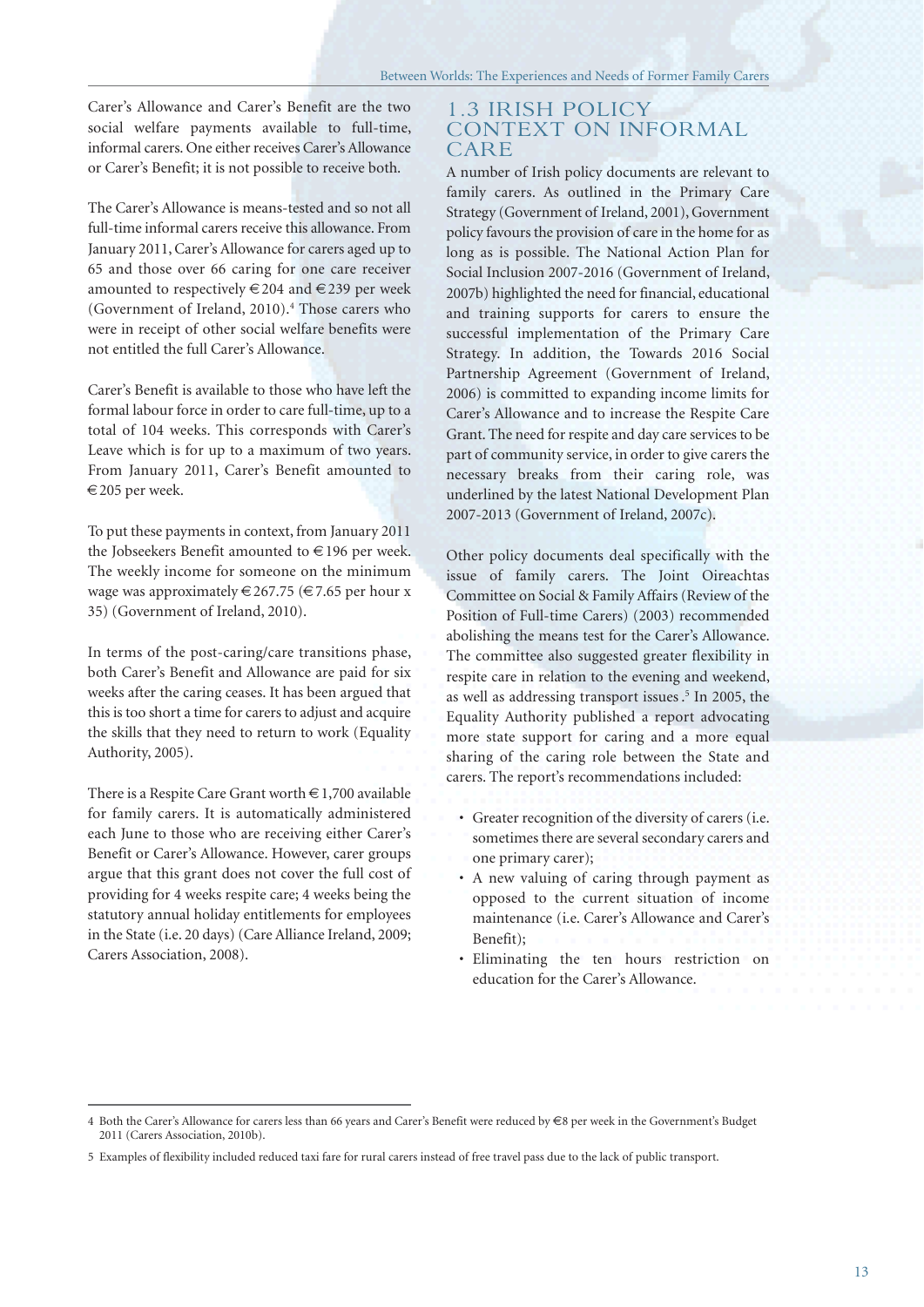• Changes to the method of means testing for the Carer's Allowance to facilitate an individualised approach and independence from a spouse's income (Equality Authority, 2005).

Both the Towards 2016 Social Partnership Agreement (Government of Ireland, 2006) and the Joint Oireachtas Committee in 2003 highlighted the importance of developing a National Carer Strategy. The National Strategy was due for publication in 2008 and was to outline the Government's vision for family carers. This document was to establish a set of goals and plans in a range of areas, such as income support, health care and services, transport, programmes of training, labour market issues, and social inclusion. However, in March 2009 the Minister for Social & Family Affairs, Mary Hanafin TD announced the postponement of the publication of the National Carers Strategy due to lack of resources. An important proposed plank of the Strategy was the placement of the carer's needs assessment on a statutory footing through the introduction of a Carer's Bill. The assessment was to include an annual health screening for full-time Carers, an examination of the role of extended family, and a family impact statement (Carers Association, 2008).

The key policy challenge in the Irish context (as is true in many other countries) is the expectation that families will take on the bulk of care in the home with minimal support from the State. This model assumes that the State 'steps in' only when all else fails. Carers' organisations argue that the State should not automatically assume family availability and that a fairer sharing of caring between State and family should be put in place (Carers Association, 2008; Equality Authority, 2005).

#### 1.4 IRISH LITERATURE ON CARERS

Although there has been an explosion of family carer literature in the U.K. over the past 20 years (Nolan et al, 2003), in Ireland there are relatively few primary research studies on family carers. However, there have been some substantial additions in the past three years (Fives et al, 2010; Hynes et al, 2008; O'Brien, 2009; O' Connell et al, 2008; O'Sullivan, 2008; Stokes, 2010). This work is the first Irish study to examine post-caring/care transitions.

Prior to 2008, most research projects were either unpublished, regionally based or focused on one type of caring condition, such as Alzheimer's disease. The

first Irish study to examine caring was O'Connor & Ruddle (1988), which was funded by the National Council for Ageing and Older People (NCAOP). This project focussed on those who care for older people. In 1992, Blackwell et al from the Economic & Social Research Institute (ESRI) conducted the first study that made quantitative comparisons between carers and non-carers. They calculated and compared the cost of care of the elderly at home, with the care involved in hospitals. Ruddle & O'Connor (1993) also conducted a study of carers for people with Alzheimer's. This project was funded by the Alzheimer's Society of Ireland. The NCAOP funded another project in 1994 which examined the support services for carers (Finnucane et al, 1994). Carers in Clare were also researched in an unpublished report funded by Eiri Corca Baiscinn (O'Donoghue, 2003). This report recommended non-means testing of the Carer's Allowance, the availability of more information for carers and more awareness raising about carers.

A qualitative study conducted by Hynes et al (2008) offers an insight into the Irish carer's experience of caring for someone with advanced Chronic Obstructive Pulmonary Disease (COPD) illness. It was found that both carers and care receivers experience social isolation, loss of income and blurring of traditional domestic roles. Carers also lived in a heightened state of anxiety due to the care receivers' advanced COPD, especially fear of breathlessness and fear of death. Other COPD researchers, such as Williams (1993) have underlined the continuous 'clock-watching' and sense of urgency that accompanies the caring role as well as the pangs of guilt they experience when they are away from the care receiver.

Furthermore, the participants in Hynes et al (2008) reported that despite the expertise they had developed in relation to their care receiver's condition, they felt excluded from the care planning and decision-making process. Based on the findings, it was recommended that the carer-patient-healthcare professional triad should incorporate the carer's expertise. It was also proposed that promoting awareness of family carers and their support needs would further combat feelings of social isolation (Hynes et al, 2008).

Also focusing on a specific disease group, in a recent qualitative study of 20 Irish carers of people with Parkinson's disease, most carers viewed their main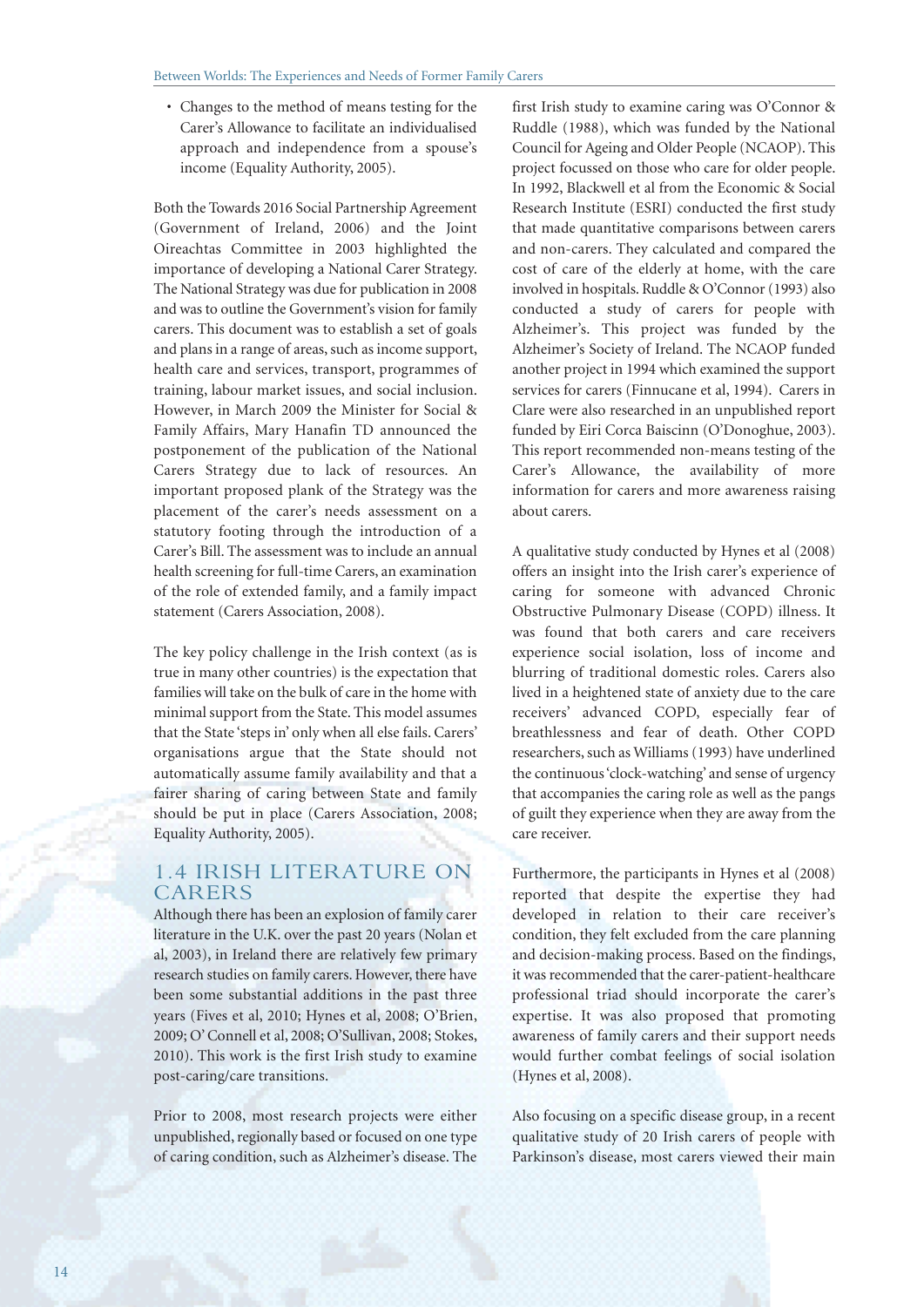contribution to care as allowing the person to remain at home. Although some carer's resented the call of family 'duty' to become a carer, few of them considered the option of residential care (Stokes, 2010).

In a 2008 survey of the physical and psychological wellbeing of Irish carers (N=1,411), carers were less likely than the general population to report excellent or very good health (O' Sullivan, 2008). Carers also had a less positive picture of quality of life. They had comparatively high levels of depression, back pain and anxiety. They were at high risk from stress, emotional strain and social isolation. Limited recreational or leisure time appeared to be a contributory factor to poor health and quality of life. Some 76% of the sample (N=1,072) reported providing over 59 hours of care per week. The other major issues that emerged from the findings were carers' feelings of tiredness and a lack of sleep.

O'Brien (2009) also examined the health and wellbeing of Irish family carers. In this sample of 1,990 questionnaire respondents, 59% (N=1,174) worried about the fact that they had no time for themselves. In addition, 56% (N=1,114) worried about becoming ill themselves and the possible consequences for the care receiver. Of the support services made available to respondents for their role as carer, 74% of the sample  $(N=1,473)$  felt that these services are inadequate. The findings gave rise to recommendations for supporting carers through:

- Enabling free time of at least 10 hours per week for carers for their own mental and physical health;
- More flexible support service, such as home help and respite care at the weekends and during the evening time.
- Financial and psychological support.

The study highlighted the disparity between the actual organisation of support structures for carers and the need for a more individualised and responsive approach to supporting them.

While the recent research discussed above was directed at the needs and experiences of Irish family carers, these were not explored in the context of postcaring/care transitions. This is despite evidence of many carers caring over long periods. Given the limited financial state support for Irish carers in the post-caring/care transitions period and the impact of caring on health and wellbeing, questions arise as to how carers' experience their world of post-caring/care transitions.

#### 1.5 CONCLUSIONS

The statistical profile provided here highlights that the majority of carers are female and over 45% are aged between 45 and 64 years old. However, it is important to recognise the diversity of the carer population. Quite a number of policy documents underline the need for increased supports for family carers. This is further emphasised by recent research studies which have demonstrated that the sustainability of informal family care is under severe threat. For example, Hynes et al (2008), O'Brien (2009) and O'Sullivan (2008) have highlighted the poor health and wellbeing of Irish carers. There is relatively little Irish primary research on carers in general and to date there is no Irish research published on the post-caring/care transitions phase. What research there is, points to a serious impact of caring on carers' health and quality of life. This picture is unlikely to change given the postponement of the National Carers Strategy. The all-encompassing role of informal carer combined with a compromised earning potential raises serious questions about the post-caring/care transitions phase.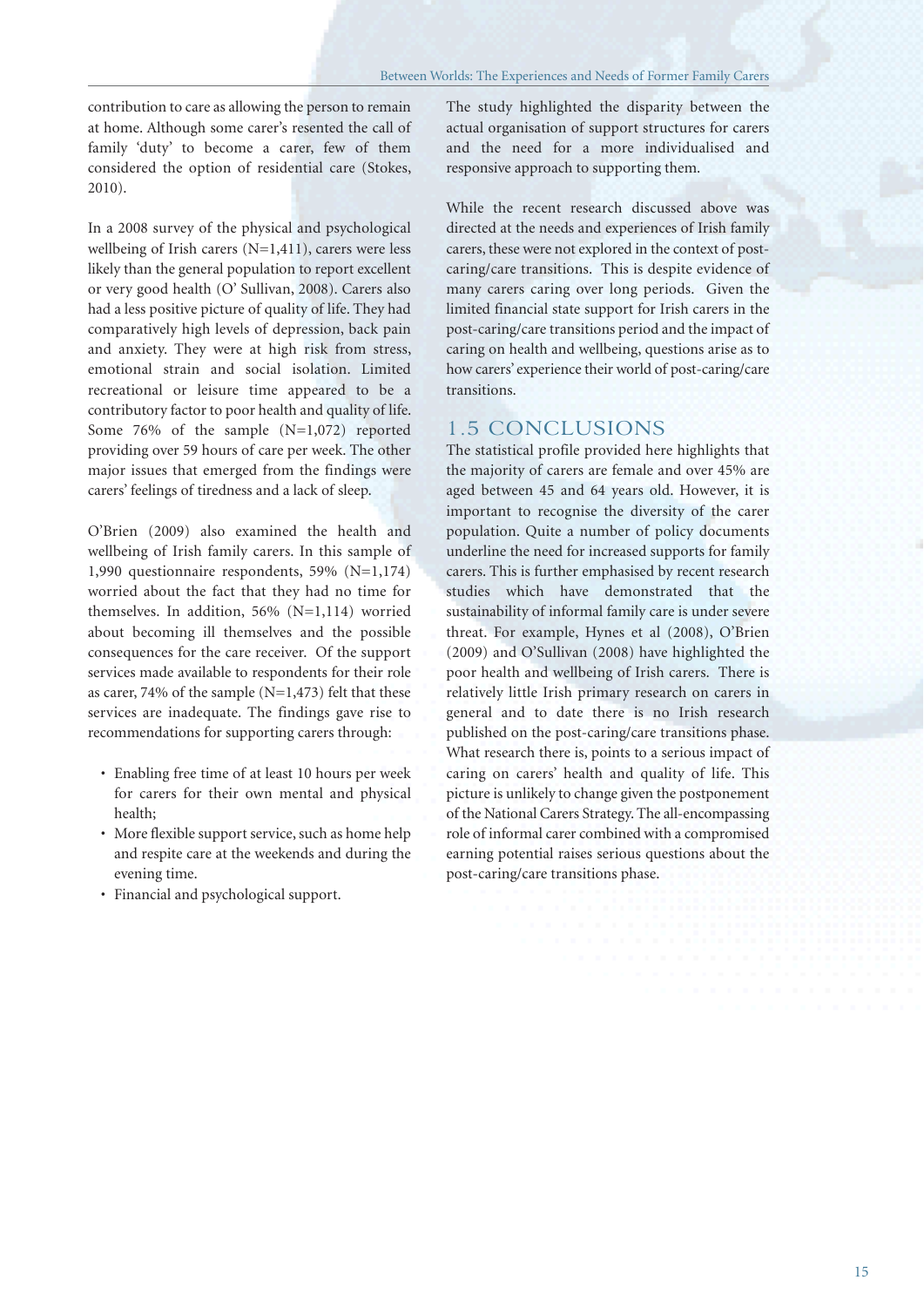# 2 LITERATURE REVIEW

#### 2.1 INTRODUCTION

This section describes the international literature examining post-caring/care transitions. Firstly, theoretical models of caring transitions are presented, including those that focus on the post-caring/care transitions phase. Following this, research on the post-caring/care transitions experience is discussed. Both the nursing home placement and death of care receiver post-caring/care transitions are detailed.

#### 2.2 THEORETICAL MODELS OF CARING **TRANSITIONS**

As caring typically occurs over long periods of time, theorists have conceptualised caring in terms of a 'career', punctuated by key events or transitions (Gaugler & Holmes, 2003). It is recognised that one of the most significant transitions in this career is the movement into the post-caring/care transitions phase (Davies & Nolan, 2004; 2006). This section will firstly present stage models that encompass all elements of the caring career (Aneshensel et al, 1995; Brown & Stetz, 1999; Lindgren, 1993; Nolan et al, 2003). Following this, theoretical models that focus exclusively on the post-caring/care transitions phase (Davies & Nolan, 2004; 2006; Larkin, 2009) will be discussed. An extensive literature search has revealed four theoretical models which describe the characteristics of the initial, middle and final stages of being a family carer.

Lindgren (1993) labelled the first stage the 'Encounter Stage', where the carer confronts the diagnosis and losses of previous lifestyle patterns. It is during this first phase that carers learn home nursing skills. The next stage is known as the 'Enduring Stage', in which carers manage extensive care routines, while simultaneously trying to cope with social isolation and their mental pain. In the final or 'Exit Stage', the carer career is relinquished to some degree by either the death or the institutionalisation of the relative (Lindgren, 1993). However, it is important to note that this model was based on findings from ten semi-

structured interviews with carers caring for their spouses who had either dementia or Alzheimer's disease. These carers were still currently caring and so had not gone through the final stages of the caring career. The interviews were once-off and so the earlier caring stages were described retrospectively. Furthermore, caring for those with dementia or Alzheimer's disease may not reflect the experiences of all carers.

In 1995, Aneshensel et al identified multiple transitions in the 'carer career' including:

- 1. Assuming responsibility
- 2. Deciding to become a care-giver
- 3. Getting through the unfolding series of situations requiring attention and care
- 4. Relinquishing responsibility to an institution
- 5. Bereavement

Again, this model was developed from research on dementia carers, but from a three-year longitudinal study which enabled the changes in the carer career to be documented as they occurred.

Brown & Stetz (1999) outlined four phases involved in caring for a person with a potentially fatal illness. These stages were; becoming a carer, taking care, 'midwifing' the death and taking the next step. Indeed, contributing to their relative's quality of life was a pivotal aspect of the carer's role during both the initial phase of the illness and at the time of death. The final stage 'taking the next step' implies that the impetus for change lies with the carer. However, carers may find that the choices open to them are quite limited because of their perceived loss of skills for the workplace as well as loss of their social support network due to the demands of the caring role.

Building on previous work, Nolan et al (2003) proposed a six stage theoretical model of the caring experience, which focused in particular on the shifts in carer-care receiver relations. The six stages are: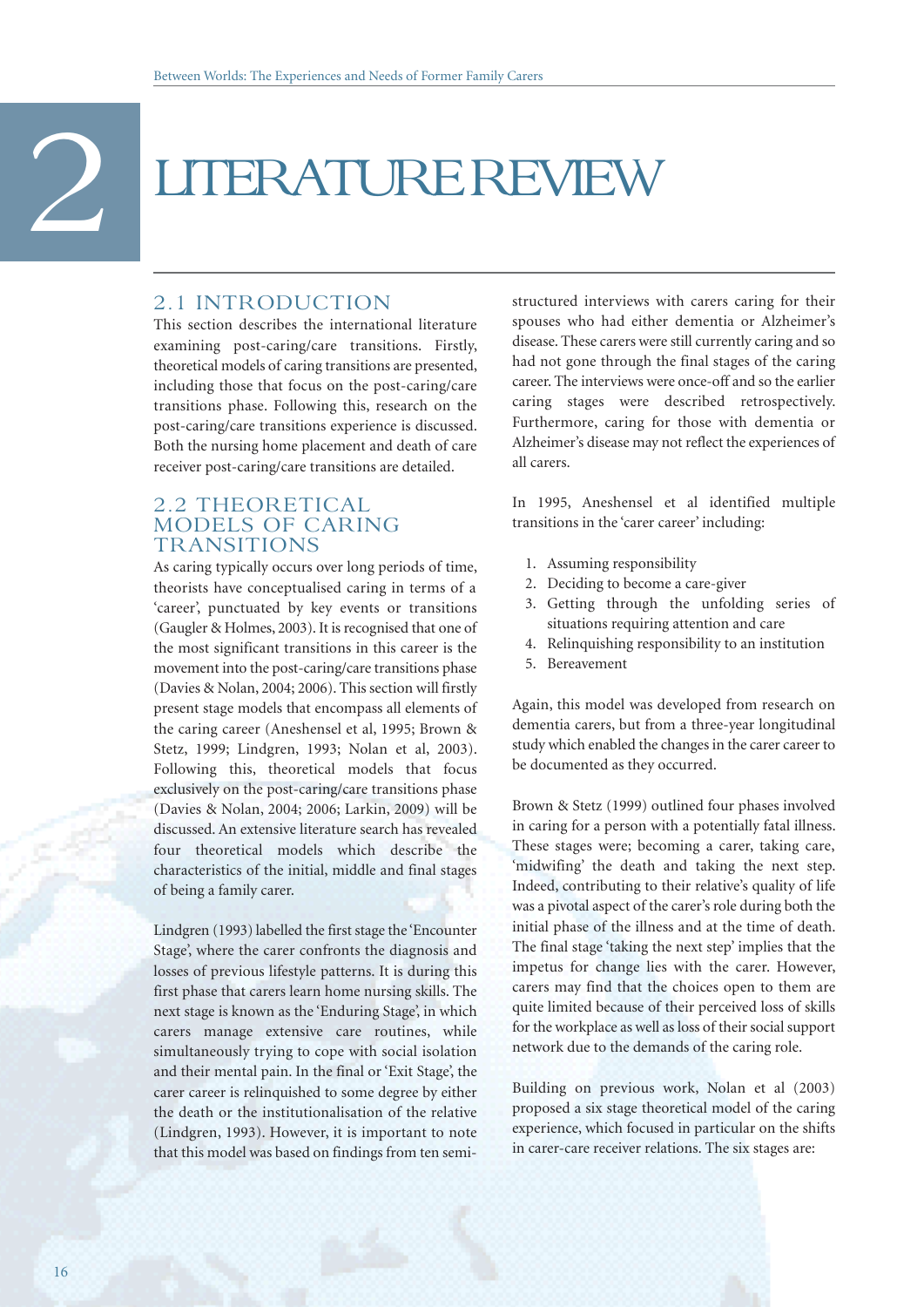- 1. Building on the past (former relationship)
- 2. Recognising the need (changing relationships)
- 3. Taking it on (fundamental change in relationship/ cognitive shift in recognition of caring role)
- 4. Working through it (carers respond to carer role)
- 5. Reaching the end (death/placement in a care home)
- 6. A new beginning (moving on with lives if death has occurred or reconstruction of caring roles after placement).

These temporal models highlight the fact that carer support must respond to the changes in circumstances over time, the trajectory of the illness and the life circumstances of the care-giver. All models view the post-caring/care transitions phase as a crucial element of the total caring experience. The Brown & Stetz (1999) and Aneshensel et al (1995) models see death rather than care facility placement as the end-point of the caring career. Such a view may underestimate the impact of relinquishing the primary carer role on identity, sense of guilt and monetary income. In contrast, Lindgren (1993) and Nolan et al (2003) view the post-caring/care transitions phase as beginning with either care facility placement or death. This latter interpretation of post-caring/care transitions was adopted in the present study. The next section presents theoretical models that focus exclusively on the final stage of caring.

The concept of 'former carer' has been recognised since the late 1980s but there are a limited number of published studies that focus on the topic. These include two theoretical frameworks in relation to the post-caring/care transitions phase (Davies & Nolan, 2003; Larkin, 2009).

Larkin (2009) postulates that the cessation of caring involves three distinct stages, namely, 'the post-caring void', 'closing down the caring time' and 'constructing life post-caring'. These phases are not experienced in a linear way but overlap. The 'post-caring void' is marked by acute loneliness and feelings of loss. The loneliness is due to the fact that carers are no longer part of the social network of healthcare professionals that was built up during their caring years .6 The

feelings of loss centre on the loss of purpose and the loss of the role of carer, which was a key element of their overall identity.

During the 'closing down the caring time' phase, routines change and closure activities are undertaken. These include things such as no longer buying special foods for their relative in the supermarket. Visitors for the care receiver may initially continue to visit but after several months these visits gradually cease. Other closure activities include organising social welfare benefits and disposing of care related equipment (Larkin, 2009).

The 'constructing life post-caring' stage is highly influenced by families, friends, interests, paid employment and further caring activities. Among the majority of the participants, the amount of time spent on interests expands substantially. Involvement in carer support groups and organisations may continue. Larkin (2009) argued that the structure and routine provided by regular classes and meetings associated with various hobbies were also beneficial during this phase. Half of those in Larkin's (2009) research who returned to work changed their career in order to undertake paid employment associated with caring. Some 70% of the 37 carers had cared more than once and so could be categorised as 'serial carers'. This concept of 'serial carer' refers to the cyclical nature of caring and post-caring/care transitions in the lives of 'serial carers'. In many cases, these individuals indicated that they did not have a choice over resuming their 'caring lifestyle', rather they undertook the role again due to family obligations (i.e. someone close to them needed a carer). In this U.K.-based study, serial caring did not appear to have been linked to the perceived deskilling or lost confidence for other work after a long period as carer.

Larkin's (2009) definition of former carers is limited to carers whose caring career 'ended with the death of their dependant' (p. 1029). The transition into the post-caring phase via the placement of the care receiver into a hospice, nursing home or other care facility was not addressed. Furthermore, an apparent underlying assumption in Larkin's post-caring trajectory is that all former carers move through the three stages of post-caring and will eventually recover

<sup>6</sup> Typically, for these healthcare professionals, their engagement with the carer ends abruptly once the care receiver dies or is transferred to hospital.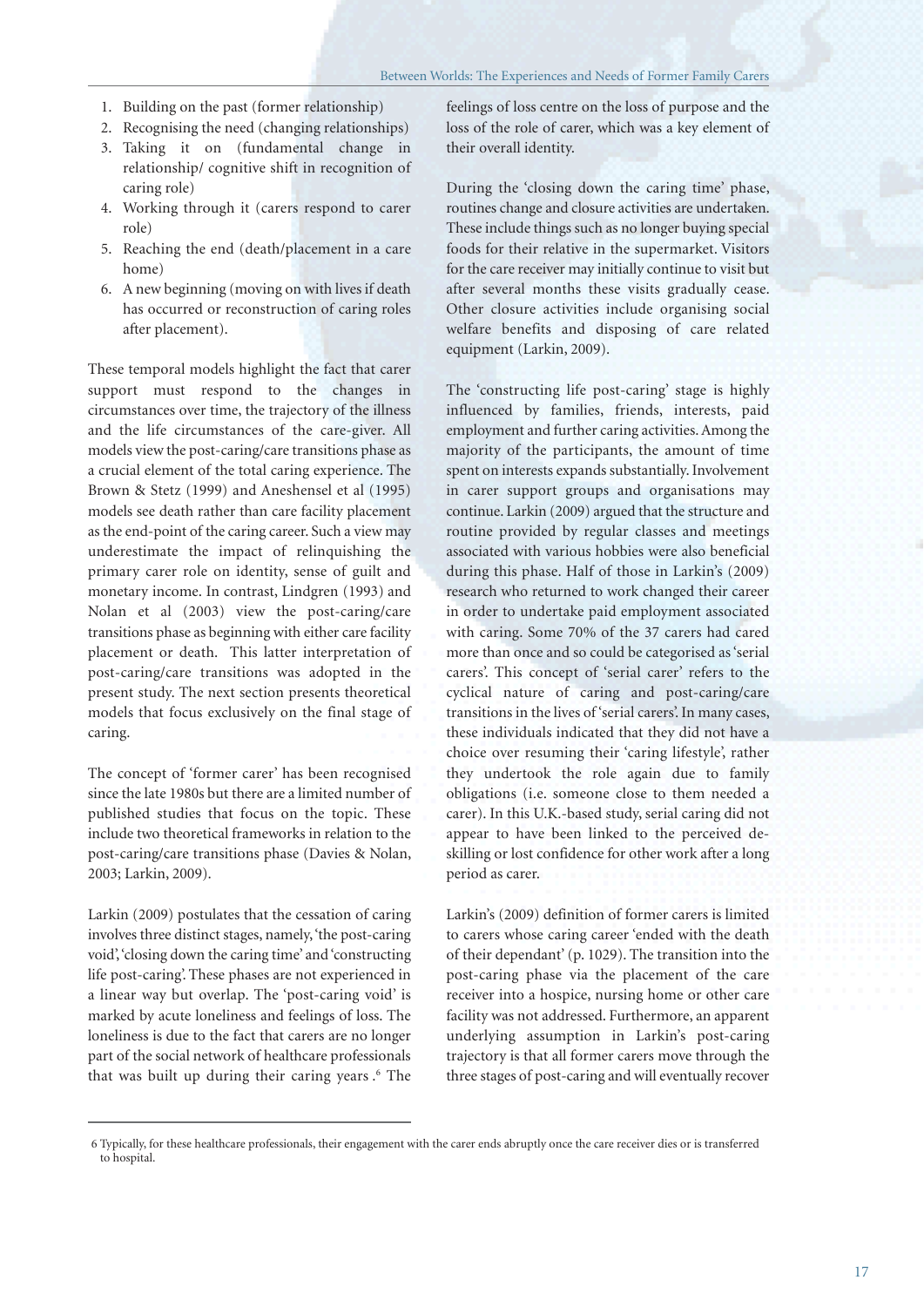from post-caring. It could be postulated that this is an overly optimistic view of the experience of former carers.

Davies & Nolan (2003; 2004; 2006) conducted 37 semi-structured interviews involving 48 people who had assisted a close relative to move onto a care home. Eleven of the interviews involved two members of the same family. The findings revealed three perceived phases experienced by carers whose care receiver had entered a care facility. These distinct stages were 'making the best of it', 'making the move' and 'making it better'.

Davies & Nolan (2003) found that in more than half of the cases (i.e. 19 cases or more) it was the primary carer who had to make the final decision in relation to placement. This was usually due to the cognitive frailty of their care receiver. As such, carers had few opportunities to work in partnership with their care receiver to achieve the best outcome. Furthermore, older people rarely have the opportunity to visit the care home prior to moving in and therefore do not figure prominently in the decision-making process. This places even more responsibility on the carer during the 'making the best of it' phase.

The care-giver participants also indicated that they had little opportunity to discuss the emotional impact of this decision. Indeed, several participants indicated that the research interview was the first time they had discussed their feelings. The participants in this study felt that they were under pressure, had inadequate information, felt that things were out of their control and that they were working in opposition to health and social care staff (Davies & Nolan, 2003).

During the 'making the move' phase, Davies & Nolan (2004) found that health and social care practitioners have enormous potential to influence relatives' experiences of nursing home entry. Family carer's experiences were enhanced when they felt that they were working in partnership with the staff so as to ease the transition for the new care resident. For instance, the day of the move into the home can be a particularly stressful time for the carer. As such, practical arrangements for appropriate travel, a warm welcome on arrival and ensuring that the new resident's room is prepared eased the transition considerably. This study highlighted the fact that newly admitted people and their relatives received

very little preparation about the various staff roles in the care home and the expected day-to-day routine. Furthermore, there was a lack of discussions with the former carers about their new role and its expectations within the nursing home (Davies & Nolan, 2004).

The 'making it better' stage involves establishing a new caring role within the care home. The three central aspects to their new role include (a) maintaining continuity; (b) keeping an eye; and (c) contributing to community (Davies & Nolan, 2006). Maintaining continuity involves helping the older person maintain their identity via family relationships and through helping staff to get to know the resident as an individual. By monitoring the care received, former carers 'keep an eye'. They also provide feedback to staff and fill any gaps in their relative's 'case'. Former carers contribute to the community by providing a link to the world outside the nursing home and by interacting with other people in the care facility (Davies & Nolan, 2006).

The theoretical approach adopted in the present study will build on previous conceptual work of Larkin (2009) and Davies & Nolan (2003; 2004; 2006). Whereas Larkin's model focuses exclusively on post-caring after the care receiver has died, the Davies & Nolan model outlines stages experienced by carers after their care receiver has been placed in a care facility. The present study incorporates both of these theoretical understandings.

#### 2.3A RESEARCH FINDINGS ON THE POST-CARING/ CARE TRANSITIONS EXPERIENCE – NURSING AND CARE HOMES

The placement of a relative in a care home is often the 'last resort' after all other care options have been exhausted. Research studies have identified factors which increase the likelihood of admission to a care home – for example advanced age, decreasing health status, greater severity of cognitive impairment, being without a spouse and the inability of the family carer to cope (Argyle et al, 2010; Bannister et al, 1998; Buhr et al, 2006; Fjeltun et al, 2009). The negative perceptions of nursing homes have led to a general community disapproval of institutional care. They are viewed as places where people go to die and individual rights are subsumed by institutional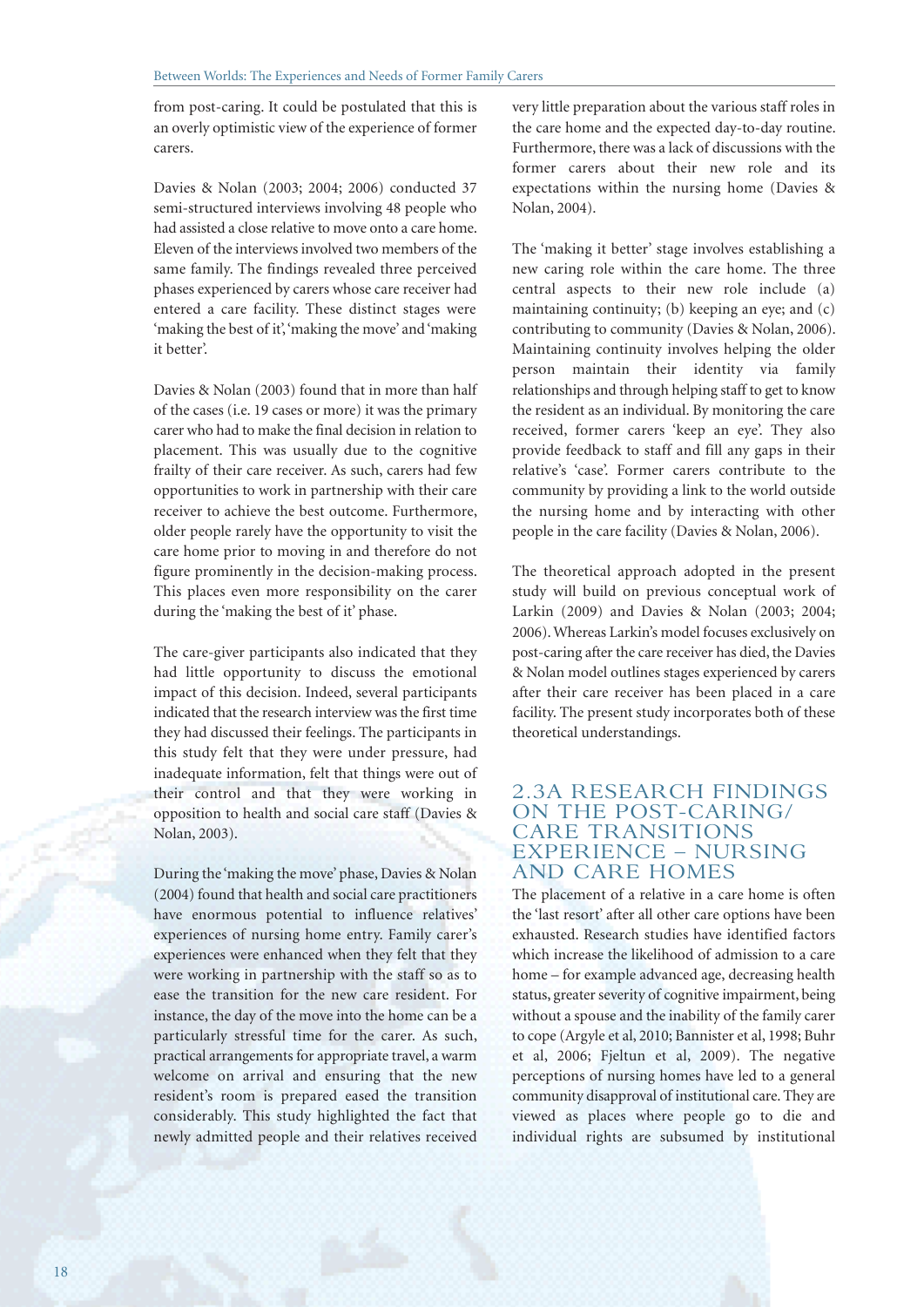routines and regulations (Pearson et al, 2003). This, along with the high profile media reports of neglect in nursing homes stigmatise admission and adds further stress to the family carer (Sandberg et al, 2002a).

Research findings have demonstrated that the transition from home into the care facility is a major life event which typically occurs very hastily and is rarely planned for. It is the family carer who is most closely involved in the decision-making process. The transition and post-placement period were viewed as an extremely stressful time due to the complex feelings associated with placement as well as the strain of negotiating new relationships with the staff and the relative (Noonan et al, 1999; Pearson et al, 2003; Wackerbarth, 1999). Research studies have also identified a wide array of complex emotions for the carer including guilt, anxiety, sadness, relief, a sense of failure, disempowerment and a loss of control (Argyle et al, 2010; Keefe & Fancey, 2000; Kellett, 1999).

Based on Swedish qualitative work, Eriksson & Sandberg (2008) identified two transitions in the marital relationship experienced by seven husbands who were the primary carers for their wives. The first transition identified was the movement from the mutual loving relationship of being a *loving husband* to that of taking on responsibilities of daily care for their spouse. This phase was labelled as being a *caring husband.* The most difficult aspect of this transition for the husbands was the caring for their wife's body and personal hygiene. The placement of their wife in a nursing home resulted in another change in identity and role. This involved a transition from intimate care to a *relationship based on friendship*. A key difficulty of this stage was that they were no longer responsible for, in control of or influential in their wife's caring situation. They also experienced a sense of loss and that a central meaning in their life had been taken away. These changes resulted in difficulties in defining their new relationship with their wife. The physical and emotional closeness between spouses had also changed as they no longer lived together, and the husband no longer provided daily care (Eriksson & Sandberg, 2008).

Admission into the hospital setting demands a renegotiation of the carer's role rather than a relinquishment of the role of family carer (Ferrell et al, 2009; Keefe & Fancey, 2000; Kong, 2008). The caring that typically occurs during visits is described as 'indirect' including an overseer of care (e.g. advocacy) or 'direct' such as performing specific tasks, such as feeding, brushing hair, going for walks, shopping (Keefe & Fancey, 2000; Kellett, 1998). In their three year study using semi-structured interviews and ethnographic research to examine the effect on carers (N=60) of placement in nursing homes, Pearson et al (2003) found that carers often act as advocates or case managers in care homes.

Keefe & Fancey (2000) interviewed 214 Canadian carers whose care receiver had been placed in a nursing home. They found that if the resident experienced increased mental confusion, the family carer engaged in more advocacy and monitoring of care rather than in direct tasks such as playing cards.

Others have reported a lack of awareness among nursing staff about family carers' stresses and needs such as isolation and separation (Sandberg et al, 2002b). In addition, the knowledge and expertise of carers is not always acknowledged by health professionals in care facilities (Hynes et al, 2008; Sandberg et al, 2003). Family carers may instead be treated as 'just visitors'. In an ethnographic study, Allen (2000) explored the ways in which formal and informal carers negotiated 'care' on an adult medical ward in Wales. Although the nurses in this study were broadly supportive of the involvement of family carers, they found it challenging to involve primary carers in ways that did not undermine their professional identities and their abilities to deal with the practical demands of the role. The findings supported the primary carer's considerable expertise and the strength of their sense of moral responsibility for their relative. Therefore, relinquishing their carer functions to staff challenged their sense of control over the caring process and their involvement in the ward was sometimes difficult. In contrast, there were other examples where other family members and friends integrated well into the caring division of labour on the ward (Allen, 2000).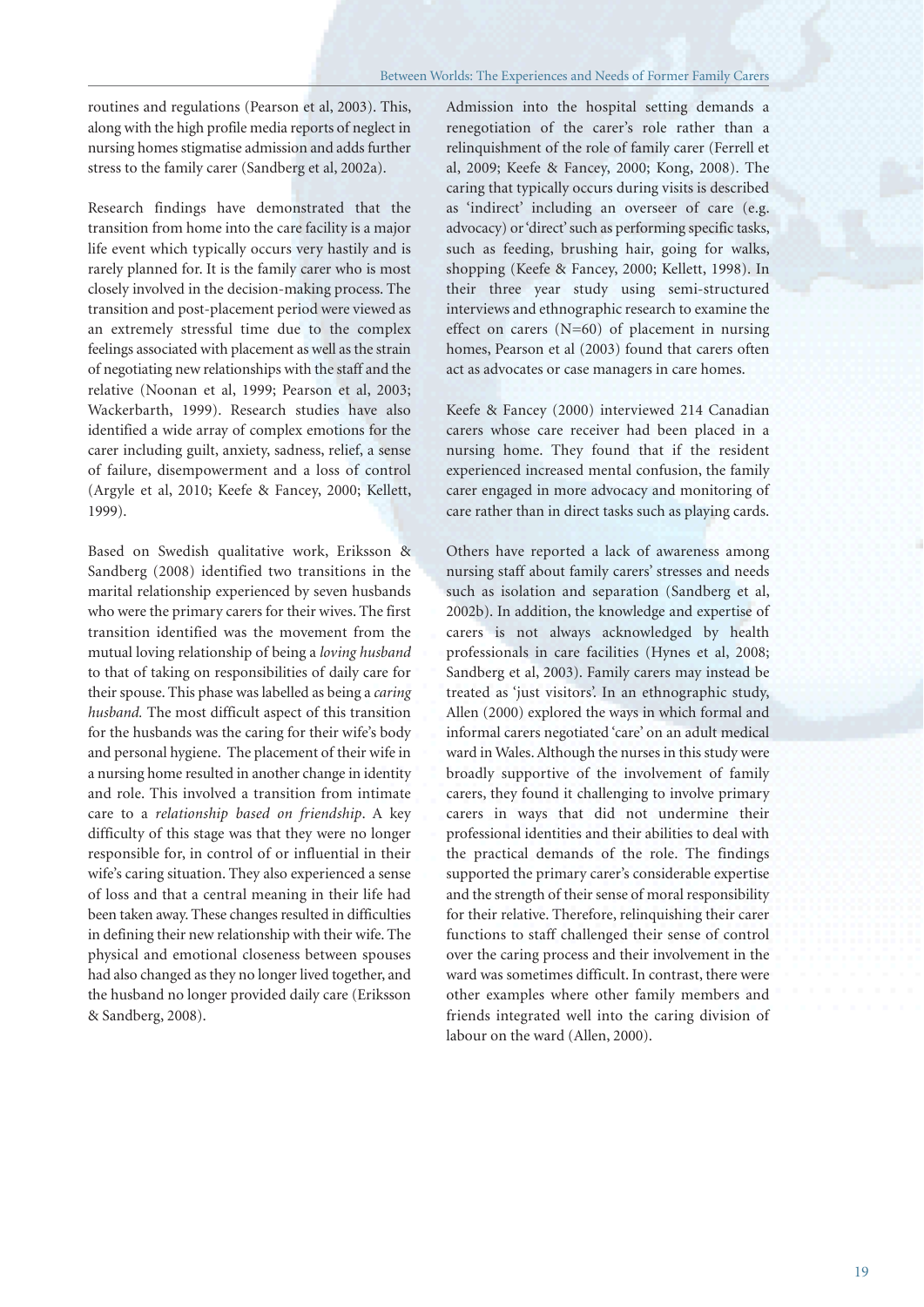#### 2.3B RESEARCH FINDINGS ON THE POST-CARING/ CARE TRANSITIONS EXPERIENCE – DEATH OF THE CARE RECEIVER

At the time of death of the care receiver, family members often react with a mixture of relief and grief. Death provides relief from the relentless strain of caring and relieves the suffering of the care receiver. Nevertheless, this also represents a significant loss to the family, especially the primary carer (Haley et al, 2002; Means et al, 2003). The beginning of the death transition is characterised by a reduction in contact with formal services, as well as the removal of specialist equipment from the home and organising financial matters (Brown & Stetz, 1999). Although Brown & Stetz (1999) contribute substantially to the field, former carers were not the sole focus of the study, but rather one of many aspects of caring that were considered during the research. Their main focus was on the labour of caring.

The adverse psychological, social and physical health consequences of caring included loneliness, loss of confidence, purpose and identity, physical exhaustion and back problems as well as lack of personal growth and lost life opportunities, such as getting married, having children or more children, or employment opportunities (Jenkinson, 2004). Jenkinson's insightful assertions originate from a collection of personal stories of former carers rather than a research study *per se*.

The turmoil of the post-caring/care transitions phase can also be linked to the wide range of negative socioeconomic legacies of caring. The existing literature has highlighted the long-term negative financial effects of caring, such as foregoing an income and career advancement as well as limitations on access to pension funds (Lewis & Meredith, 1988; McLaughlin & Ritchie, 1994). As McLaughlin & Ritchie's (1994) data was extracted from a 1989 U.K. national survey, it may differ somewhat from the current situations of former carers. Lewis & Meredith's (1988) book presented carer biographies on daughters who used to care for their mothers and ceased caring in the previous ten years. The many aspects of caring that were probed included the decision to take up the caring role and the changes in the caring role over time. Similar to McLaughlin & Ritchie (1994), Lewis & Meredith's data is over twenty

years old and so its relevance for contemporary former carers may be questionable.

Aneshensel et al (2004) examined survey data from a six-wave longitudinal study of carers (N=291) for those with Alzheimer's disease. They concluded that not all carers respond uniformly after the death of the care receiver. Rather the range of carers' reactions to bereavement are mitigated by a number of contextual factors such as exposure to stressors, prior experiences during caring career and access to resources. Self-esteem, socio-emotional support, as well as higher levels of education and income play protective roles. For instance, a strong sense of self and social ties helps sustain carers during bereavement.

Similarly, carers with few depressive symptoms (e.g. lack enthusiasm, cry easily, low energy levels) before the death of the care receiver tend to maintain these states afterwards. However, carers who were emotionally distressed prior to the death of the care receiver tended to become more distressed after bereavement. In particular, those who had experienced role overload during their caring experiences tended to have a less favourable outcome during bereavement. This can be explained by reference to long-standing problematic life circumstances and compromised emotional wellbeing, as opposed to a necessarily pathological response to the death of the care receiver (Aneshensel et al, 2004).

In a longitudinal quality of life study, Bond et al (2003) found that positive changes in the postcaring/care transitions phase were associated with improved psychological wellbeing and activity participation. Former carers often try to fill the gap with new activities such as voluntary and paid work, as well as taking on another caring role (Arksey, 2003; Hirst, 2005; Lewis & Meredith, 1988).

Field et al's (2006; 2007) U.K. postal surveys underlined the importance of pre-bereavement support offered by health and social care professionals associated with hospices. The preparation for loss was found to be very helpful. The level of compassion and dignity afforded the care receiver in the hospice proved to be highly influential in the family carer's subsequent bereavement experience. Also, Grande & Ewing (2009) surveyed 216 carers three to four months post-bereavement.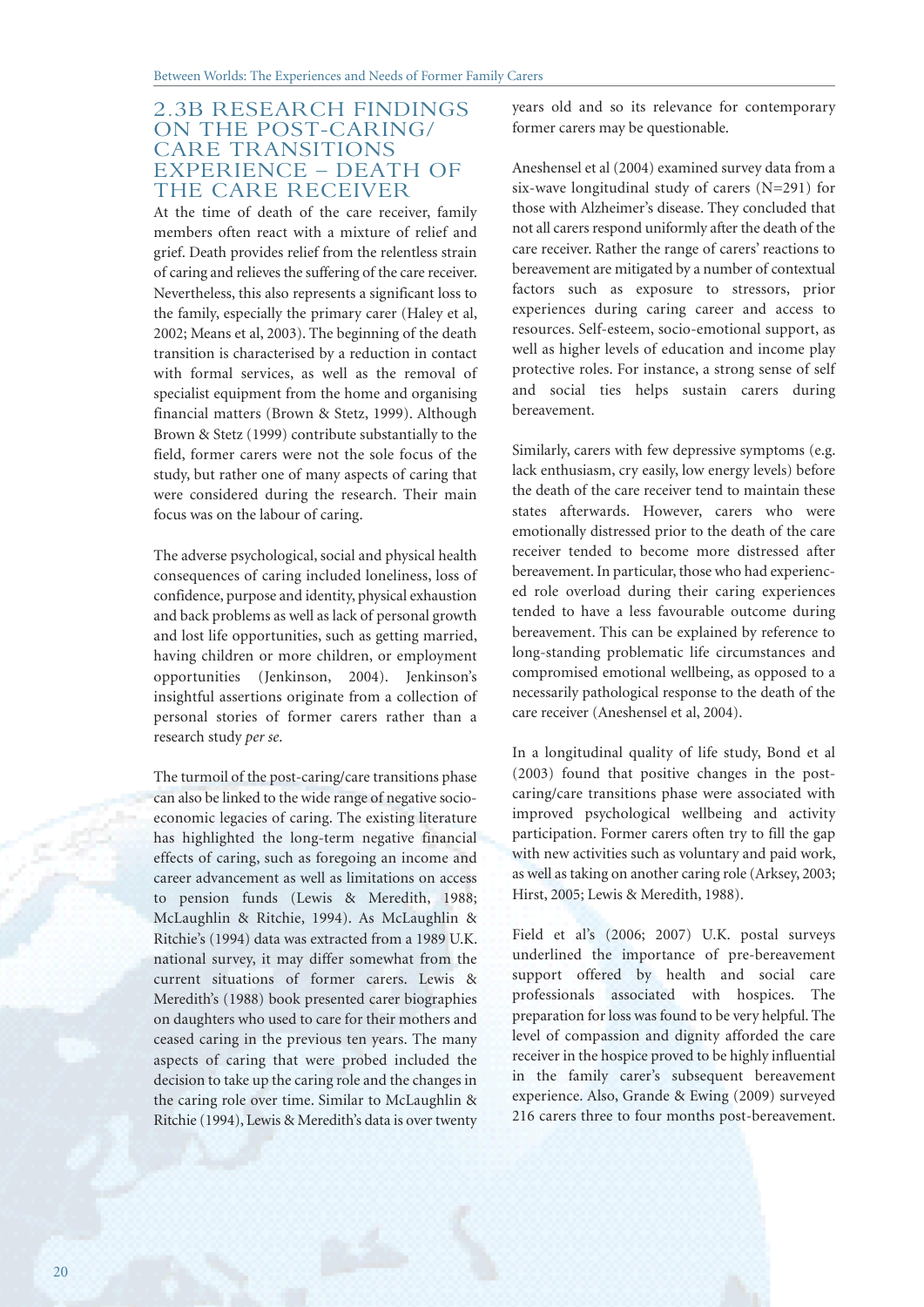They concluded that the level of support, particularly psychological, may be more important for carers' bereavement outcomes than achievement of the preferred place of death for the patient.

After the death of the care receiver, bereavement support for family carers may be delivered in a variety of forms, such as individual support, telephone support, written information, memorialisation events and group support, but most are based on talking (Field et al, 2004). Historically, the majority of health services did not offer bereavement support, with the exception of psychiatric treatment for family members experiencing complicated or abnormal grief reactions. The chaplaincy services in health settings also provided support at the time of death. Up until recently, proactive and reactive bereavement support has been delivered by religious, community or voluntary organisations. In contrast, hospice bereavement support seeks to provide continuity of care for family carers (Payne & Rolls, 2009). Bergman & Haley (2009) found that among bereaved spousal carers of former hospice patients (N=61), nearly half used at least one type of specialised professional bereavement intervention to aid in coping with their loss.

Although hospice programmes offer families considerable bereavement services after the death of a care receiver, few such services are generally offered to families after death in nursing homes and hospitals unless hospice or specialist palliative care staff are involved in care (Haley et al, 2002). Relatively little is known about the needs of family carers whose care receiver is dying in a care home. While a supportive environment is seen as essential, the social, spiritual and psychological needs of families are often overlooked (Hudson & Payne, 2009; Nolan & Hudson, 2009).

#### 2.4 LITERATURE REVIEW IMPLICATIONS FOR THE CURRENT STUDY

This review of carer research found two primary theoretical models of post-caring/care transitions. Larkin's (2009) model focuses exclusively on postcaring after the care receiver has died. Conversely, the Davies & Nolan (2003; 2004; 2006) model outlines stages experienced by carers after their care receiver has been placed in a care facility. The present study incorporated both of these theoretical understandings of the post-caring/care transitions

experience. The study examined the post-caring/care transitions phase among carers whose care receiver had either died or been admitted to a hospice/nursing home. The literature also offered some guidance on issues of relevance:

- How the caring role continues but in an altered way during the nursing home placement transition.
	- New caring tasks performed include going for walks, feeding and brushing the hair of their relative.
	- Former carers' guilt for placing their care receiver in a nursing home due to the negative stereotyping of nursing homes.
	- Stress from the often unplanned, hasty manner in which placement typically occurs.
	- Fraught relations between staff and former carers often fuelled by the lack of recognition of the carer's expertise.
	- Former carers' attempts to reconstruct their relationships with care receivers in the care facility. This can be particularly problematic for spouses.
	- Former carers' advocacy role on behalf of their relative.

Equally, there is an intense level of complex emotions experienced by carers during the death transition. The wide array of emotions includes grief, guilt, relief, loneliness, loss of purpose and identity. Issues of relevance here included:

- Carers do not react uniformly to the death of the care receiver.
	- Subsequent successful adaption is influenced by access to socio-emotional and financial support.
	- The post-caring/care transitions phase is characterised by a reduction in contact with formal services.
	- Preparation for bereavement, as well as the bereavement support provided by hospice positively influences carers' experiences of the death transition. In contrast, the lack of these supports in hospitals has a negative impact upon carers.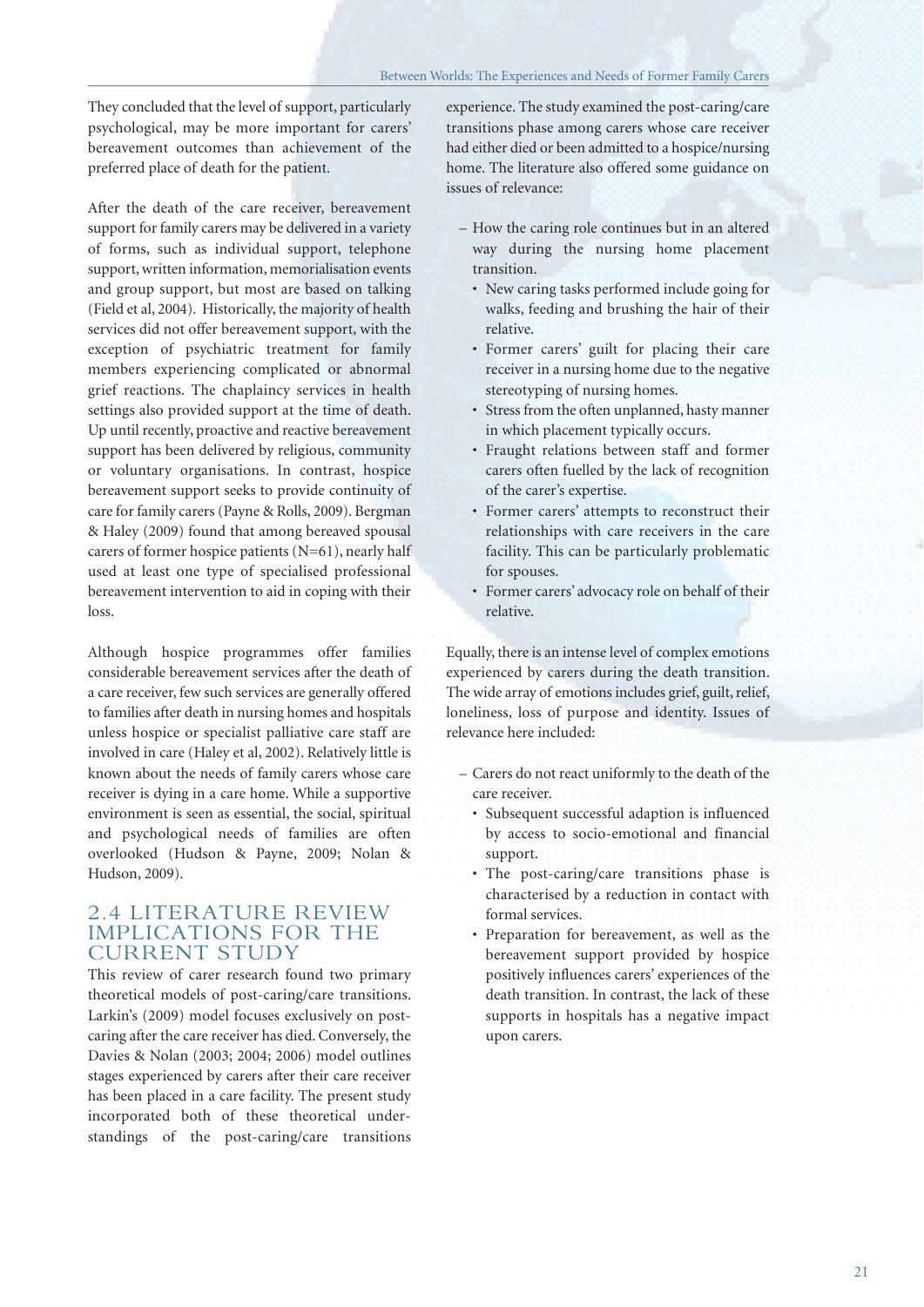#### 2.5 AIM OF PROJECT AND RESEARCH QUESTIONS

The aim of this study was to assess and describe the experiences and needs of former family carers in the post-caring/care transitions period (i.e. care receiver has recently been placed in a nursing home, hospice or has died).

**Definition:** Former family carers are defined as family members who provided physical and/or social care to a family member with an illness or disability in the home for at least six months prior to nursing home/hospice placement or death. Note: The researchers recognise that the caring role generally continues but in an altered way after athome caring has ceased and the care-receiver has moved into either a nursing home or hospice.

The following research questions were posed:

#### OVERARCHING RESEARCH QUESTION:

What are the experiences and needs of former family carers in the post-caring/care transitions period?

#### SPECIFIC RESEARCH QUESTIONS:

- 1. What are family carers' needs in relation to the period following the cessation of caring?
- 2. What are family carers' experiences in relation to the period following the cessation of caring?
- 3. What are family carers' perceptions of factors affecting their life quality in the period following the cessation of caring?
- 4. What interventions do family carers believe would improve their life quality in the period following the cessation of caring?

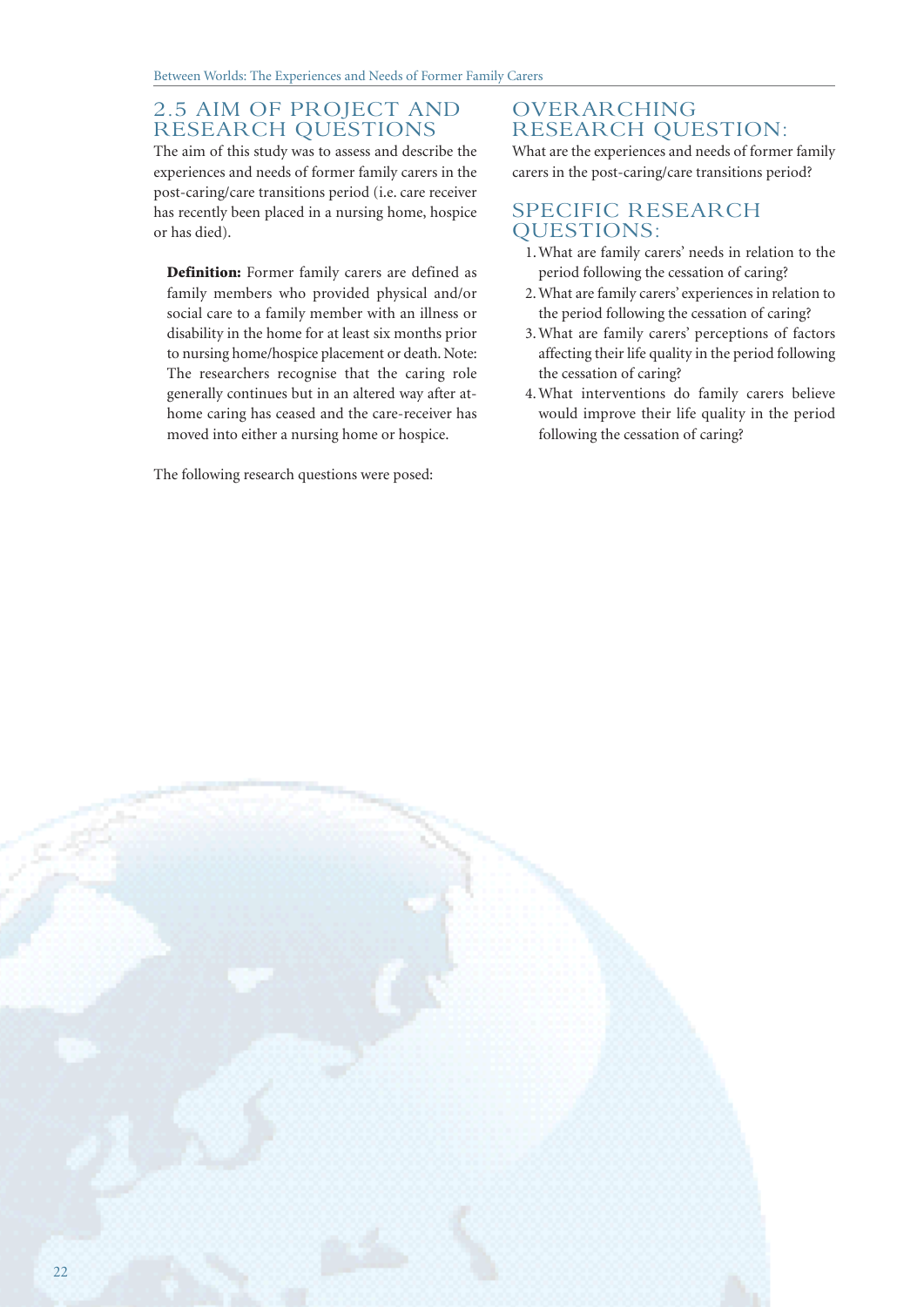# METHODOLOGY 3

#### 3.1 INTRODUCTION

This section describes the approach that was taken to answer the research questions. Firstly, the sample and sample selection approach is described, next the development of the semi-structured protocol is outlined and the analytical procedures adopted are recounted. Finally, the ethical issues pertaining to the study are outlined.

#### 3.2 SAMPLE AND SAMPLE SELECTION

The inclusion and exclusion criteria for this study  $W^{\rho}$ 

#### INCLUSION CRITERIA:

- Carers who provided physical and/or social care for a family member with chronic illness at home for at least six months.
- Carers who were post-caring.
- Family carers who were willing to participate in a focus group and/or individual interview.
- Family carers who were over the age of 18 years of age at time of interview.
- Family carers who were able to articulate their experiences in English.

#### EXCLUSION CRITERIA:

- Any person who could not be defined as a family carer in the context of the definition adopted for this study.
- Family carers who were in a caring role at the time of interview.
- Family carers who were under 18 years of age at the time of interview.
- Family carers who were unable to articulate their experiences in English.

Contacts with Care Alliance Ireland and the Carers Association helped to identify potential participants

and these organisations made initial contacts. Next, letters of invitation and participant information sheets were sent by the Trinity College Dublin (TCD) research team to those who had agreed to participate in the study. After seven days, the TCD researchers followed up on these information packs with telephone calls to ensure that the former family carer was still comfortable with participating in the study. The date, time and venue for the interviews were then established.

Through liaising with Care Alliance Ireland and the Carers Association, 40 former family carers were identified and recruited. There were two groups: 14 participants for a focus group, and 26 who subsequently took part in individual interviews.

#### FOCUS GROUP PARTICIPANTS

The focus group of former carers was convened in conjunction with Care Alliance Ireland. The demographic profile of the focus group participants reflected that of the interviewees.

#### INDIVIDUAL INTERVIEWS

Seven male and 19 female former carers agreed to individual interviews; their mean age was 57 years but they ranged in age from 33 to 81 years old. The length of time spent caring for the care receiver ranged from six months to 27 years, with a mean of seven years and nine months. Most were caring for either a parent or a spouse (see figure 1). Interviews took place across the country, in a wide variety of urban and rural **locations**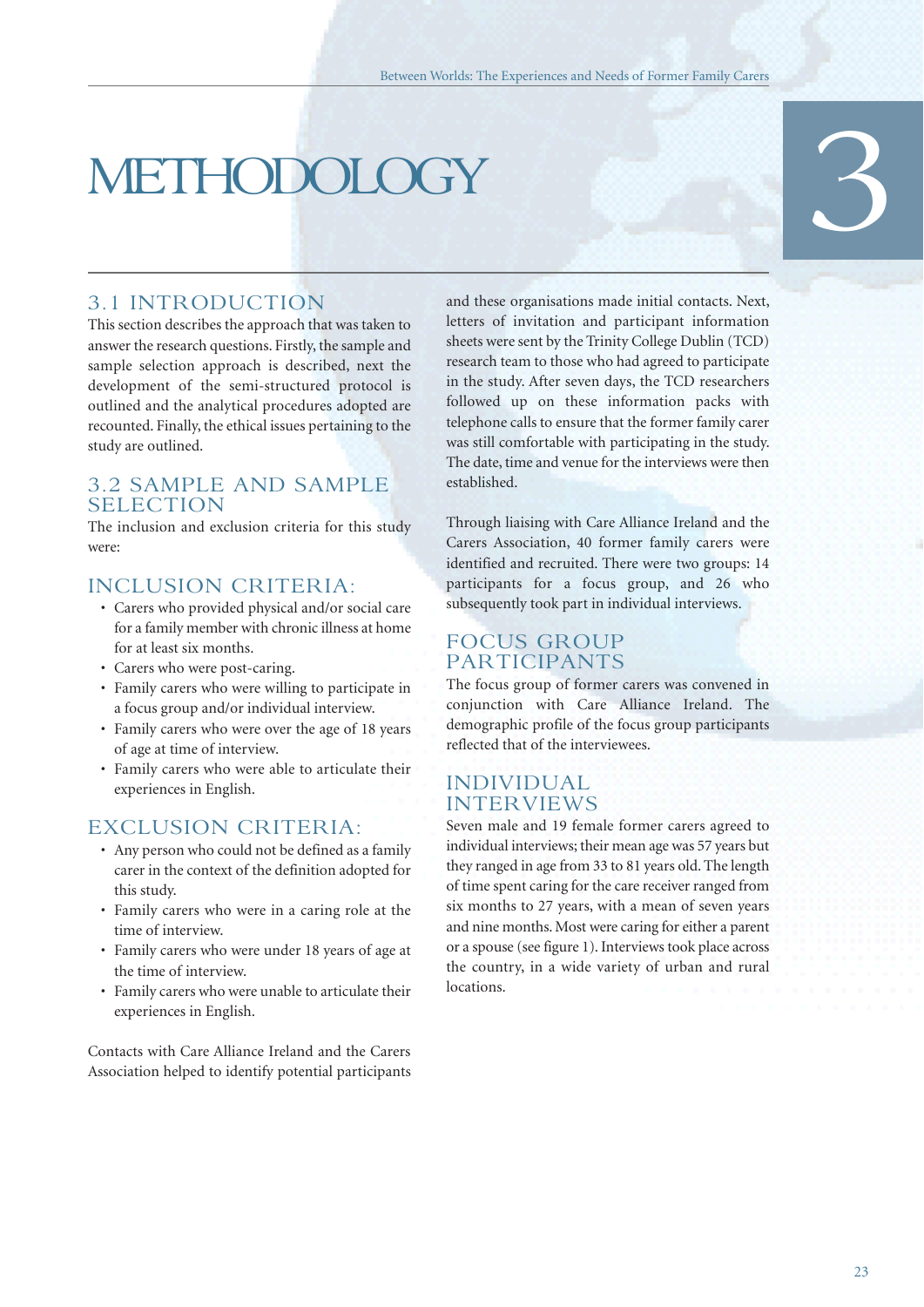#### **Figure 3.1: Who Were Participants Previously Caring For?**



There had been a range of illnesses among the care receivers, with stroke (Cerebro Vascular Accidents) and respiratory/ circulatory illnesses most frequent (see figure 3.2). Many carer studies in the literature are primarily on carers of persons with Alzheimer's disease. In contrast this study offers a broader view of illnesses in family caring.

#### **Figure 3.2: Illness of Care Receiver**



For 25 of the 26 interviews conducted (see figure 3.3), post-caring/care transitions was due to the death of the care receiver. The following graph identifies the particular post-caring/care transitions. At the time of

interview, the length of time since the postcaring/care transitions transition ranged from three months to six years with a mean of two years.





#### 3.3. DEVELOPMENT OF INTERVIEW PROTOCOL

The literature review suggested a number of issues pertinent to understanding the experiences of former carers that were the beginning point for the development of a protocol. These were divided into:

- χ) When there was a transition due to nursing home placement – alterations to the carer role, stress related to the transition and to fraught relationships with staff and the need to reconstruct relationships with the care receiver
- δ) When the transition is due to death preparation for bereavement and ability to access socio-emotional and financial support.

A focus group with 14 participants was then convened to discuss these issues and other concerns the participants wished to raise. The focus group was conducted by a trained facilitator and the discussions were digitally recorded and then transcribed. Analysis of the focus group discussions then informed the development of a semi-structured interview guide for individual interviews designed to help further elucidate and validate issues raised in the focus group and to probe for additional important issues and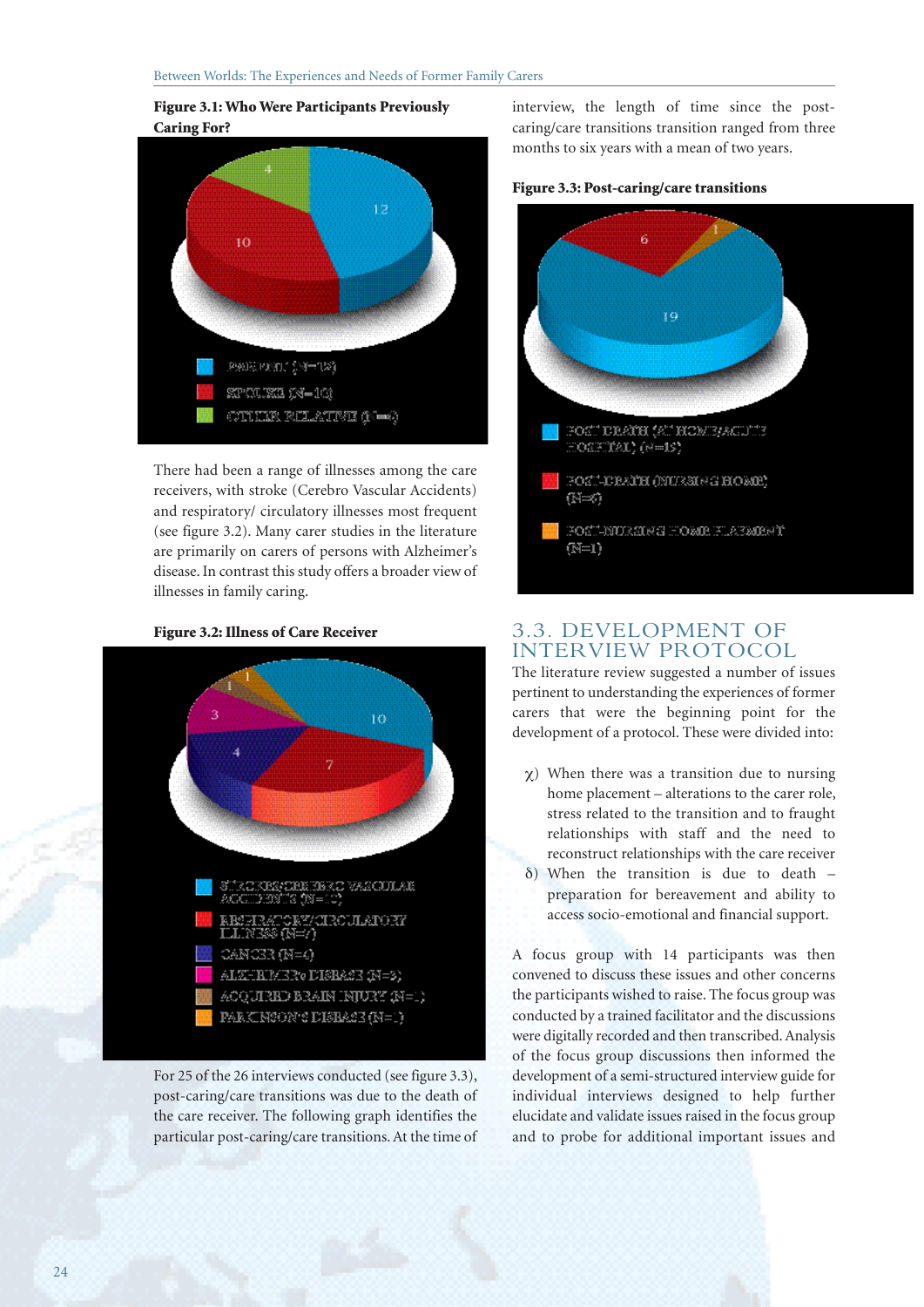related details not yet discussed.

- The interview guide that emerged centred around the following key themes:
- Experience of caring/transition
- Needs
- Factors affecting quality of life
- Interventions
- Particular transitions

(To review the interview guide in full, please consult Appendix 1).

Individual interviews were then arranged with the additional 26 former carers who had agreed to participate. These interviews were held at a place of convenience for the participant (i.e. their place of residence or a local café/restaurant). With the permission of the former carer, the interview was digitally recorded. Each interview lasted approximately 1.5 to 2 hours.

#### 3.4 DATA ANALYSIS – INDIVIDUAL INTERVIEWS

Template analysis (Crabtree & Miller, 1999; King, 2004), supported with NVivo 8 software, was the method of analysis employed for the 26 individual interviews. Rather than transcribing interviews, the data was analysed directly from the audio recordings. This approach ensured that the voice, tone and emotion of participants were not lost and had the opportunity to influence the analysis.

The initial template was formulated through an extensive consultation process and a series of work group meetings involving members of the research team. Research team members independently listened to one of the more substantial interview recordings. They then discussed and debated the key themes that might form the initial template, while bearing in mind the project's key objectives. An initial template to be applied to subsequent tapes was established but in keeping with the principles of template analysis, the template was adjusted several times as the analysis

progressed. All iterations and revisions of the template were carefully documented. In total, the template was revised eleven times.

(Please see Appendix 2 for the final version of the template that was produced).

Quotes were then selected that represented typical or common responses. All variations and negative/ contrary cases were also described and explained. Data was triangulated with focus group data where it was apparent that such triangulation would help elucidate themes. The final analysis themes and related quotes were then identified. This is deemed the most systematic and reliable way of treating qualitative data, because the findings become more fully explored, explained and evidenced (Denzin & Lincoln, 2003).

#### 3.5 ETHICAL CONSIDERATIONS

The study was granted ethical approval by the Ethics Committee of the Faculty of Health Sciences, Trinity College Dublin. Following receipt of verbal and written information on the study, written consent was sought from each participant before holding the focus group or individual interview to ensure the nature and purpose of the research was understood. Participants were advised prior to the focus group and individual interviews that should they become distressed or uncomfortable at any point, the interview would be stopped or terminated immediately if they so wished. At all times, participant wellbeing was a priority during the course of the study. The project's intent to protect anonymity and confidentiality was made clear to all respondents.

#### SUMMARY

In summary, 40 former family carers participated in this study. Their ages and duration of caring role ranged from 33-81 years and six months to 27 years respectively. The participants' care receivers had experienced a range of advanced chronic illnesses.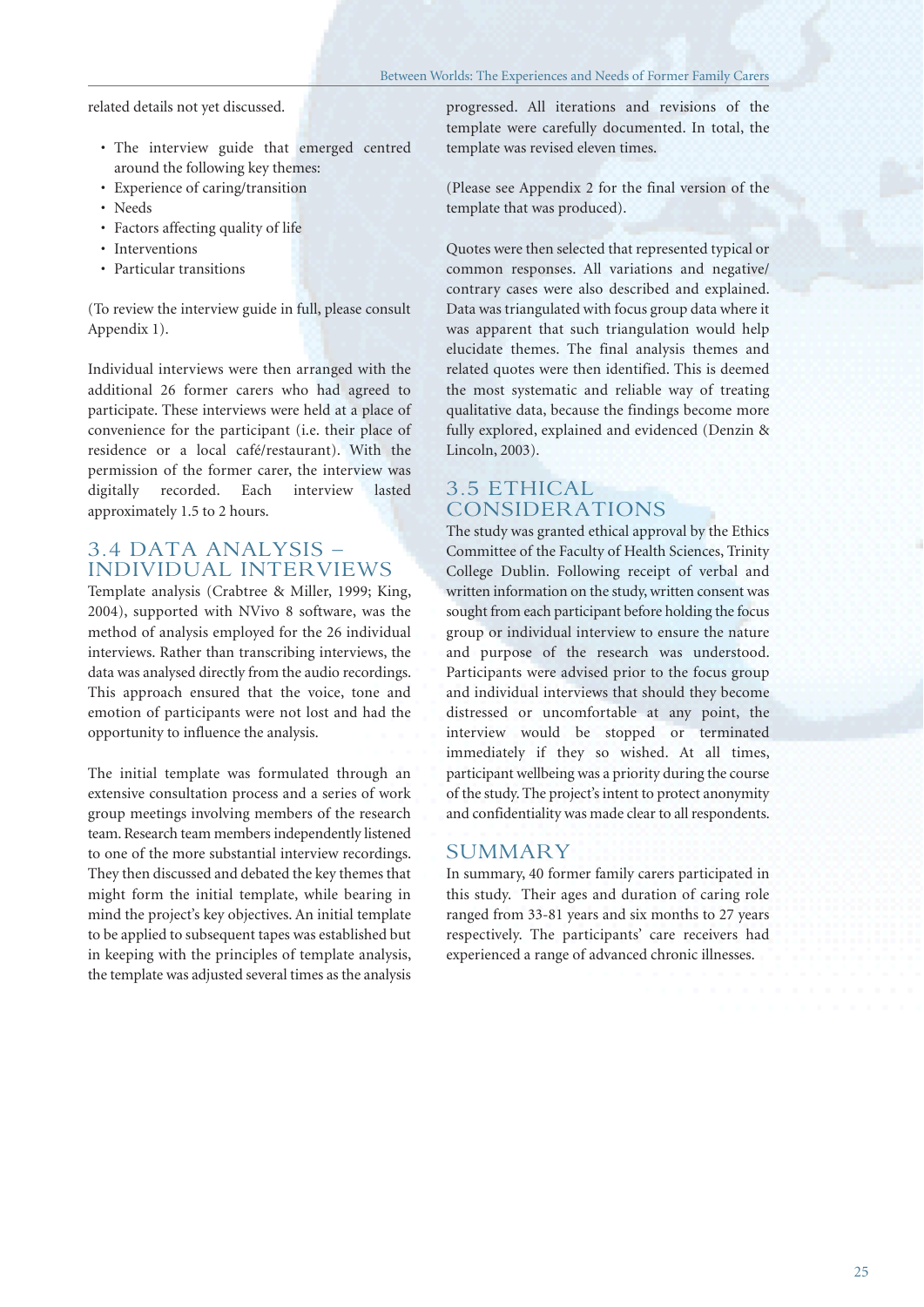# **FINDINGS**

#### 4.1 INTRODUCTION

Two major explanatory themes emerged: being 'worldless' and being 'between worlds', as well as three post-caring/care transitions processes: 'the loss of the caring world', 'living in loss' and 'moving on' (see Table 4.1).

#### **Table 4.1: Sequence of Themes**



**• Caring for others**

The three post-caring/care transitions processes and their related quotes are explicated following which a conceptual model that locates these processes within the two overarching explanatory themes of being 'worldless' and being 'between worlds' is presented.

#### 4.2 LOSS OF CARING WORLD

The review of the data yielded a picture of the sense of emptiness, loss and loneliness that characterises post-caring/care transitions. Various dimensions of losing the caring world were described, including the loss of identity, routine and the social network of healthcare professionals. An understanding of the unique, exclusive relationship between carer and care receiver also emerged which helped further understanding of the losses of post-caring/care transitions.

#### 4.2A THE LOSSES AND EMPTINESS OF POST-CARING/ CARE TRANSITIONS

**Losses** – a core element of the post-caring/care transitions experience is emptiness, loss and loneliness. There are multiple dimensions to the losses inherent in the post-caring/care transitions phase. These losses are all-encompassing and include the loss of identity, sense of self, status as 'carer', their role in life, the close relationship with the care receiver and their daily routine. It is evident that postcaring/care transitions is characterised by grieving of these immense personal losses.

*It wasn't only that I lost my mother, I lost my income, I lost my job, I lost my reason for getting up in the morning, I lost my routine, I lost all these things and I'd nowhere to turn. There was absolutely nothing there (Interviewee #6).*

**Enmeshment** – it is apparent that the former carer's whole sense of self had become enmeshed in the caring role.

*I was a doctor, I was a nurse, I was a psychiatrist, I was a psychologist, I was a chauffeur, I was a chef, I was a counsellor to my Dad and now that's all gone. And I've spoken to other ex-carers and they feel exactly the same, that their reason for existence has gone (Interviewee #3).*

These multi-dimensional losses led to a vacuum in the lives of former family carers. This resulted in a sense of emptiness.

*The way I looked at that hospital was that you went in with something and you came out empty (Interviewee #15).*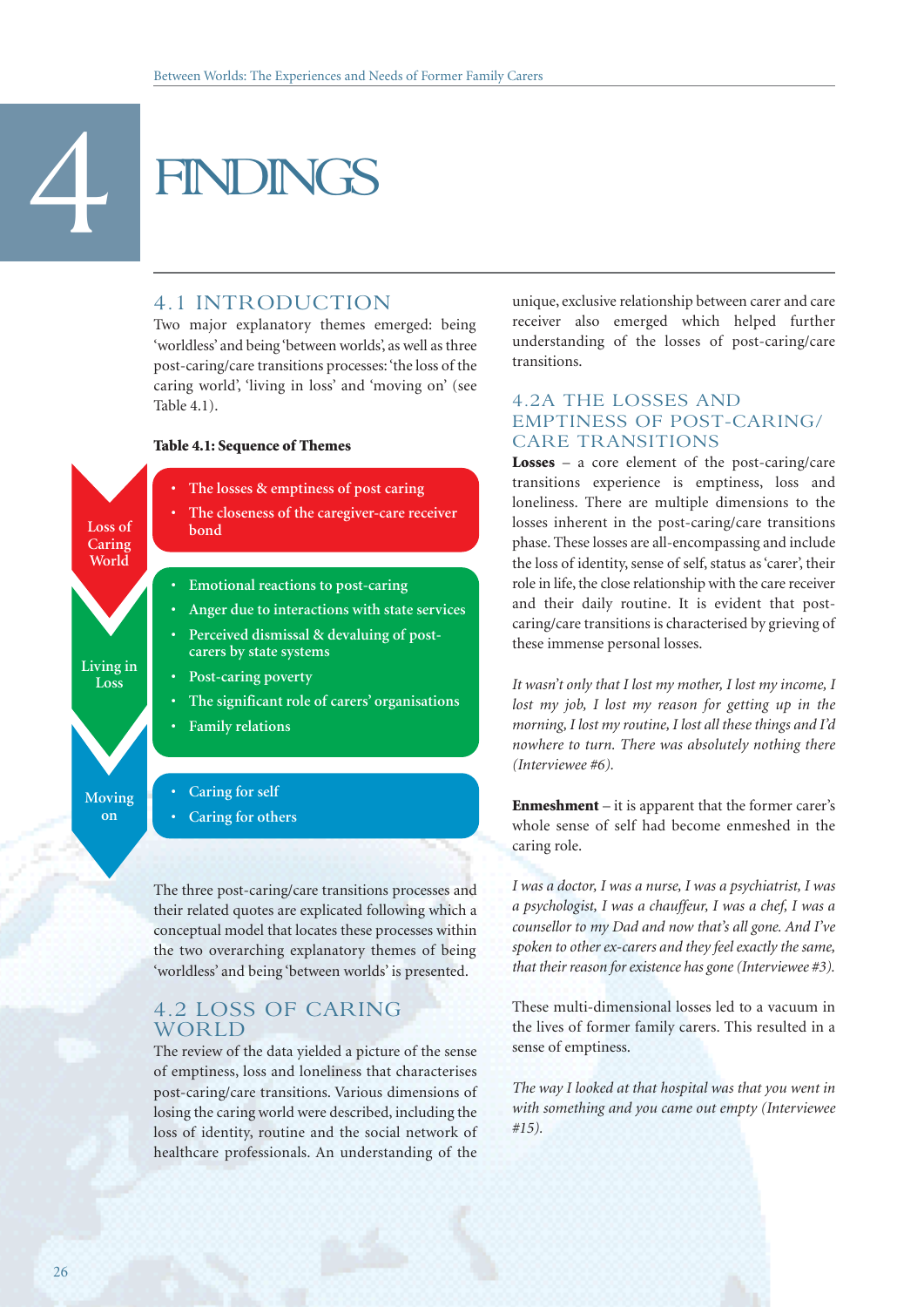**Lost** – the feeling of being lost and 'empty' is so profound that some of the participants equated postcaring/care transitions to being 'world-less'. They have lost their place in the world due to the loss of their carer identity. They feel that they do not belong to any world. Their life, prior to taking on the caring role, has disappeared and now their life as a carer or their 'caring world' has also dissipated very suddenly. An analogy can be drawn between post-caring/care transitions and retirement. However, post-caring/care transitions is more akin to an enforced retirement, without any social recognition or financial benefits that typically accompany it.

*You're in no world, your pre-caring world is gone, your caring world is gone, you're left with no world (Focus group #1).*

*I was still in a kind of 'between worlds' type thing. I didn't know if I was coming or going or whatever (Interviewee #6).*

**An Empty Place** – both the homes and lives of former carers feel empty. This is due to the removal of medical equipment and the immediate cessation of home visits by the previous network of medical personnel. During the caring phase, carers had formed relationships with a range of the health and social care professionals who regularly called to the house to attend to the care receiver (e.g. public health nurses, G.P., occupational therapists, home helps). However, once the care receiver dies this social network of regular callers disappears very suddenly.

*You're left high and dry. You don't even get a sympathy card from any of them (Interviewee #10).*

**Loss of supports** – two participants noted that their G.P. or Public Health Nurse visited them in the postcaring/care transitions phase, but this was on their own initiative.

The removal of medical equipment from the home was deeply upsetting for former carers. These pieces of equipment had become a long-term feature of their home and they had begun to see the equipment as belonging to their deceased relative. When these items of equipment were removed, there was a gaping hole or emptiness in the former carers' lives and homes. It appears that the former carers were grieving for their caring worlds and their previous place within it.

*Gran was waked at home. She'd been in the room for four years and her bed and hoist and all the other equipment was removed before the funeral because they were needed by someone else and after the funeral her room was so empty. All her things had gone and all that was left was a picture of her. It all happened so suddenly (Interviewee #10).*

*The house was full up until the Wednesday (day of burial) then it was empty. It was like a shell and it was so silent and so lonely. Then you'd get a phone call regarding her chair and you have to wash them and prepare them for someone else, which makes the house even emptier because they had become part of the furniture too (Interviewee #15).*

Further evidence of **loneliness** as a result of the losses and emptiness of post-caring/care transitions emerged from the data. These feelings were attributed to the loss of the close relationship with the care receiver, the loss of their role in life and the emptiness of their home.

#### *There's a big heart gone out of my life (Interviewee #19)*

*And it's the loneliness, the loneliness. I don't think anyone anticipates the loneliness because of the amount of years you have given up to look after your Mom, those years have gone, your life has gone. And how do you move on and I'm having difficulty trying to find the answer (Interviewee #15).*

For many, the post-caring/care transitions phase marked the beginning of living alone for the first time. Loneliness is felt most acutely in the evenings and at night time:

*Yeah I do find it very, very lonely. I've never lived on my own before (Interviewee #15).* 

*The worse thing that I find is when I come in here at night and there's no-one here (Interviewee #17).*

These findings mirror Larkin's notion of the 'void' (i.e. acute loneliness, loss of purpose and lack of social network of healthcare professionals) as being the first stage of post-caring. However, where the present study differs from Larkin (2009) is that this profound sense of loss, emptiness and loneliness is not just limited to the initial aftermath. Feelings of 'worldlessness' and being lost appeared to continue into the second or third year of the post-caring/care transitions phase for the participants in this study.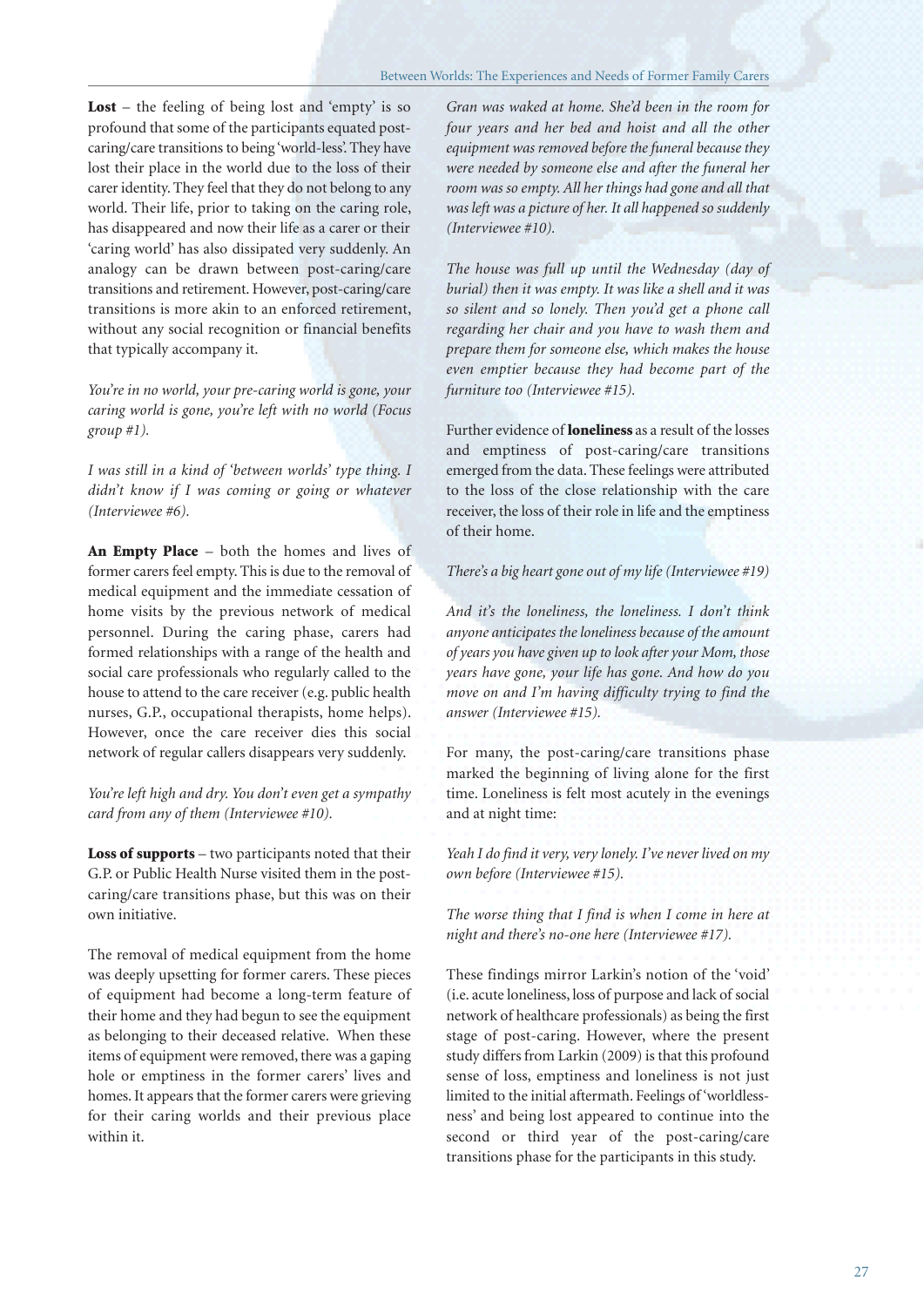These conclusions are supported in the work of those who have asserted that the death of the care receiver results in the carer experiencing feelings of loneliness, as well as loss of purpose and identity (Haley et al, 2002; Jenkinson, 2004) and that the post-caring/care transitions phase is characterised by the removal of medical equipment (Brown & Stetz, 1999) and a reduction in contact with formal services (Means et al, 2003). Although such literature was theoretical and anecdotal rather than empirical in nature, this study confirms the assertions therein.

#### 4.2B THE CLOSENESS OF THE CARER – CARE RECEIVER BOND

During the caring period, a very close relationship developed between the carer and care receiver.

*I used to say to her 'this is (name)' and she used to smile. So she knew I was there. And then my other brother he'd say the same thing to her but she wasn't reacting to him the way she was to me (Interviewee #18).*

The **strength of the bond** was apparent in the fact that the carer was the only person to engage in certain activities for the care receiver. This closeness included practical, emotional and legal aspects. From a legal point of view, the carer was frequently the next-ofkin and due to inherit the home they both lived in.

*It was our joint home. We bought it. I think other members of the family resented it. If I took on the role I think it was only fair that if anything ever happened to my mother that there was no controversy. I was guaranteed a roof over my head (Interviewee #6).*

In terms of practical and physical closeness, the carer was the only person the care receiver was comfortable with performing intimate care duties.

*So I used to do everything for her, shower her, clean her, dress her, feed her, which wasn't the easiest thing to do because she was a very private person. It was so hard (Interviewee #17).*

An **emotional inter-dependency** existed between the carer and the care receiver. The care receiver only wanted the carer taking care of them.

*So I'd say to Mom and Dad 'I'll be leaving here around 9 o clock to-night but I'll be back around midnight' but they would not stay there, they insisted on coming with* *me. They were so entrusting of me that they couldn't have coped without me. They were totally dependent on me (Interviewee #3).*

Similarly, the carer wanted to be the sole provider of care for the care receiver. For instance, when the care receiver was placed in a local nursing home or community hospital for two weeks' respite, the carer still visited every day and performed many of the caring tasks such as feeding.

*I used to put Dad in for regular respite but I'd be up there at 11 and go away around 2 and go get something to eat. I'd be back up again at 4 to give him his evening meal and I'd come away again at 5 and then go up again that night around 7 (Interviewee #3).*

*For the 17 days that my mother was in the hospital I stopped there with her. I slept beside her in a fold-up bed that they made up for me every night. I couldn't see myself coming back home and thinking that was how she'd be until the next morning (Interviewee #18).*

The loss of this uniquely close relationship contributes to the feelings of emptiness, loneliness and loss experienced by former carers. This aspect of the post-caring/care transitions experience has yet to be explicitly mentioned or specifically explored in the existing literature. However, Larkin's (2009) discussion of loneliness has some close relationship connotations. Similarities can also be noted in studies that examined carers' experiences of the nursing home placement transition. For example, Eriksson & Sandberg (2008) found that, among husband carers who recently placed their wife in a care facility, the physical and emotional closeness between spouses had altered, as they no longer lived together and the husband no longer provided daily care.

#### 4.3 LIVING IN LOSS

In describing the experience of 'living in the losses' of post-caring/care transitions, complex emotional reactions were described. These included guilt, relief, a sense of urgency and anger directed at State services. These emotions along with the perceived dismissal, devaluing by State systems and poverty were described as barriers resulting in former carers becoming 'stuck' in living in loss. Facilitators which help former carers move out of the losses of postcaring/care transitions were also indentified, including supportive family relationships and carers' organisations.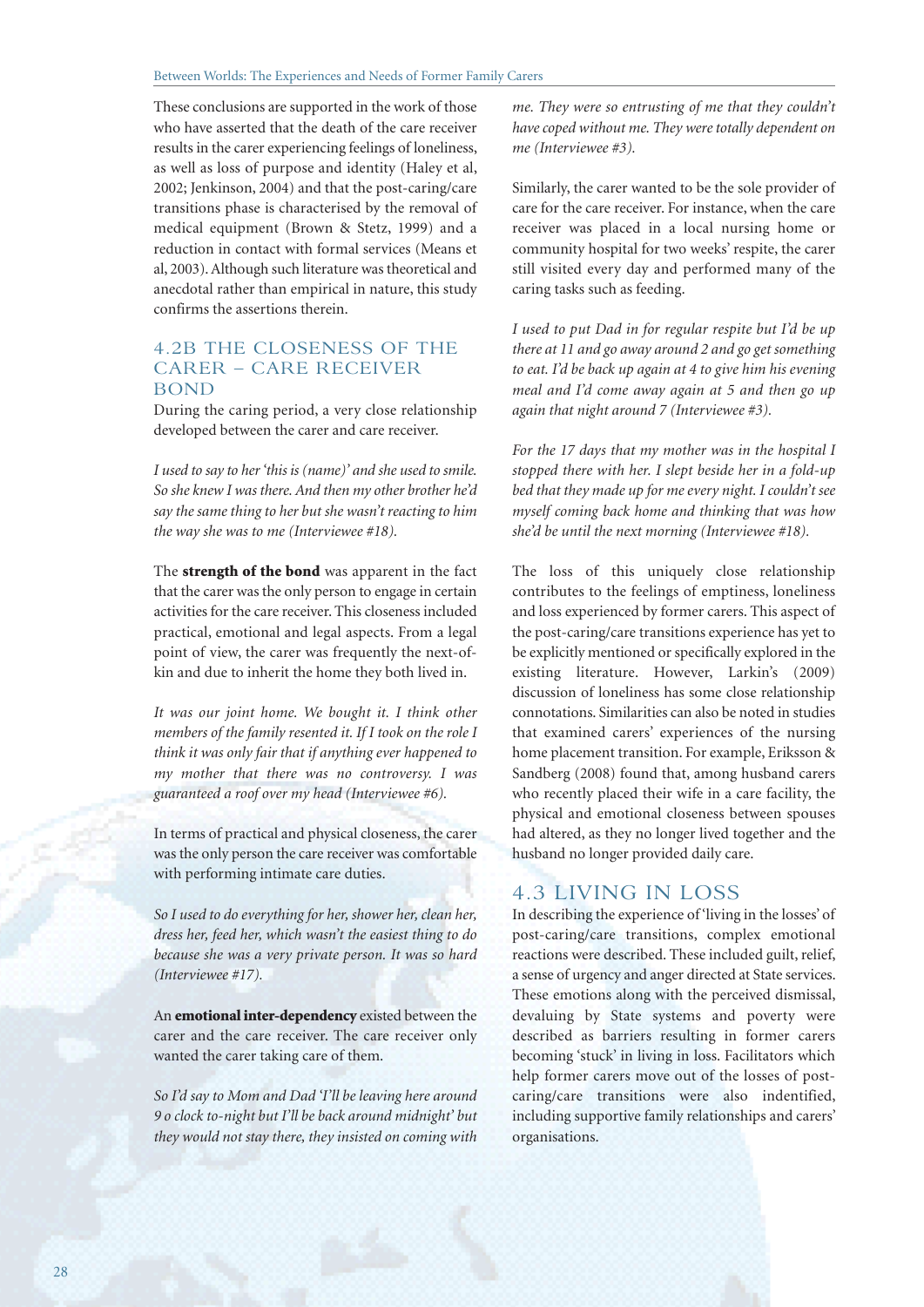#### 4.3A INTER-LINKED EMOTIONAL REACTIONS TO POST-CARING/CARE **TRANSITIONS**

A wide array of complex and inter-linked emotional reactions to post-caring/care transitions emerged from the data. These feelings include guilt, relief and a sense of urgency.

**Guilt** – various dimensions of guilt were experienced during the post-caring/care transitions phase. Guilt emerged because former carers began to doubt the care they had provided for their care receiver. The former carers were unsure as to whether there was anything they could have done better to prevent the care receiver from dying, especially in the case of sudden deaths at home.

*My G.P. is always saying to me "how often do I have to say to you it wasn't your fault he died – it was his time. (Name of deceased husband) wouldn't want you to be thinking like this" (Interviewee #1).*

*I came in from the porch and he was lying flat on the floor beside the kitchen table and he was lying very strangely, in a very peculiar way. And I couldn't bend down to check him because of my hip and my crutches…..He went instantly. But it's the worst thing that could ever happen anyone (Interviewee #2).*

Some of the interviewees were feeling guilty because they felt they could have fought harder for health services.

*The thrush was that bad it was coming out his lip. I suppose I felt very guilty about that. Should I have been more on top of them in the nursing home when they said they put that thing in (the medication)? Were they putting it in? Because obviously they never put it in (Interviewee #24).*

There is a considerable body of literature on the guilt experienced by carers as they place their care receiver in a nursing home (Keefe & Fancey, 2000; Kellett, 1999). However, there is less literature examining experiences of guilt during the post-death transition.

**Multiple transitions** – although only one participant was currently going through the post-caring/care transitions nursing home placement transition, several of the interviewees had previously placed their care receiver in a nursing home and that person had

since died. This meant six of the participants had gone through both transitions – post-nursing home placement and post-death.

**Placement** in a nursing home for participants was only considered after all other options had been exhausted. Typically, the care receiver's health had deteriorated so much that it was no longer feasible to provide care at home. The placing of the care receiver in a nursing home was described as a very traumatic, guilt-ridden event for the primary carer.

*It got to the stage that if anything happened her during the night, like if she fell, I couldn't lift her, and if I tried lifting her and my ticker went then both of us were down. But still while it was very logical, it was a heartbreaking decision and quite frankly I cried the day I left her into the nursing home because I was putting someone away (Interviewee #11).*

*It was a big decision and you kind of felt guilty because you'd go in to visit him you know and he'd be asking me when would he be going home. He wouldn't ask anyone else in the family that – just me (Interviewee #24).*

This reluctance to place a relative in a nursing home appeared to stem from the stigmatisation of nursing homes. This was further compounded by the particulars of the Irish historical context. The local residential care facility was referred to by some interviewees as the 'workhouse'. This is due to the association of the buildings and grounds of old residential care facilities such as this with famine times and the extreme poverty of the nineteenth and early twentieth centuries respectively.

*It's the old workhouse and they haven't done anything with it in years. It's an old grey derelict building. 1843 is still over the door, that's the year it was built. It was the workhouse for the famine victims and their families (Interviewee #8).*

The trends noted in this study were similar to those reported in the extensive literature on nursing home placement. For example, the guilt that accompanies a nursing home placement (Argyle et al, 2010; Keefe & Fancey, 2000; Kellett, 1999), the perception that it is the 'last resort' (Argyle et al, 2010; Noonan et al, 1999; Pearson et al, 2003; Wackerbarth, 1999), as well as the stigmatisation of nursing homes (Pearson et al, 2003; Sandberg et al, 2002a), have all been well documented.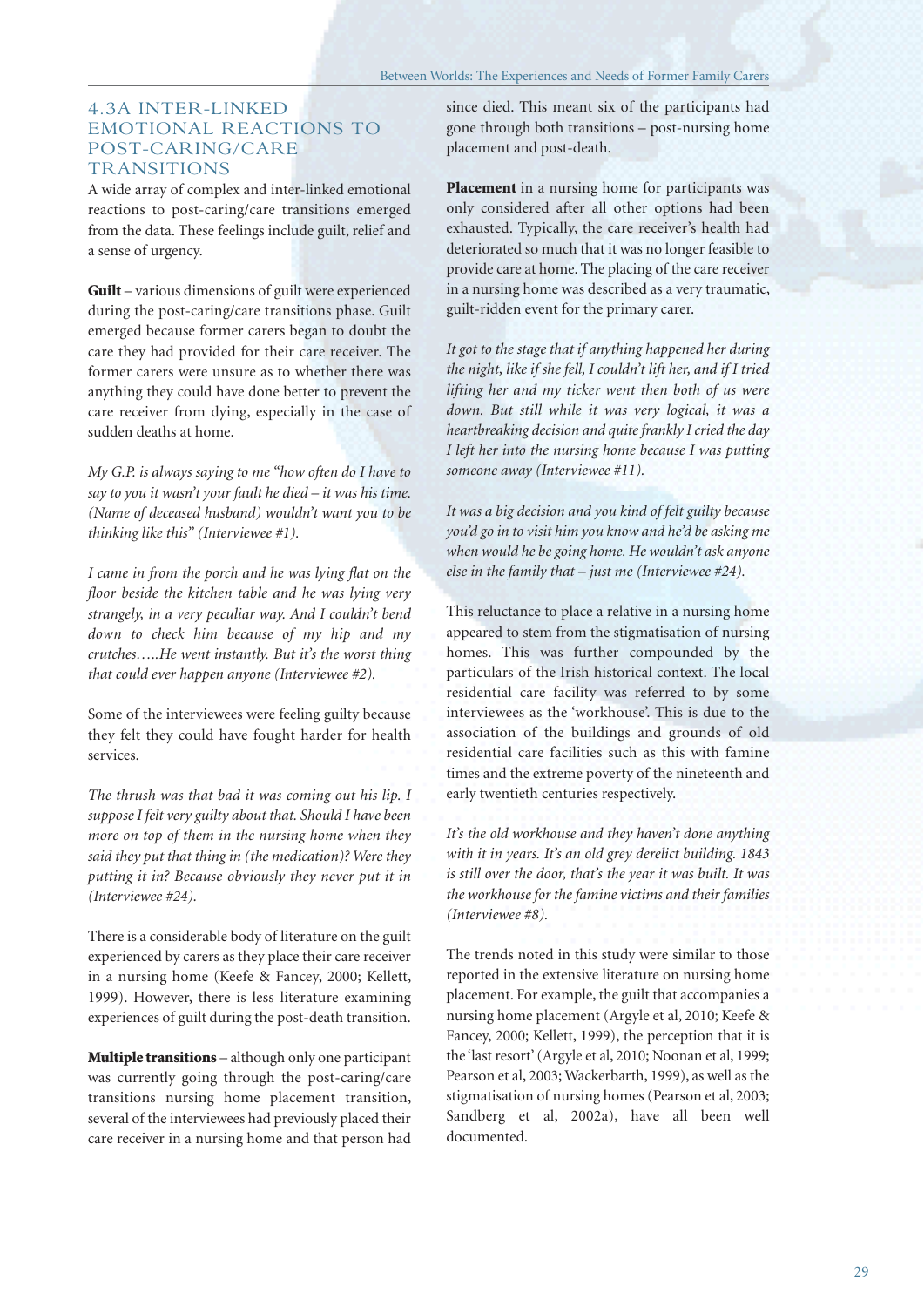**Relief** – many of the interviewees reported feeling relieved when the care receiver died as they knew their relative was no longer suffering. The carer had witnessed how much the care receiver's quality of life had diminished prior to their death.

*You know it's nearly a relief to see them going at that stage because there's no quality of life (Interviewee #24).*

*I was happy for her because she was over all her misery; you know Alzheimer's is such a sad disease (Interviewee #11).*

However, along with this sense of relief was a sense of guilt for feeling relieved that their relative had died.

*You even feel guilty for feeling the relief of a weight being lifted from your shoulders (Focus group #1).*

These findings echo what has been found in other studies (Haley et al, 2002; McLaughlin & Ritchie, 1994).

**'Clock-watching'** or a sense of urgency is evident in the data, especially during the beginning of the postcaring/care transitions phase. 'Clock-watching' was a behavioural pattern that developed and was the 'norm' during the caring process. In the immediate aftermath of caring ceasing, the participants reported feelings of urgency and guilt when away from the house. They still rushed home to check on their care receiver. It was only when they arrived home that they remembered they were no longer caring. This finding concurs with previous work on the 'clock-watching' aspect of the caring role and its overlap with feelings of guilt (Williams, 1993).

*Do you see you're still going around on clock-watch. I used to be going into town and thinking I must be back by half-past two because the van will be coming (to collect her son). And sure then I'd think for god's sake what are you rushing home for? (Interviewee #21).*

**Disrupted sleep** patterns were also common during post-caring/care transitions. These sleeping problems were attributed to the poor sleeping patterns that developed during the caring phase. The former carers had become accustomed to sleeping 'lightly' because they were monitoring the care receiver's wellbeing. This ensured that the care receiver did not fall out of the bed and was helped if they wanted to go to the toilet during the night.

*For a long time after he died, I never really slept. And now I'm not as bad as I was. You know when you go to sleep and you're kind of not really asleep but you're listening. And when he was alive I'd think I'd hear the bell and I'd jump up and run down to make sure he was alright but he used to be sound asleep (Interviewee #25).*

These aspects of the post-caring/care transitions experience have yet to be explicitly examined in the published literature. McLaughlin & Ritchie (1994) do note that the anxiety effects of the demands of the caring role only begin to surface during postcaring/care transitions. Despite this, many of their participants reported improved health benefits in post-caring/care transitions due to the removal of anxiety around the care receiver's wellbeing and the opportunity for unbroken sleep. Nonetheless, the present study's finding does relate to studies in the broader informal caring field. For example, O'Sullivan (2008) and Central Statistics Office (2010) statistics report poor sleeping patterns among Irish carers. Also, the carers of people with COPD in Hynes et al's (2008) study reported a heightened state of anxiety due to the care receiver's medical condition.

#### 4.3B ANGER RESULTING FROM INTERACTIONS WITH STATE SERVICES

Conflictual and negative interactions with health and social care service providers during the caring phase resulted in pent-up anger and frustration being experienced in post-caring/care transitions. The first 30 minutes of many interviews involved the former carer releasing the accumulated anger and frustrations they continued to feel, due to their prior interactions with the health services. Thus, the interviews often acted as a cathartic debriefing session for their prior interactions with services.

*I hope I'm not talking too much but I'm like a pressure cooker, you have to get the pressure out. This (the interview) is one way of like therapy. I think it's so important to talk and it's not good to bottle it up inside you (Interviewee #3).*

**Conflictual interactions** with health services were a very dominant theme in the interviews. The caring phase was often characterised by antagonistic relationships with individual health care professionals.

*I met the consultant in the corridor. He's very blunt this particular guy. I never particularly liked him but he*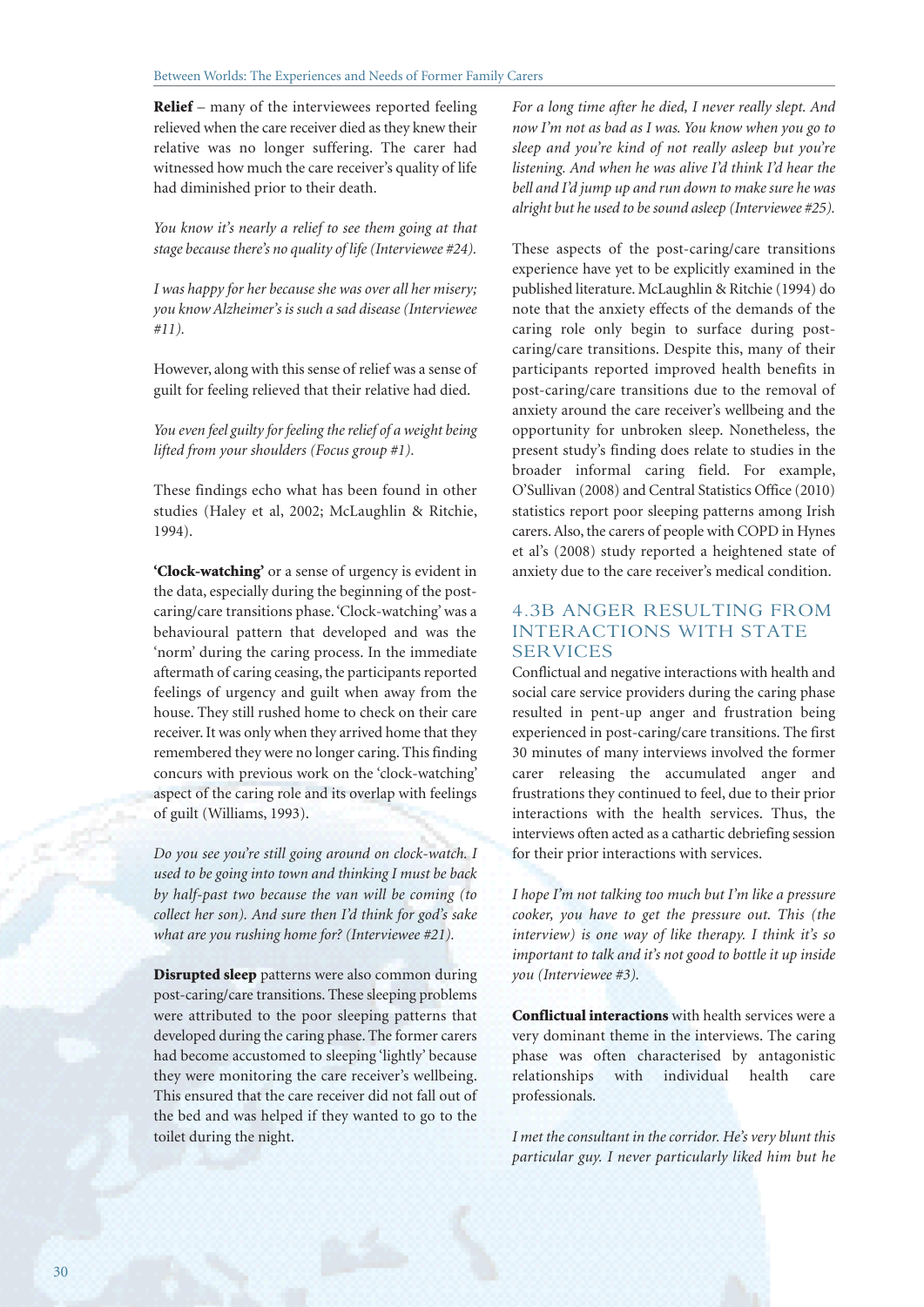*didn't pussy foot around with me because we had had one or two run–ins (Interviewee #6).*

The major source of anger and frustration was that former carers had to constantly **'fight'** with healthcare professionals, in order for their care receiver to receive essential services.

*I had to fight tooth and nail for absolutely everything. Tooth and nail. And I worry about older people who don't have anyone to fight for them (Interviewee #10).*

What also fuelled their anger was that they were **unhappy** with the care that was eventually provided.

*He was very sick and we got no help… sometimes I couldn't even get an ambulance to bring him in and he was on oxygen … he got taken in by ambulance after we had to fight to get an ambulance … and the ambulance went away and we had no way to get him home, it was awful, we couldn't bring him home … The people who drive the ambulance are so good and the nurses are so good too but ambulance control in (name of place) don't give a tuppenny. With them it's all about paperwork …and I feel so, so angry about the way he was treated (Interviewee #26).*

The health care system itself was seen as **underresourced**. It is important to note that the participants did identify particular healthcare professionals who went beyond the call of duty to help them and their care receiver. In view of the total dataset however, this was the exception rather than the norm.

Many of the interviewees were angry about how important **information** was relayed to them. News of the death of a spouse or a medical diagnosis was communicated over the telephone by healthcare professionals.

*I had the mobile phone beside me in the bed and at 3 o clock in the morning the mobile rang and they told me he was dead since 1 o clock, and that they had tried to ring me earlier but they couldn't get through to me, but I had the mobile right next to me (Interviewee #5).*

*After going to (hospital) for about a year or more, one day I said to the nurse have they made a diagnosis at all and she says 'I'll find out for you'. So she rang upstairs and she said to take the call and speak to some doctor. So I spoke to some doctor and she told me that*

*(name of wife) had been diagnosed with Alzheimer's and that's how I got the news, a nurse made a call and gave the phone to me and that's how I was told. Yeah a bit cruel I thought. I never actually met the doctor who made the diagnosis at all (Interviewee #17).*

Another source of anger was the delivery of supplies (e.g. incontinence pads) for the deceased care receiver. Participants realised that this was due to some system breakdown in information transfer, but nevertheless they found it upsetting.

*Oh yeah now this made me very angry. I rang everybody to tell them (that her mother had died). I rang the company that supplied the pads. And they arrived up a month or two later with a whole load of boxes. At the time I didn't know what they were talking about and then I'd seen the boxes (Interviewee #4).*

The issuing of **death certificates** was a further cause of anger, frustration and upset in the post-caring/care transitions phase. The former family carers experienced numerous difficulties and delays in obtaining them. These obstacles correspondingly slowed the processing of legal and property issues (e.g. getting the former carer named as the owner of the family home and changing the name on household bills). There was also a lack of sensitivity when it came to the **terminology** used on the certificate.

*I was very annoyed when the death certificate came out because it said hypo-ventilation due to obesity and something else and then constipation was mentioned as well. That, I found so hard. He had no dignity in life and now he has no dignity in death (Interviewee starts to cry) (Interviewee #26).*

The only reference to anger and conflict with health services in the post-caring/care transitions literature is in relation to former carers' sometimes conflicting relationships with nursing home staff (Nolan & Hudson, 2009). Thus, this issue warrants further investigation.

#### 4.3C PERCEIVED DISMISSAL AND DEVALUING OF FORMER CARERS BY STATE SYSTEMS

The sudden withdrawal of State support once caring ceases, as well as the perceived **devaluing** of former carers by health and social care services predominates in the data. The former carers in this study feel that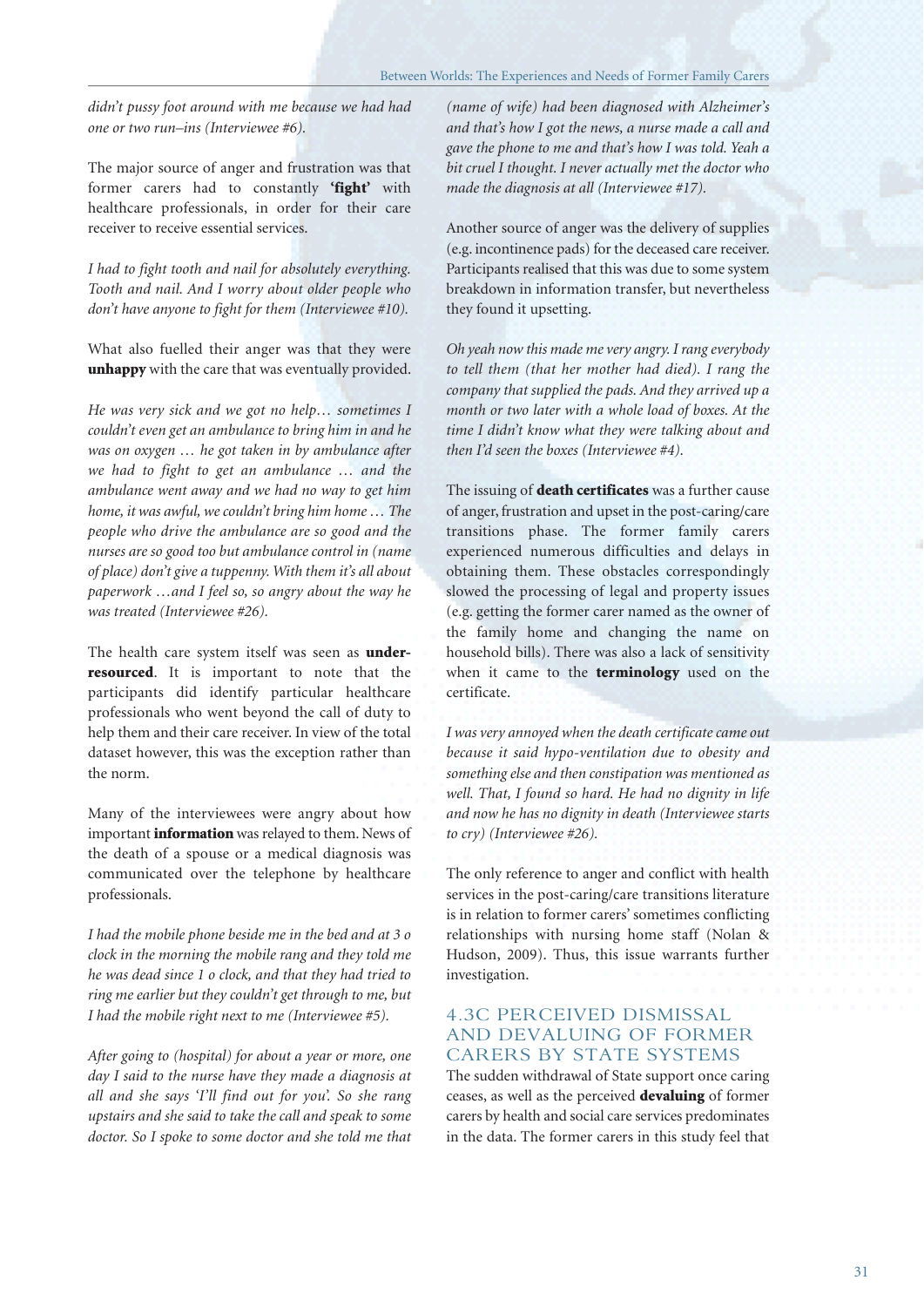they are not provided with any statutory help to help them deal with the difficulties of post-caring/care transitions.

*The bottom line is when you cease to be a carer – there's nothing there, there's no safety net. The State takes care of you for six weeks with the Carer's Allowance and then after that you're on your own kid (Interviewee #6).*

Once the care receiver dies, former carers feel that they are immediately and automatically **'cut-out'** or eliminated from the health and social care system. Suddenly, former family carers find themselves without any support. They feel ill-equipped and unprepared to deal with the challenges of postcaring/care transitions.

*Nobody comes near you. You're just left there to deal with it all yourself…even if someone called in to check up on you to see how you were doing (Interviewee #4).*

*I was not prepared for the afters. I never thought of what would come after. I never thought about how I would feel. I didn't know what to expect (Interviewee #15).*

The lack of preparation provided by State services to enable former carers cope with the **challenges of post-caring/care transitions**is another difficulty for participants. This lack of preparation was a source of resentment and frustration. The interviewees indicated that they require rehabilitation and reintegration into society when the caring role ceases. This absence of statutory support further galvanised the interviewees' feelings about the devaluing of family carers by the State.

*I equated it with the fact that had I been in jail for 25 years, for the 25 years I was caring full-time, before I'd be released from jail I would have gotten all sorts of emotional help, psychiatric help, financial help, medical help, dental help. And then once I'd have been released from jail, I would have someone calling to the house to see if I was adapting to what passes for normality. But when you cease caring, it's as if your reason for existence is gone. That's all I knew (Interviewee #3).*

The perceived **dismissal of carer's expertise** and the contribution they have made by State services emerged from the data. A disregard for the carer's indepth, intuitive knowledge of their care receiver's condition and of the health services was evident. One former carer recounts the day before her husband died in a nursing home:

*I thought he was very bad that day and I went to the doctor and I said he has that cough, that terrible cough I'd heard a few times before in hospital, in old people that would have gone out in steel boxes from the ward the next day. They told me I was imagining things and that they were quite happy with him and that he will be up around the place tomorrow (Interviewee #5).*

As participants moved into the post-caring/care transitions phase, this lack of recognition continued, especially in relation to their contribution to the health system. It was perceived that there was **no acknowledgement** of the high level of care they had performed and the skills they had developed. This became apparent when applying for jobs in the postcaring/care transitions phase.

*Nobody gives you a bit of credit for what you've done. Even if I was to go for a job, I've got a gap of 4 ½ years on a CV. If you went for an interview, they'd read your CV and say 'you're very good, and you've got transferable skills and you've all these things and they'll be like 'don't call us, we'll call you'. It counts for nothing (Interviewee #6).*

The perceived dismissal of carers' expertise and the contribution they have made to the health system as an aspect of the post-caring/care transitions experience has yet to be specifically referred to in the literature. Some literature on the transition to a nursing home placement alludes to lack of recognition of carer expertise by nursing home staff (Allen, 2000; Sandberg et al, 2003). Difficulties experienced by former carers attempting to enter the formal labour force have also been acknowledged (Arksey, 2003; Bond et al, 2003; Hirst, 2005; McLaughlin & Ritchie, 1994).This finding also ties in with earlier Irish work on the caring role. Hynes et al (2008) found that despite the extensive levels of expertise the carer had developed in relation to the care receiver's condition, they felt excluded from the care planning and decision-making process. Furthermore, the participants in the Hynes et al (2008) study felt that there was a lack of recognition of the contribution informal carers provide to the health system.

The perceived devaluing of former carers by State services was also felt in relation to **social welfare allowances**. A lack of flexibility and humanity around the rules and means testing of various social welfare entitlements was highlighted as an issue for former carers. The rigidity of the social welfare system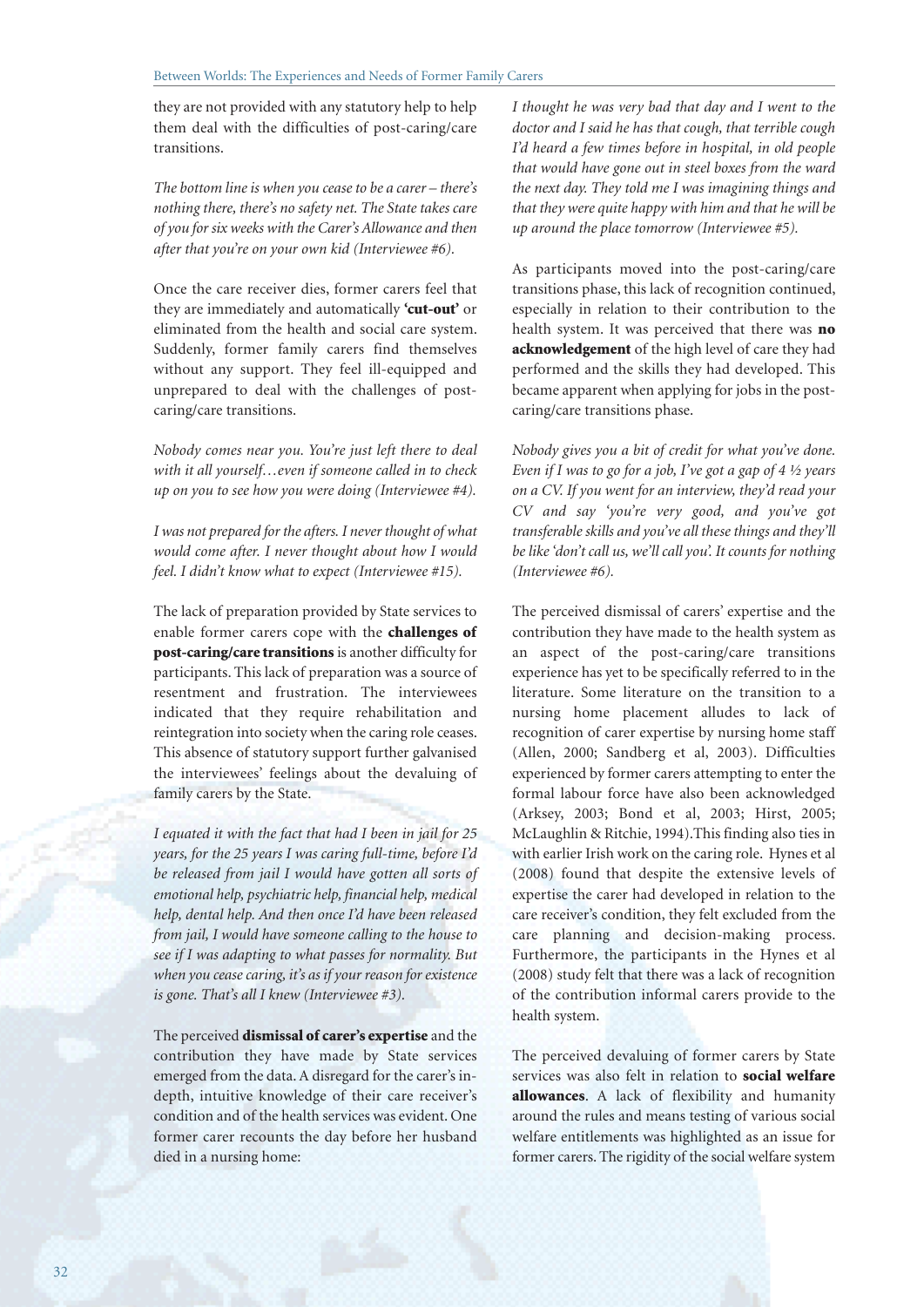is evident in the case of one interviewee who was refused the Respite grant. To be eligible for this grant, the carer needed to be caring on the first Thursday of June. This interviewee had been caring full-time for his mother for five years. However, his mother died on the morning of the first Thursday of June. He was deemed ineligible to receive this grant; even though he had spent the following three days arranging his mother's funeral, which he believes constitutes performing a caring role. It was the principle and the treatment of carers rather than the money, which was most upsetting for him.

*Something that I found very difficult to cope with…They refused me for one day, now don't get me wrong it wasn't the money, it was the principle of it. We actually appealed it and they refused it. It's actually with the Ombudsman at the moment. And it's going on now a long time. My mother's anniversary will have come and gone and it still won't be sorted. I think it's disgraceful that they would refuse you for the one day. I mean I still had to come home and organise her clothes and things – now do they not regard that as caring? (Interviewee #16).*

Also, many former carers have been out of the formal workforce for such long periods of time that they have insufficient levels of PRSI contributions to avail of many State benefits.

*I was told if I paid the bill and went down to social welfare, you'd get a bereavement grant. That was the advice I got. So I borrowed money from my two children and said I would pay them back as soon as I would get the grant, sent off the bill and went down with the form. They sent it to whoever looks at it up high and they wrote back and said because it was paid you'll get no grant. I was very angry about that because we had to buy a plot which was* €*1,100 and we had to cover all funeral expenses. And nobody cares a tuppenny, nobody cares… So I'm very angry about that as that was what I was advised to do (Interviewee #26).*

Although the lack of statutory supports for former carers has yet to be discussed in the Irish context, the broader literature on Irish carers have emphasised the lack of supports during the caring phase. O'Brien (2009) also asserted that Irish carers require more flexible services as well as more financial and psychological support. Further to this, a number of Irish policy documents have underlined the need for increased supports for family carers (e.g. National Plan for Social Inclusion 2007-2016; Joint Oireachtas Committee on Social & Family Affairs – Review of the Position of Full-time Carers, 2003). The findings from the present study have demonstrated the need to extend statutory supports to Irish former carers.

#### 4.3D POST-CARING/CARE TRANSITIONS POVERTY

The immediate drop in household income that accompanies the cessation of caring severely impacts upon the finances of former carers. Many of the participants were in a precarious financial situation, with some unable to pay essential household bills such as heating. The findings suggested that postcaring/care transitions may induce poverty.

The Carer's Allowance is currently paid for six weeks after caring ceases. It is apparent from the findings that six weeks is an insufficient amount of time to find an alternative source of income. This is especially pertinent due to the impact that their years of caring have had on former carers' employability and earning power. This is because they may have been out of the formal workforce for several years due to their caring responsibilities. The interviewees indicated how their time as a full-time family carer had a negative impact on their career, on their earning power, on their contribution to a pension and on accessing the labour force.

*I couldn't go back to work because I'd left my work to look after Mom. And with the work situation the way it is at the moment…and the same way, your money is gone – it's a big financial drop (Interviewee #15).*

Furthermore, six weeks appeared to be too short a time to identify a new source of income, given the myriad of psychological impacts of post-caring/care transitions discussed in the previous sections.

*You're asking me how life has been. Totally hard and harsh because you have to pay the bills immediately and that's a worry straight away. So you have to focus on that, even though your heart is elsewhere, you have to get your head around to here (Interviewee #26).*

In addition to this, the free household benefits (i.e. free TV license, free telephone rental, free travel pass), which were available during the caring phase are no longer available in the post-caring/care transitions phase. This has a major impact on former carers' financial situation and their ability to pay household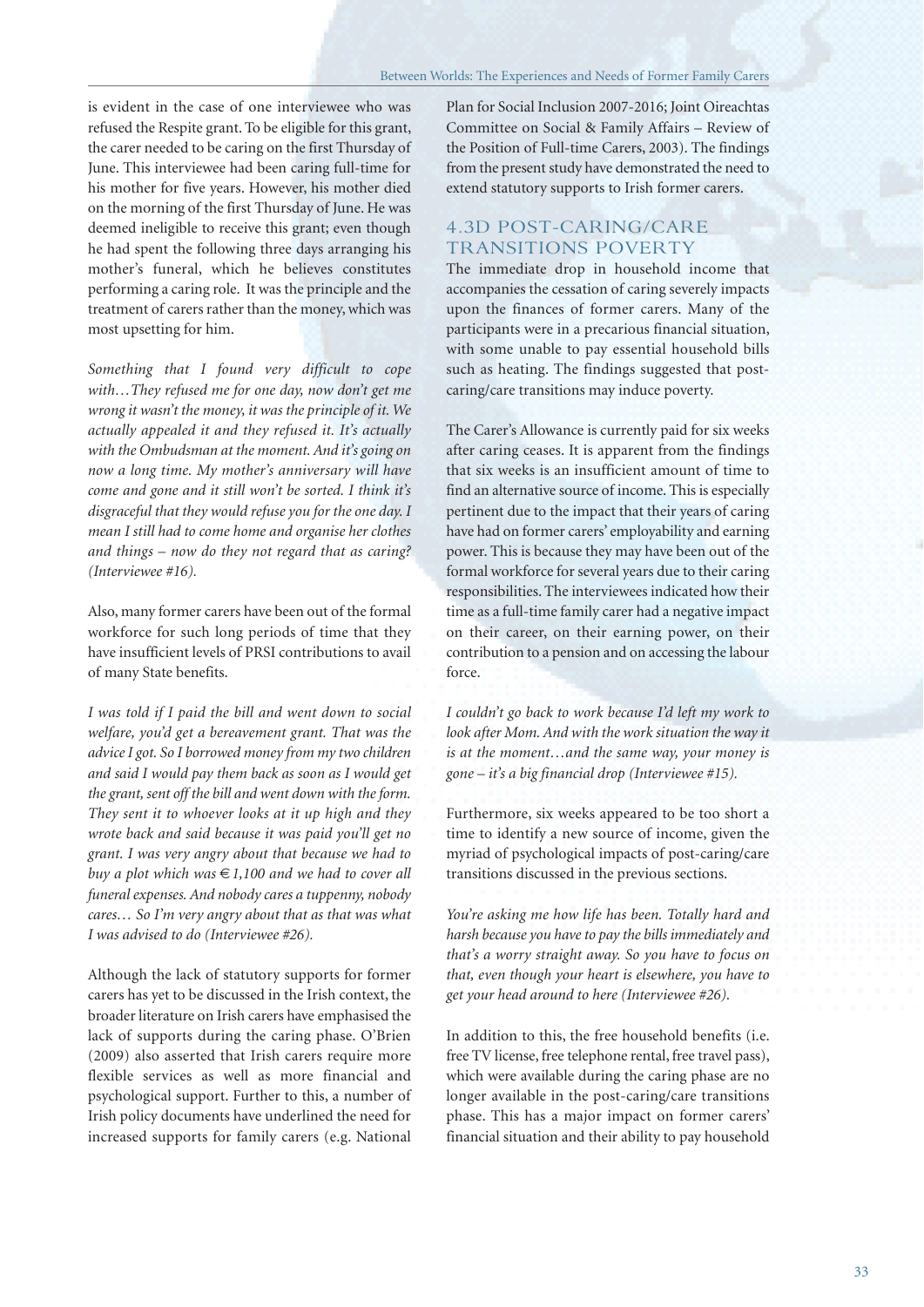bills and meet other financial commitments. For example, one participant spoke of how he recently had to choose between paying an electricity bill and buying medication.

*I lost my half of the Carer's Allowance. I lost my father's old age pension. The gas and electricity and phone still cost the same. Last week there I had the option of paying the gas bill or paying for medication. The gas bill won. You have to cut your cloth according to your measure. But medication isn't a luxury, it's a necessity (Interviewee #3).*

The loss of income during the post-caring/care transitions phase was such a major source of worry that many interviewees felt they did not have sufficient time to grieve the death of the care receiver. They reported that immediately they had to start looking for ways to generate an income. One particular participant began worrying about financial issues as the care receiver's health began to deteriorate rapidly. This led to strong feelings of guilt for the carer prior to the post-caring/care transitions phase.

*She's dying there in front of you and you feel so guilty because what you're thinking of is how are we going to make ends meet when my Carer's Allowance stops (Interviewee #10).*

Some participants were full-time homemakers prior to receiving the Carer's Allowance. These individuals pointed out they would find it extremely difficult to enter the formal labour force, especially within six weeks, as they did not have any formally recognised work experience or qualifications. Therefore, they had very few, if any, options when trying to find a source of income to replace the carers' allowance. In addition to this, some social welfare payments that former carers might avail of in the post-caring/care transitions phase (e.g. bereavement grant) are based on sufficient levels of PRSI contributions, which automatically puts former carers at a disadvantage.

*If you're applying for the bereavement grant it's based on your contributions, which I had none of… there should be some facility for people who have given up their own chance to have some money because of caring, they should get expenses. Because I really have to pay my children back, it's not fair because they have their own bills to pay. I would never have expected to have to borrow from my children (Interviewee #26).*

The data highlighted the inflexibility of regulations in relation to the payment of social welfare benefits. This was especially apparent with regard to married carers, as their husbands' income was taken into account when calculating their entitlement to various schemes. Also, the married former carers interviewed were not entitled to receive any social welfare support or access FAS training courses, as their partners' income disqualified them. They had become accustomed to having their own money and were uncomfortable with now being dependent on their partner's income.

*I'm so used to having my own money and I can't get anything from social welfare because of (name)'s income is taken into account. And I can't get on any courses because of his income too. And we're barely able to afford the basics such as food and petrol for the car. There's no such thing as luxuries like getting my hair cut these days (Interviewee #10).*

To conclude, financial problems were a major source of concern for the former carers in this study. The post-caring/care transitions phase appears to be marked by difficulties in paying household bills due to a sharp reduction in income in a short period of time. A reduction in employability and earning power as a consequence of their caring commitments was another contributory factor to the poverty experienced in the post-caring/care transitions phase.

The existing literature has also highlighted the negative impact that caring has on one's earning power, pension entitlements and overall financial situation (Arksey, 2003; Bond et al, 2003; Hirst, 2005; Hirst & Hutton, 2000; Vlachantoni, 2010). McLaughlin & Ritchie (1994) noted that provisions of the social security system for former carers are inadequate. This is especially relevant due to the lack of recognition of the need for any long-term monetary compensation. The insufficient levels of financial assistance for carers provided by the Irish State were also highlighted by both Stokes (2010) and Hynes et al (2008).

Prior studies have indicated that former carers who have access to a variety of personal resources and supports are better able to cope with the postcaring/care transitions phase. Anneshenel et al (2004) highlighted the protective role of socio-economic support, strong social ties and high levels of income in alleviating the negative impacts of post-caring/care transitions on the former family carer.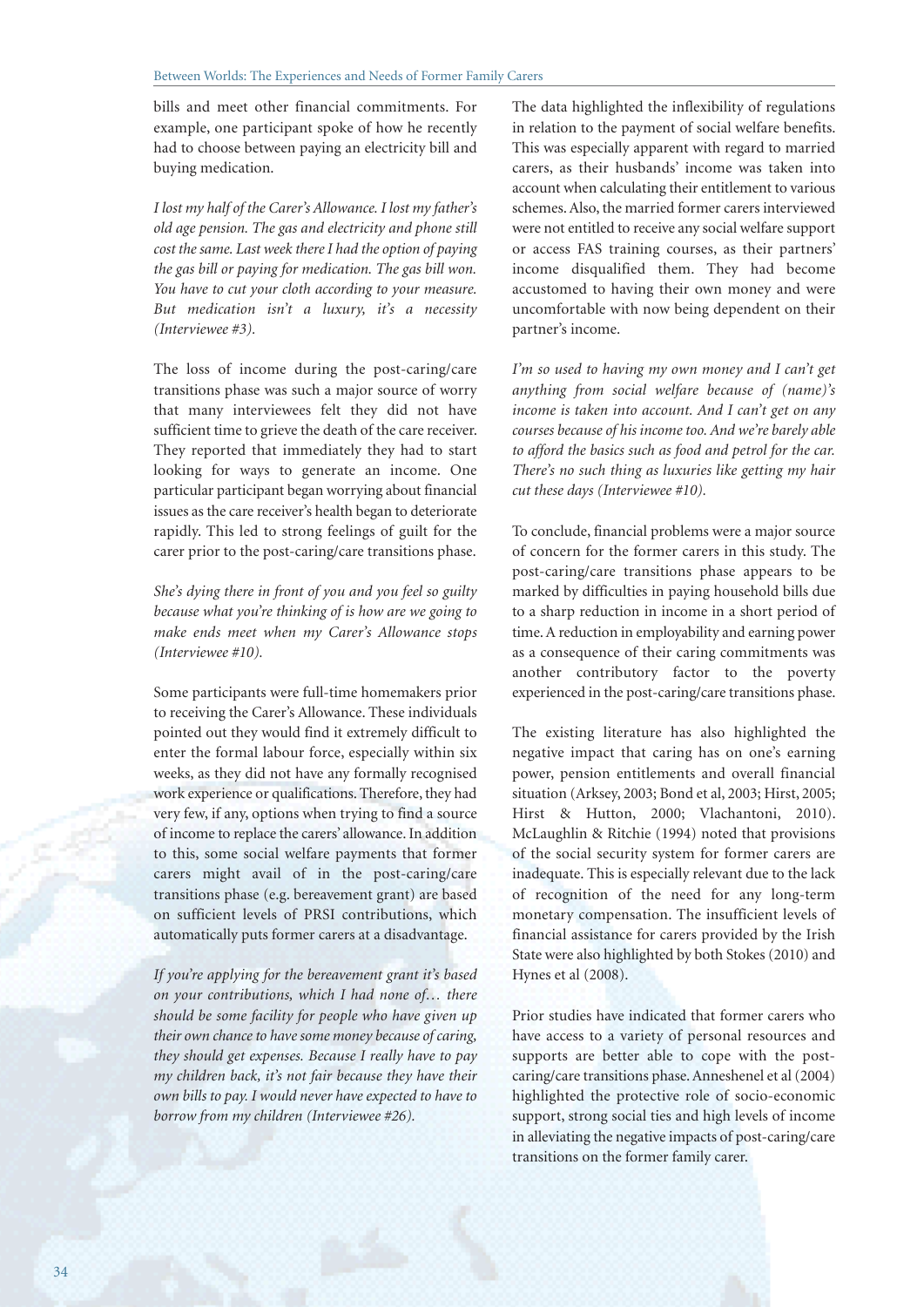#### 4.3E THE SIGNIFICANT ROLE OF CARERS' ORGANISATIONS IN POST-CARING/CARE **TRANSITIONS**

For many of the participants, their local carers' organisation played a crucial role in helping them deal with post-caring/care transitions. During the caring phase, carers' organisations supplied much needed respite through home help workers, weekends away, carer support groups, carer telephone helplines and carer training courses. Carers' organisations were also seen as an important source of support during the caring phase in Stokes' (2010) study of Irish carers of people with Parkinson's disease.

In the post-caring/care transitions phase, the interviewees indicated that they still felt that they could take part in meetings and felt very much welcomed by the carer organisations' managers and staff. The findings indicated also that the carer centres and organisations provided both emotional and practical support to former family carers. The support groups provided friendship, companionship and emotional help in a safe and familiar environment. Staff also provided advice on post-caring/care transitions issues. Some of the interviewees were completing training courses on caring, which they began while they were still caring.

*I have to acknowledge the support I get from the Carers Association, the empathy and the love and the friendship and the genuine concern I got from those fellow carers (Interviewee #3).*

The co-ordinators of the support groups continued to monitor the wellbeing of former carers. For example, they contacted the former carer if they did not attend support group meetings.

*We can say whatever we like when we meet in the group. And then if I was missing there Wednesday one of the people would ring me and ask where was I today and was I alright (Interviewee #20).*

The psychological support provided by the carers' organisations was seen as significant.

*When there was no-one else there for me, in some cases even family, the Carers Association were there. All I had to do if I felt particularly down or depressed and in one case suicidal, all I had to do was pick up the phone and there was someone at the other end (Interviewee #3).*

It is important to note that not all former carers have links with their local carers' organisation. They may not have been involved during the caring phase and so might have been reluctant to join in the postcaring/care transitions stage. Others may have felt that the carers' organisations were not relevant to their lives anymore and many of the issues discussed at the support groups no longer applied to them. Larkin's (2009) participants similarly indicated that they continued to receive support from carers' organisations into the post-caring/care transitions

#### 4.3F FAMILY RELATIONS IN POST-CARING/CARE TRANSITIONS

phase.

The absence of statutory support for former carers was in some way buffered for those who had supportive family members. Many participants indicated that their family played a crucial role in helping them deal with the challenges of postcaring/care transitions. Family members were a key source of both emotional and instrumental support during post-caring/care transitions. These supportive activities ranged from regular telephone calls, visits to their home, social outings, being there for them to talk to and financial help.

*My family were very, very supportive. They were considerate of me, they were just superb. They'll ring me every lunchtime – 'are you ok? Is there anything you want?' so they're very caring. They come over for lunch every Sunday. I wouldn't have been able to get through it without the support from my brothers and sisters (Interviewee #16).*

Despite this, not all interviewees had a supportive network of family members to help them cope with the challenges of post-caring/care transitions. In some cases, this was the time in which family conflict surfaced. This conflict was most typically between siblings. There was a lack of understanding among some siblings about challenges, such as financial and employment issues that the former carer now faced:

*And then there's the famous one of 'what's your problem now? You've got your life back now, what have you got to worry about now? Jesus you were whinging when you were looking after her and now you're whinging when you're not' (Interviewee #6).*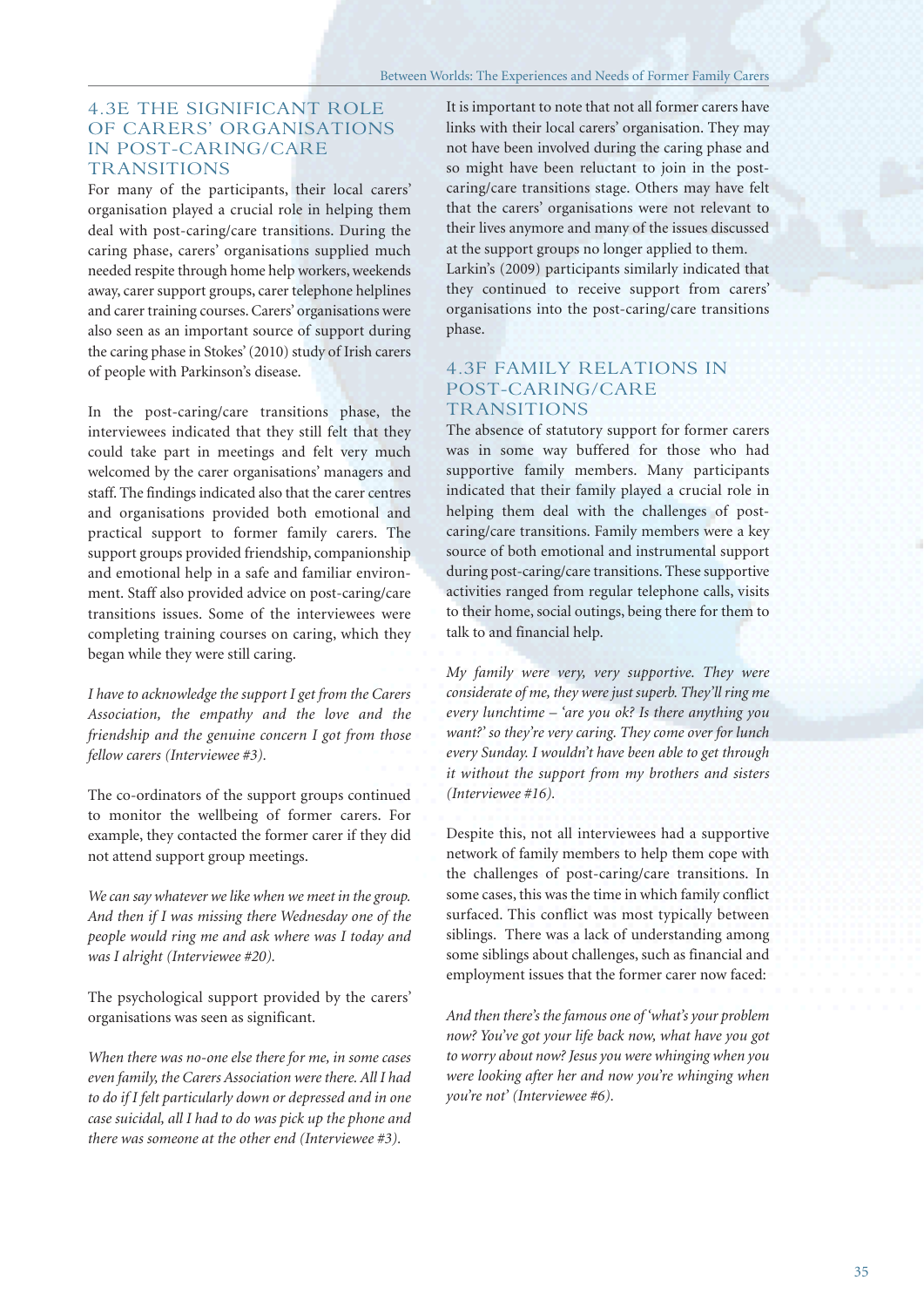Conflict often centred on issues that pertained to the caring phase, for example the unequal sharing of caring responsibilities among family members. In particular, the inheritance of family property was a major cause of arguments during post-caring/care transitions. In many cases, the former carer had inherited the family home. This led to feelings of bitterness and resentment.

#### *You got the house what more do you want? (Focus group #1).*

In Larkin (2009), three-quarters of the participants (N=28) were more involved with family after entering the post-caring/care transitions phase. This helped them establish new routines and rebuild their lives. Broader literature on informal caring in Ireland has also noted that families play a vital role in helping carers cope with the demands of the caring role (Hynes et al, 2008; O'Sullivan, 2008; Stokes, 2010).

#### 4.4 MOVING ON

Some former carers spoke of beginning to 'move on' from the losses inherent in the post-caring/care transitions phase and of constructing a new world. Means of caring for the self in post-caring/care transitions were described. These included keeping active and 'getting out of the house', for example by enrolling on courses in the community. A tendency for former carers to engage in other caring roles was also described.

#### 4.4A CARING FOR SELF IN POST-CARING/CARE TRANSITIONS

Some of the Interviewees proactively developed techniques for taking care of themselves to avoid focusing on the emptiness, loss and loneliness more characteristic of the post-caring/care transitions phase. A wide range of methods was used. Interviewees reported that it was they alone who had to proactively start looking after themselves. This **'sink or swim'** scenario is illustrated in the following quote:

*You have to start thinking positively or otherwise you'll go down the drain. You can either sit there or go down or you can get out of the house and do something (Interviewee #21).*

One of the most common means of taking care of oneself was 'keeping busy' so as to avoid negative and depressive thinking. Participants reported how

keeping busy had proven to be a very successful way of dealing with the emptiness, loss and loneliness of post-caring/care transitions. One of the key aspects of 'keeping busy' was that it ensured that the former family carer 'gets out of the house' and did not become 'stuck' in depressive thinking patterns.

*You get involved in all these clubs and things but you have to, otherwise you'd crack up (Interviewee #21).*

A number of interviewees reported availing of computer training courses in the local library as a way of busying themselves and as a form of personal development. These courses were also free of charge which made them appealing to those who were struggling to cope financially.

*I took up the course just to get me out of the house for a couple of hours a week (Interviewee #15).*

During the post-caring/care transitions phase, the interviewees reported that they have substantially **more time** for themselves.

*I decided to take a rest for myself. So I decided to sit back and this year is for me because it was very stressful. This was my place where I sat and slept every afternoon I wanted to. I did it for me and that was a great help. I just looked after myself. I joined a gym and things (Interviewee #18).*

Many participants indicated that they used this spare time to redress the **neglect of family relationships** during caring. This prior neglect was due to the high levels of demands on family time and energy that the caring role required. For example, former family carers began to spend more quality time with their spouses and children.

*I did things I had neglected. I felt I'd pushed my family away. So I went on a holiday for a month. Myself and my husband went away for weekends ( Interviewee #18).*

The development of, or return to, **hobbies** that were neglected during the caring phase is another way interviewees took care of themselves during postcaring/care transitions.

*I've started getting my life back. I'm reconnecting with old friends and I'm no longer exhausted and too tired to enjoy nights out (Interviewee #12).*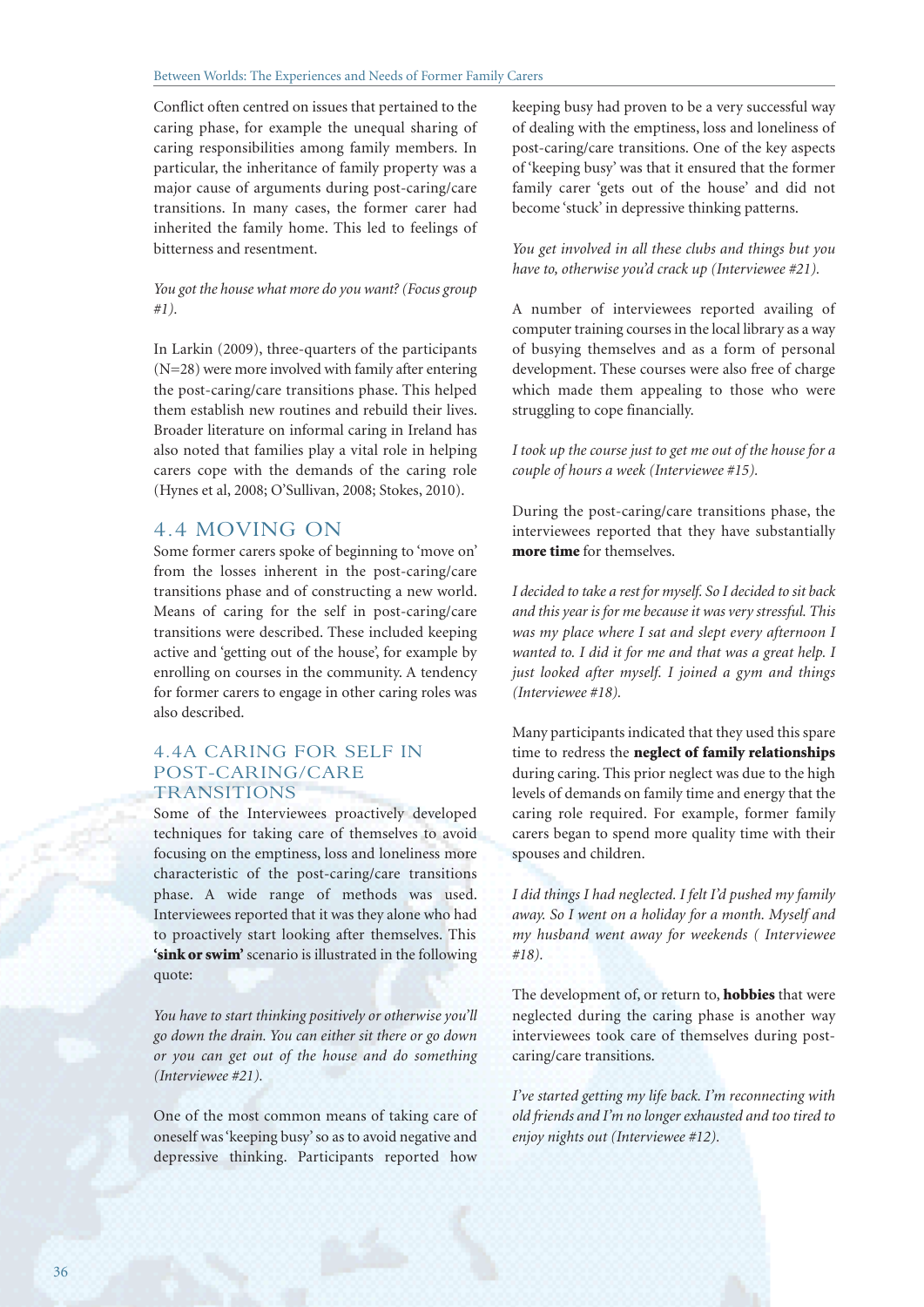**Belief in an afterlife** was also identified as a source of comfort for former carers. Those who had spiritual beliefs reported getting comfort from the feeling that they know their deceased loved one is happy in heaven. They also felt that their deceased relative was taking care of them and still with them.

*I feel that Mam is guiding me and helping me…I feel she's here. She's here beside me now (Interviewee #16).*

*I have actually had to call on it (her faith) and test it out to see if I really believe what I've always said I believed. And I do. I believe that (name of husband) is in heaven. That's the only thing that's happened to him. There's no doubt in my mind that he's in heaven and he can do what he wants (Interviewee #26).*

A frequently reported way of caring for self was by **engaging in other caring roles**. Caring for others, be they grandchildren, friends or neighbours, was viewed as another way to avoid focusing on oneself and a means of 'getting out of the house'. It was also perceived as being intrinsically rewarding. Thus, it helped the former family carer deal with postcaring/care transitions. The two themes of taking care of self and taking up other caring roles are interrelated. This is discussed in more depth in the following section.

*It's very hard to get over, it really is, the only advice I'd give anyone is try and help somebody else and that will help you to cope. Don't always be thinking of yourself, try and reach out to other people, there's always someone who needs help. You're helping them, but you're helping yourself too (Interviewee #2).*

It is important to note that it was former carers themselves who proactively developed and sought out ways to **revalue themselves** and their life world, so as to successfully deal with the challenges of postcaring/care transitions. It is also noteworthy that not all interviewees indicated that they have developed ways of caring for themselves. Possible mediating personality factors such as self-esteem, self-efficacy, resilience and hardiness warrant further exploration in future research, especially given that, Aneshensel et al (2004) concluded that self-esteem plays a protective role for carers experiencing bereavement.

This theme also resonates with the work of Lundman & Jansson (2007). They proposed that the process of 'revaluing of self', involves successful re-adjustment

to an altered life-world, such as lifestyle and daily activities, due to chronic illness. This process involves a revaluation of the self, of prevailing values and a sense of being revalued by the world. Similarly, in this study, the findings demonstrate how former carers reformulated their interests, their daily activities and their role in life.

#### 4.4B CARING FOR OTHERS DURING POST-CARING/ CARE **TRANSITIONS**

There was a tendency for some former carers to take up a wide range of caring roles. The numerous routes into other forms of caring among the interviewees included: mentoring current family carers, training to be a professional carer, taking care of grandchildren and volunteering in local community groups. There were an accompanying variety of motivations underlying the routes back into various forms of caring.

Those who engaged in formal caring were split into two cohorts: (a) those who took up the role voluntarily because they found the caring experience very rewarding and made a change in their career, and (b) those who undertook formal caring as they felt that due to financial necessity they had no choice and this was the only job for which they had experience.

*All I've done my life-long is care for other people because when my mother got sick I was the oldest daughter and I took care of the younger children because my Dad had to go out to work. Then I cared for my children and then my Gran. That's all I've done with my life. I'm not trained or experienced in anything else (Interviewee #10).*

Professional caring was seen as a very different scenario because the cared for person was not a family member. Also, there was frustration because in the absence of a formal caring qualification their previous years of experience were not recognised by potential employers.

*I went straight into the caring role again because I had to. I had to go out and start earning. It was the only place I could get some money. But caring for strangers is a very different thing altogether. There's all these rules and regulations. And it's not the same, they're not your own (Interviewee #10).*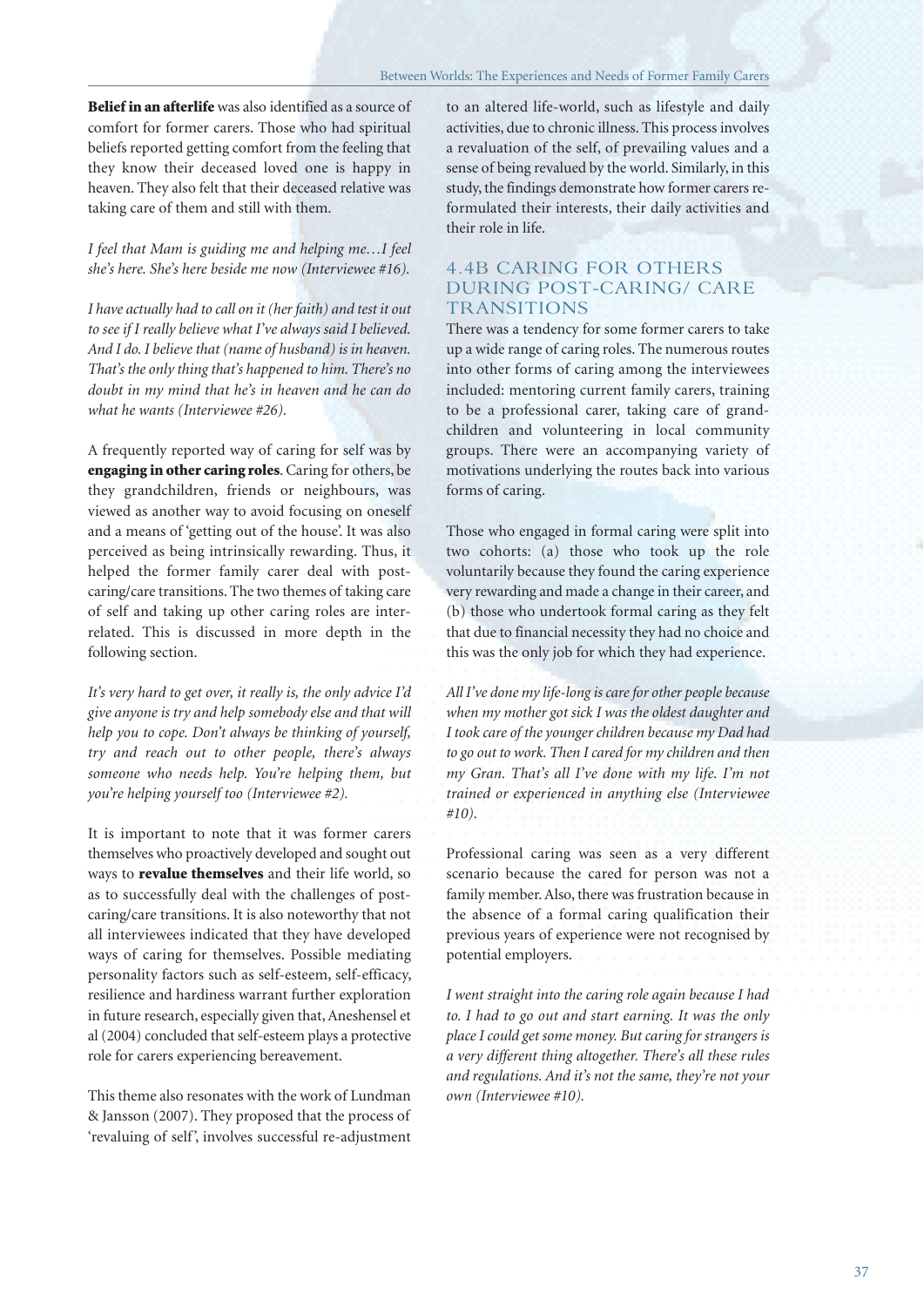Others saw their period of time caring as leading to a reassessment of their career direction. These participants found the role of caring so rewarding that they wanted to become or had become a professional carer.

*I know myself how important it is to get just one hour off a day. And they so need that. So, I love doing the respite for the full-time carers because I know how much it means to them. I try and do whatever I can to help… And I've met the most amazing people (Interviewee #13).* 

*It was such a wonderful, wonderful experience. It made me realise how unhappy I was in my previous job. This has put me on a new road and I have Mom to thank for it. It was such a wonderful feeling caring for her (Interviewee #16).*

As well as professional caring, interviewees also engaged in informal caring roles. These roles included voluntary work in the community, especially with local carers' organisations. Former carers mentored existing carers, helped with fund-raising and performed administrative functions for their local carers' organisation.

*I met her on the bus and she was in a very bad state, she wasn't doing good at all. She had looked after her daughter for years and she'd just died, so I got her some counselling (Interviewee #2).*

Motivation for engaging in this type of activity was two-fold. Firstly, it enabled the former family carer to 'give back' to the carers' organisation for all the help and support they provided when they were caring. Secondly, being involved in the local carers' group helped combat the loneliness and emptiness of the post-caring/care transitions phase, by meeting other group members, keeping busy and 'getting out of the house'.

*They were so good to me I felt I had to give something back. They asked me to be treasurer and I got busy again (Interviewee #2).*

Other roles taken up outside of the traditional definition of caring include taking care of grandchildren several days a week, while their own grown-up children are at work.

Another finding that emerged from the data was in relation to former male carers. These were described as small, male support groups that grew organically from shared experiences. Typically, two to three men (including widowers and former carers) met for social outings or in each other's houses. It was during these events that they talked about issues affecting them. The emotional support received was a byproduct of the social occasions rather than the main stated objective, as is the case with formal carer support groups. Established local carers' support groups typically have a higher proportion of women than men in attendance. Male carers supporting each other and simultaneously taking care of themselves in the post-caring/care transitions phase may be a response, in part, to the fact that they feel more comfortable talking with other males. Regardless, men constitute 40% of carers in Ireland and they report, as can be seen here, at least equal levels of challenge and distress in the post-caring/care transitions phase. Yet, they are under-represented in the carer groups and other services designed to offer emotional and other supports. There are findings here for carers' organisations and formal services to consider if they are to develop options more appealing to male carers.

*A good friend of mine his mother died too and he's like me, he lives on his own… I go to visit him every evening… And he tells me about his experiences of looking after his mother and I tell him about my mother and it's good. I find this a great help because I could be helping him (Interviewee #19).*

*Since (name of wife) died I started cooking lunch for (name of male friend) and (name of male friend) because they're on their own everyday too and you know it beats eating on your own and for me it has paid dividends in the sense that it's been reciprocated. There's a social dimension to it and a caring dimension to it (Interviewee #11).*

In addition, the acute need for formal psychological support structures for everyone was highlighted by two male former carers who disclosed during their interview that they had previously attempted suicide. It would be appropriate to assume that there are female former carers who would equally benefit from such services.

To conclude, caring for others and caring for self during post-caring/care transitions were overlapping and inter-connected concepts. As the former carers were caring for others, they were also taking care of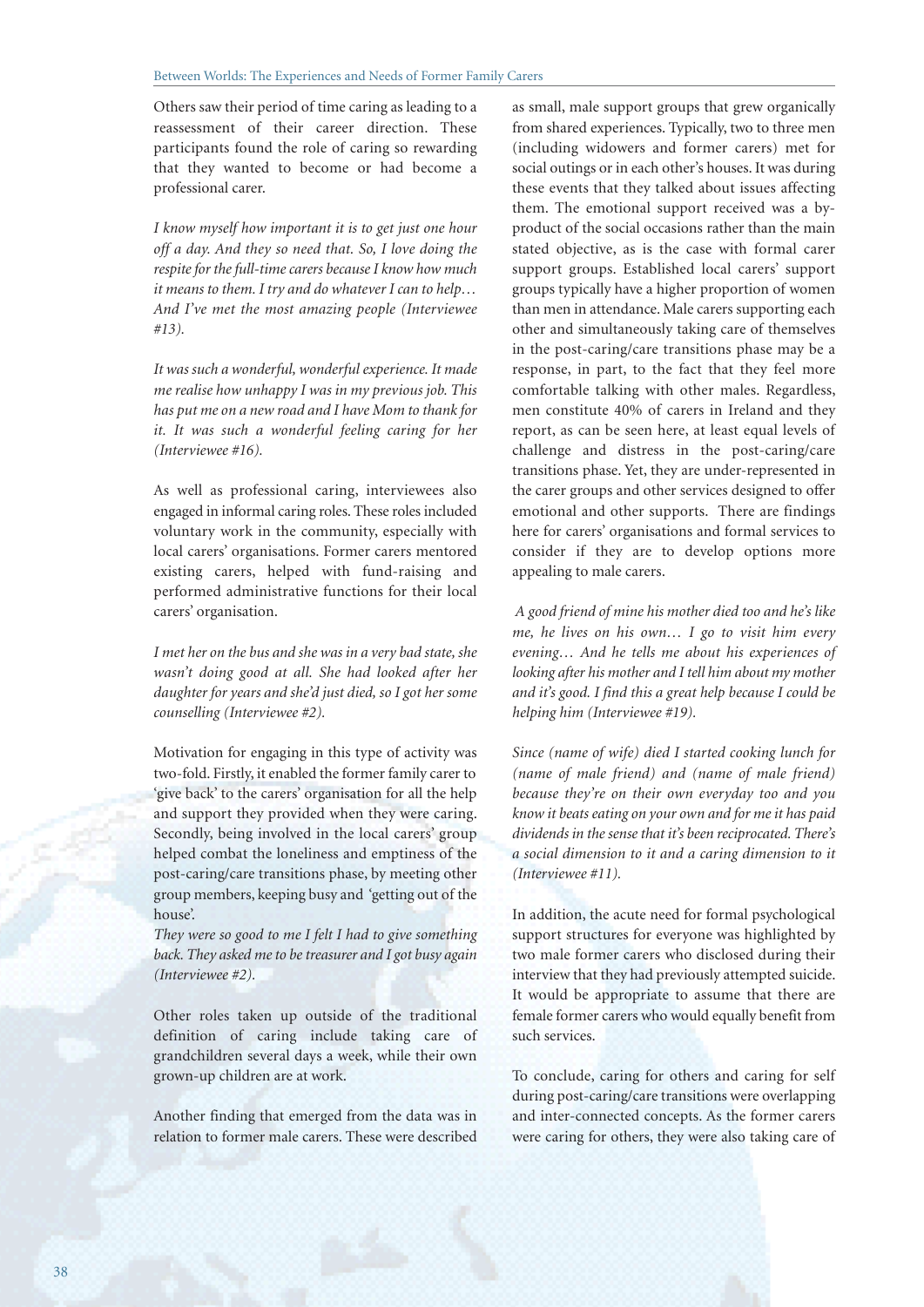themselves by keeping active, staying connected to others and engaged in their community. The findings from this study further develop and build upon Larkin's (2009) concept of 'serial caring', i.e. the cyclical nature of undertaking numerous caring roles due to family obligations. Larkin (2009) found that former carers may not have a choice about their reentry into the caring role. However, this study features former carers who proactively sought out further caring roles. This study expands and extends the concept of 'serial caring' to include a wide range of caring activities, e.g. caring for grandchildren, mentoring other carers. Engaging in other caring roles enables the former carer to positively contribute to others' lives and the local community, while simultaneously taking care of oneself. Therefore, engaging in various forms of caring is not viewed as being detrimental but rather highly beneficial to the former carer's wellbeing. Other theorists have also noted that former carers engage in new activities such as volunteering and other caring roles (Hirst, 2005; Lewis & Meredith, 1988).

#### 4.5 EMERGENT CONCEPTUAL MODEL

*I was still in a kind of 'between worlds' type thing. I didn't know if I was coming or going or whatever (Interviewee #6).*

*You're in no world, your life before caring is gone, your caring world is gone, you're left with no world (Focus group #1)*

The quotations above capture the essence of a conceptual model, which incorporates the postcaring/care transitions processes formulated from the data. The following diagram illustrates how for the former carer that not only has their pre-caring world (i.e. their life world prior to becoming a full-time, primary carer), with all its social contacts, employment and other life opportunities disappeared but as they move to post-caring/care transitions there is also the loss of a 'caring world'. Their daily routines, carer role and identity, close relationship with the care receiver, and social network of medical personnel visiting their home have suddenly dissipated. The double losses create a profound sense of loss and emptiness that is characteristic of post-caring/care transitions. The data indicates that for former carers, with the pre-caring world lost in the distance, the transition is between the caring world and a newly reconstructed world after caring. In this state, they feel 'worldless'; they do not belong to any particular place and do not have any particular label or identity that applies to them.

Figure 4.1 is designed to capture and present this 'worldless' status.



#### **Figure 4.1: Level One of Conceptual Model**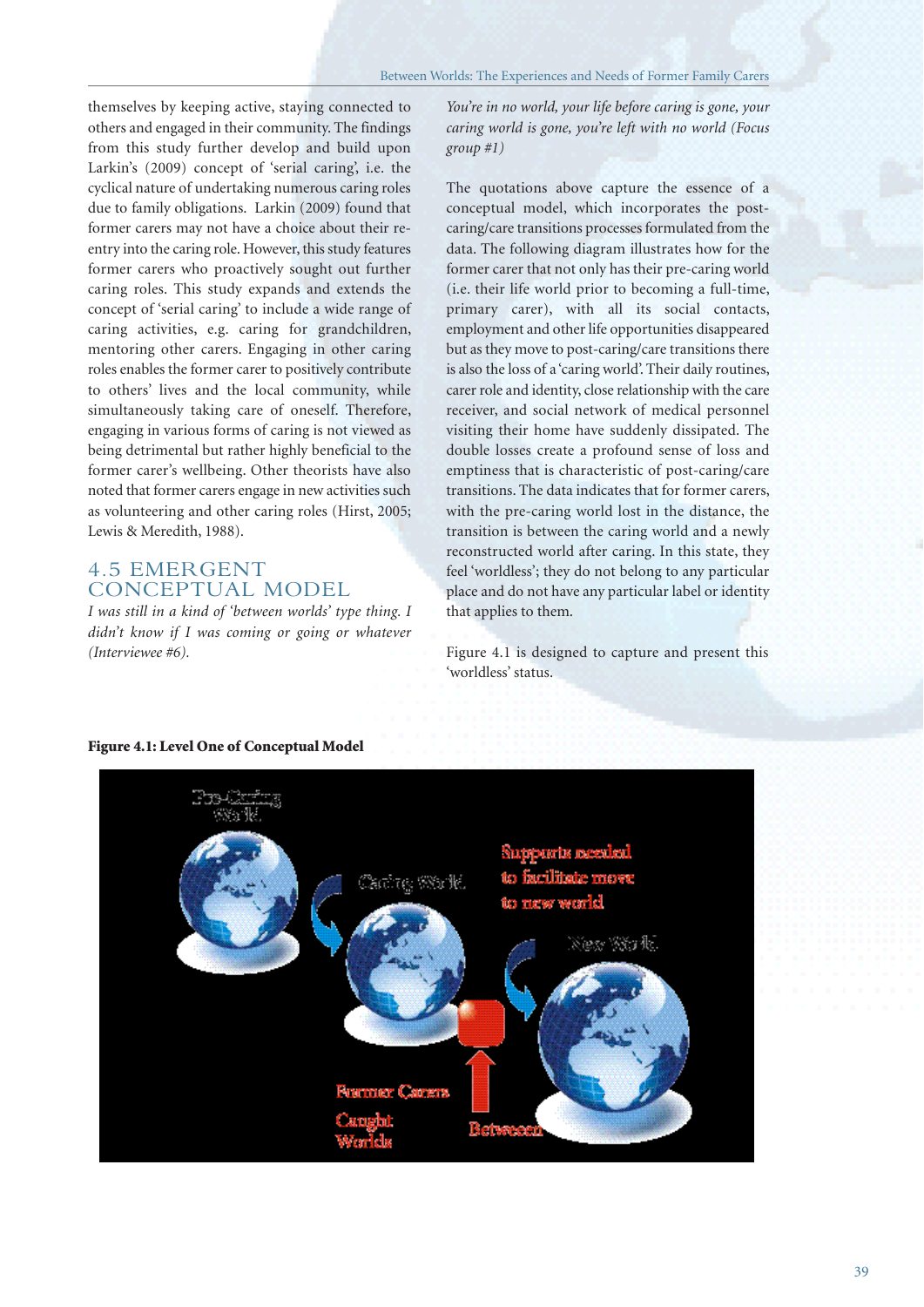For many former carers, there is not an easy transition and participants in this study often described an extended period of 'between worlds' as the mark of 'worldlessness'. The next level of the conceptualisation captures this 'between worlds' state, represented by the pink-shaded rectangular area in figure 4.1, between the caring world and new world which is then magnified in figure 4.2 so that incorporation may be represented of the post-caring/care transitions processes of (i) Loss of Caring World, (ii) Living in Loss and (iii) Moving On.



#### **Figure 4.2: Level Two of Conceptual Model**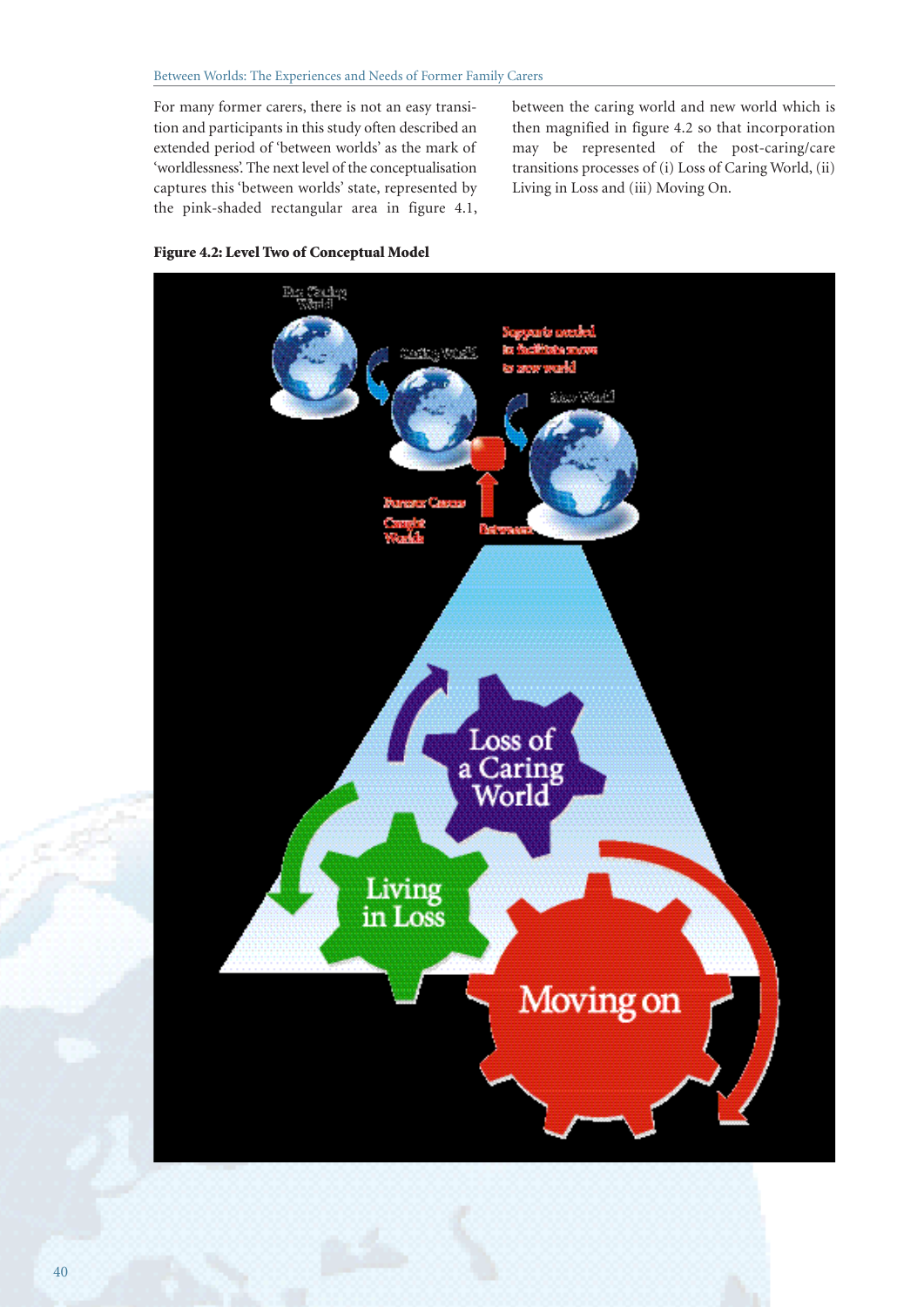The presentation of this second level of the model graphically represents how the post-caring/care transitions phase is a cyclical and interactive process. The final definitions of the three processes are:

#### (i) LOSS OF CARING WORLD

The loss of the caring world occurs at the beginning of the post-caring/care transitions phase. The losses are multi-dimensional and include loss of identity as carer, loss of role as carer, loss of the close bond with the care receiver, loss of the social relationship with the network of healthcare professionals and loss of medical equipment.

#### (ii) LIVING IN LOSS

This refers to the process of living in and continually experiencing the losses of post-caring/care transitions. A key feature of this part of the postcaring/care transitions experience is the emotional reactions such as guilt, relief and a sense of urgency. Another feature is the anger felt towards State services. This is exacerbated by the perceived dismissal and devaluing of the former carer by State systems. This perception and anger is one of the barriers to 'moving on' to a new world after the cessation of caring. Another barrier preventing former carers from moving on is the financial difficulties that accompany post-caring/care transitions in certain circumstances.

It appears that not all former carers 'move on' but some continually move between the loss of the caring world and living in loss in a continual, cyclical movement. They become 'stuck' in the losses and living in the losses of post-caring/care transitions. Therefore, they do not move on to the third 'cog' or wheel in the diagram above, which enables them to construct a new life world.

Others 'move on' from this cycle and consequently move out of the 'trapped' space between worlds. Thus, they no longer view themselves as being 'worldless' because they have begun to construct a new world. Some of the facilitators, which aid and help former carers move on to a new world include family support and support from carers' organisations.

#### (iii) MOVING ON

This concept incorporates former carers who proactively have begun to move on to a new world. This includes those who have started to care for themselves, by keeping active, becoming involved in their community and 'getting out of the house'. For some former carers, 'moving on' involves taking up other caring activities, such as mentoring other family carers or taking care of grandchildren.

#### **SUMMARY**

For participants, the post-caring/care transitions experience was imbued with loss as a consequence of losing a loved one and losing one's world. Loss of one's world encompassed losing their established social network, sense of identity as carer, purpose in the world and income. Moving on from this loss required a conscious effort to engage with others. For most, whatever skills they had for employment before taking up their caring role had been lost. Thus, moving on did not allow a return to a previous area of employment. Rather, participants viewed their caring skills as a core part of their new world.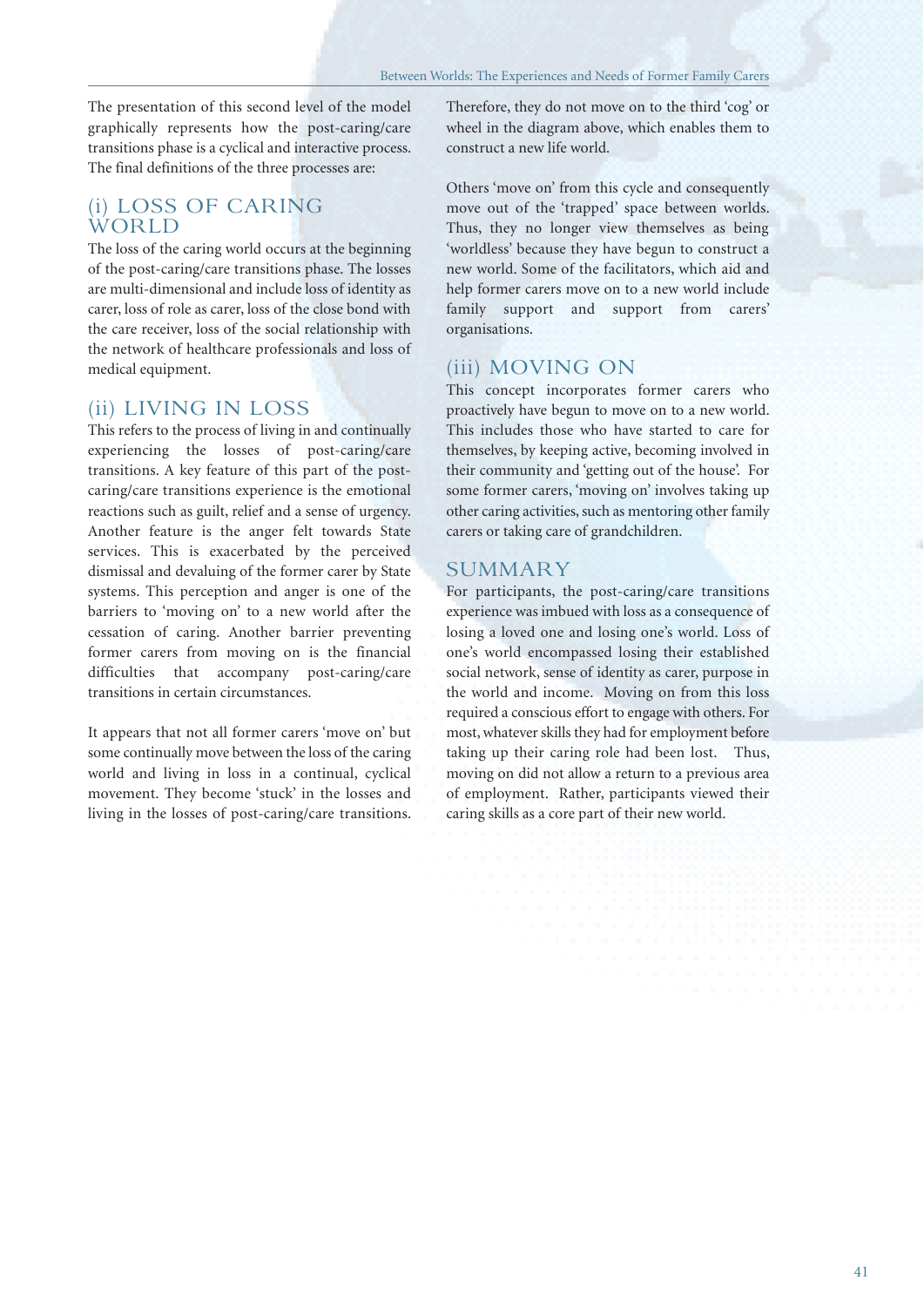# BECOMMENDATIONS

#### 5.1 MAIN CONCLUSIONS

The project addressed the study research questions by successfully identifying former carers' experiences and needs, the factors affecting their life quality and the interventions required to enhance former carers' wellbeing.

The findings suggest that former family carers feel that they are both 'worldless' and 'between worlds' as their caring world no longer exists and they have yet to construct a new world. This vacuum or state of limbo between the caring world and a new world involves three interacting processes, namely the 'loss of caring world', 'living in loss' and 'moving on'. The loss of the caring world occurs at the beginning of the post-caring/care transitions phase and concerns the various forms of losses that accompany the cessation of caring. Living in loss involves experiencing the emotional reactions to the post-caring/care transitions phase. There are a number of barriers that many former carers experience that prevent them from 'moving on'. As a result of these barriers, the former carer continues to move in a cyclical pattern between living in loss and the loss of the caring world. These barriers include the financial difficulties and complex emotional challenges of post-caring/care transitions. It appears that carers' organisations and supportive family relationships act as facilitators, which help former carers move out of the vacuum between worlds and start constructing a new world. Some of the former carers have proactively developed ways to 'move on' and not become 'stuck' in the losses of post-caring/care transitions. These mechanisms for 'moving on' include taking care of self and others. An understanding of the three processes; loss of caring world, living in loss and moving on, is the main contribution of the work herein.

#### LOSS OF CARING WORLD

The losses of the caring world are multi-dimensional and range from the emptiness of the house due to the removal of medical equipment, to the loss of the social network of regular visitors to the home, to the

loss of one's role in life and sense of self. The loss and emptiness of post-caring/care transitions is so profound that the interviewees equated it to being 'worldless'. The loss of the uniquely close relationship (i.e. practically, emotionally and legally) that had developed between carer and care receiver further compounds the feelings of loss and emptiness.

#### LIVING IN LOSS

Living in the loss of post-caring/care transitions involves experiencing complex emotional reactions such as guilt about the care provided, relief that the care receiver is no longer suffering and a sense of urgency as they still feel 'on duty'. Along with this, prior conflict with healthcare professionals has resulted in high levels of anger and frustration still being felt in the post-caring/care transitions phase. A perceived dismissal of the carer's expertise, skills base and workload is a further source of frustration. This lack of acknowledgement seems to become apparent in the post-caring/care transitions phase, when former family carers are attempting to re-enter the labour force.

The only post-caring/care transitions State support that is provided is the payment of the Carer's Allowance/Benefit for six weeks after caring ceases. The sudden decrease in household income was reported to lead to severe financial problems for some former carers. In many cases, the former carer's earning power and PRSI contributions have been detrimentally affected due to their caring role. It is suggested from the findings that post-caring/care transitions may induce poverty in certain circumstances.

Relatives and carers' organisations act as facilitators, enabling the former carers to construct a new life after caring has ceased. However, not all former carers are involved in their local carers' organisations or have supportive family members. Many familial relationships, especially between siblings, are characterised by conflict during post-caring/care transitions.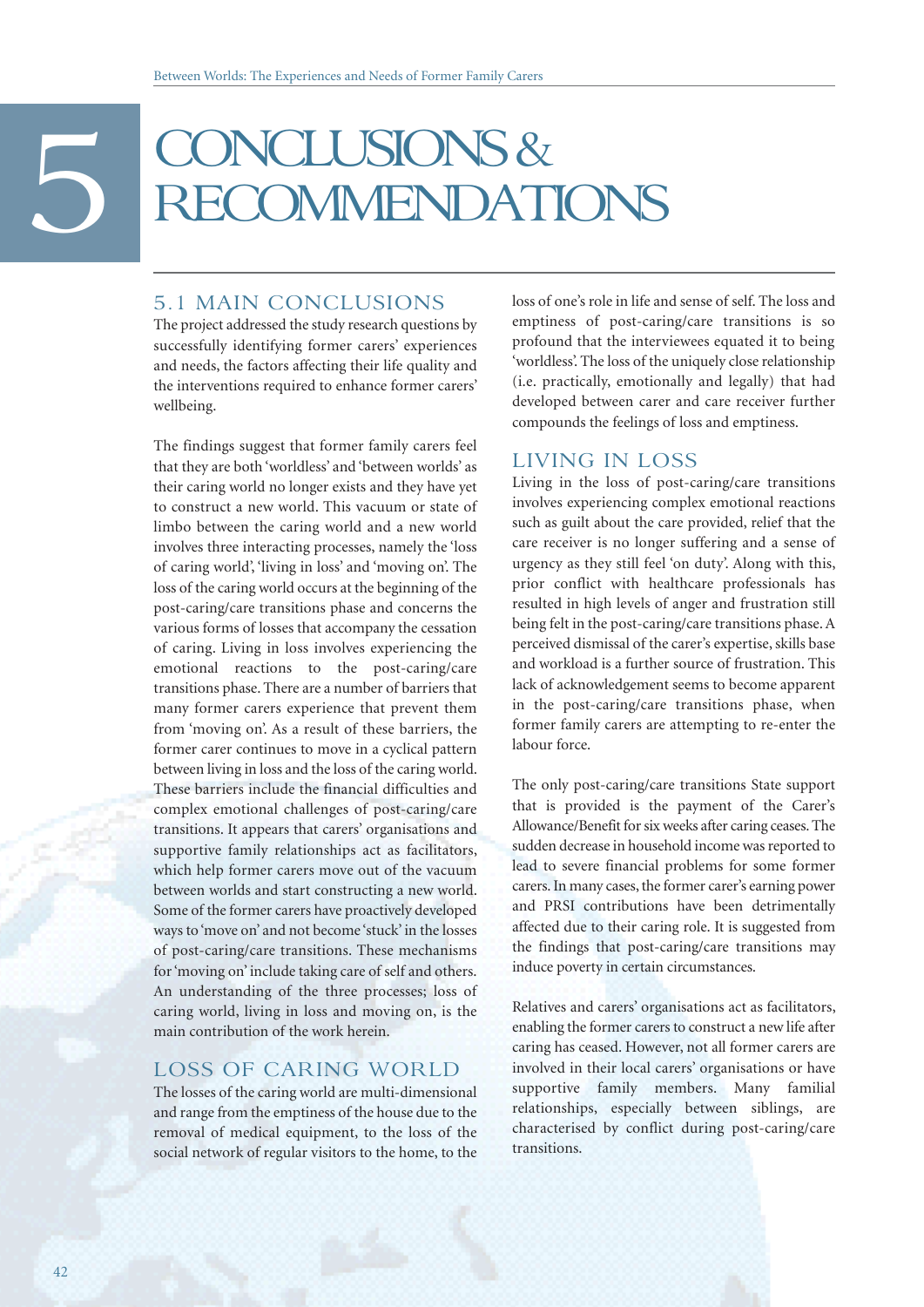#### MOVING ON

Some of the participants developed mechanisms to enable them to deal with the challenges of postcaring/care transitions and 'move on' to a new world. The various methods of caring for the self included proactively taking up activities in the community so as to 'keep busy'. Many of the interviewees indicated that 'getting out of the house' eased the postcaring/care transitions emptiness and prevented them from engaging in depressive thinking. Taking up new courses, reconnecting with old friends and engaging in hobbies are other ways that former carers reported managing the emptiness of post-caring/care transitions. Those who had spiritual beliefs found that they gained solace and comfort from these.

Another major theme was the tendency of former carers to take up new caring roles. These roles included mentoring members of the local carers' organisations, looking after grandchildren and becoming a professional carer. Some of those who became professional carers did so out of financial necessity. However, adopting these roles was viewed primarily as a means of 'keeping busy' and thereby coping with the losses of the post-caring/care transitions phase. Indeed, male carers reported on how they were forming social groups so as to help each other deal with the post-caring/care transitions phase. In conclusion, taking care of the self in postcaring/care transitions and taking up new caring roles were inter-related concepts and important contributors to moving on.

It was indicated by the data that the major needs of former carers centred on financial and complex emotional difficulties inherent in the post-caring/care transitions phase. Addressing these needs will usually help former carers 'move on' to a new world after they cease caring and so avoid getting 'stuck' in the losses of post-caring/care transitions.

#### 5.2 METHODOLOGICAL ISSUES

The sampling approach taken in this study meant that the participants were in some way linked or known to a carers' organisation. As such, these are not the most marginalised of former carers. Also, the majority of the interviewees were in the postcaring/care transitions phase due to the death of the care receiver. There was an under-representation of those undergoing post-nursing home placement and especially those going through a post-hospice

transition. However, most of the existing literature focuses on post-hospice and post-nursing home placement transitions, with a dearth of data on postcaring/care transitions experiences due to death. Perhaps here the bereaved carers were the easiest to identify for the study's gatekeepers as they are more clearly evident than other types of carers (i.e. postnursing home placement and post-hospice placement). Also, the 'post-death' carers might possibly have more time available than others to participate in the research study. Regardless, a new perspective has been added to the literature on former carers.

As opposed to having difficulties recruiting participants, the research team was inundated with potential interviewees willing to participate in the study. Most participants were happy to have someone to talk to about their experiences and to help improve the situation for other former carers. There is no term or label of 'post-caring/care transitions' in the general public discourse that former carers can apply to their current predicament. In a way, this study gave interviewees an opportunity to increase recognition of their post-caring/care transitions status.

#### 5.3 RECOMMENDATIONS 5.3A GENERAL STATE SUPPORT NEEDS

- The participants highlighted that there are currently no statutory health or social care services in place for former carers. This is a major gap in support services given the challenges inherent in post-caring/care transitions that are described in this report. Formal statutory support mechanisms aimed specifically at former carers need to be developed.
- A formalised system of support appears to be needed that would automatically come into play when the payment of the Carer's Allowance for a particular individual ceases. This would ensure that no marginalised former carer 'falls through the cracks' and should address: a) reducing the poverty trap into which carers fall in the postcaring/care transitions period, and b) reducing the risk of long-term unemployment as a consequence of opportunities lost due to extended caring years.
- Organisations such as those that are ageing focused and hospice organisations should be encouraged to explore ways of addressing the post-caring/care transitions experience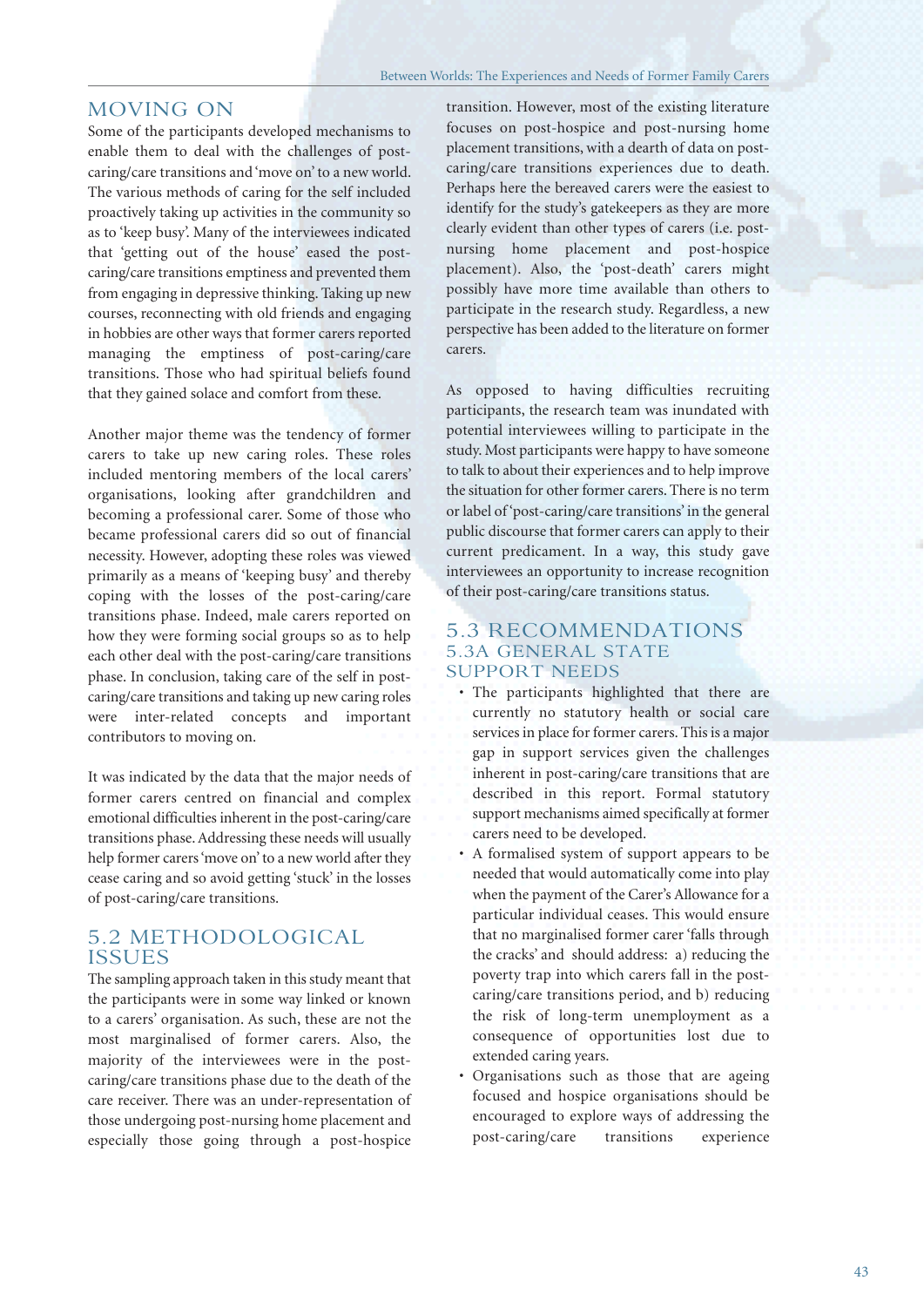specifically in respect of bereavement support and of raising awareness among statutory agencies. Specifically, there is a clear need for timely acknowledgement and notification of the death of the care receiver and the loss this represents for the carer.

#### 5.3B COMBATING POST-CARING/ CARE TRANSITIONS POVERTY

- Extension of the payment of the Carer's Allowance for longer than six weeks postcaring/care transitions should be considered. Six weeks may not be a sufficient amount of time to generate another source of income, given the negative impact that long-term caring can have on one's employability and earning power.
- There should be more flexibility in social welfare regulations for former carers, especially in relation to the status of married former carers, payment of the Respite Grant and entitlement to the Bereavement Grant. Special exceptions should be considered for former carers, as their ability to accumulate sufficient PRSI contributions has sometimes been compromised by their caring role.
- It is recommended that a career advice and employment support service, tailored specifically to the needs of former carers should be developed.

#### 5.3C INFORMATION PROVISION

- The findings indicated that former carers need some preparation for the cessation of caring. A health promotion and self-help toolkit might be distributed to carers during the final stages of caring. This information pack should detail:
	- What to expect in the post-caring/care transitions experience
	- Signposts on where to get help and advice, especially in relation to social welfare entitlements
	- Organisations, which co-ordinate volunteering and other opportunities for former carers to 'keep busy' and 'get out of the house'

#### 5.3D TAPPING INTO FORMER CARERS' SKILLS AND **EXPERTISE**

• Former carers have developed extensive knowledge of the health and social care services system and individual professionals in their

locality. Mechanisms are needed to utilise their wealth of untapped knowledge to help advise and guide current carers in their locality.

• Establishing a mentoring scheme should be considered where former carers could help guide current carers on their caring journey.

#### 5.3E MENTAL HEALTH ISSUES

- A major post-caring/care transitions need that emerged from this study is psychological support, in particular professional counselling and monitoring house calls to deal with the emptiness, loss, loneliness, guilt, 'clock-watching' and anger many reported experiencing.
- The support structures currently offered appear designed for female former carers and are not being accessed by male carers. Given that men represent 40% of carers the design of more appropriate supports should be considered. Men's own efforts (reported on here) to develop social support groups provide an ideal starting point.
- Conflict resolution supports should be available for former carers to better equip them to deal with conflictual family relationships that sometimes characterise the post-caring/care transitions phase.
- Interventions such as sessions on relaxation and stress management should also be available to combat the high levels of urgency, clockwatching and poor sleeping patterns evident at the beginning of post-caring/care transitions.

#### 5.3F COMBATING SOCIAL ISOLATION

- Community volunteers or former carers regularly calling into other former carers could help alleviate the feelings of emptiness, loss and loneliness characteristic of the post-caring/care transitions phase. This is also an ideal way to utilise the skills of former carers.
- Post-caring/care transitions support groups focused on post-caring/care transitions issues should be established.
- Although the level of computer use among former carers was not specifically discussed, many reported taking free computer classes. This suggests a possible strategy for reaching isolated former carers may be the establishment of a 'National Former Carers Network' using social networking strategies.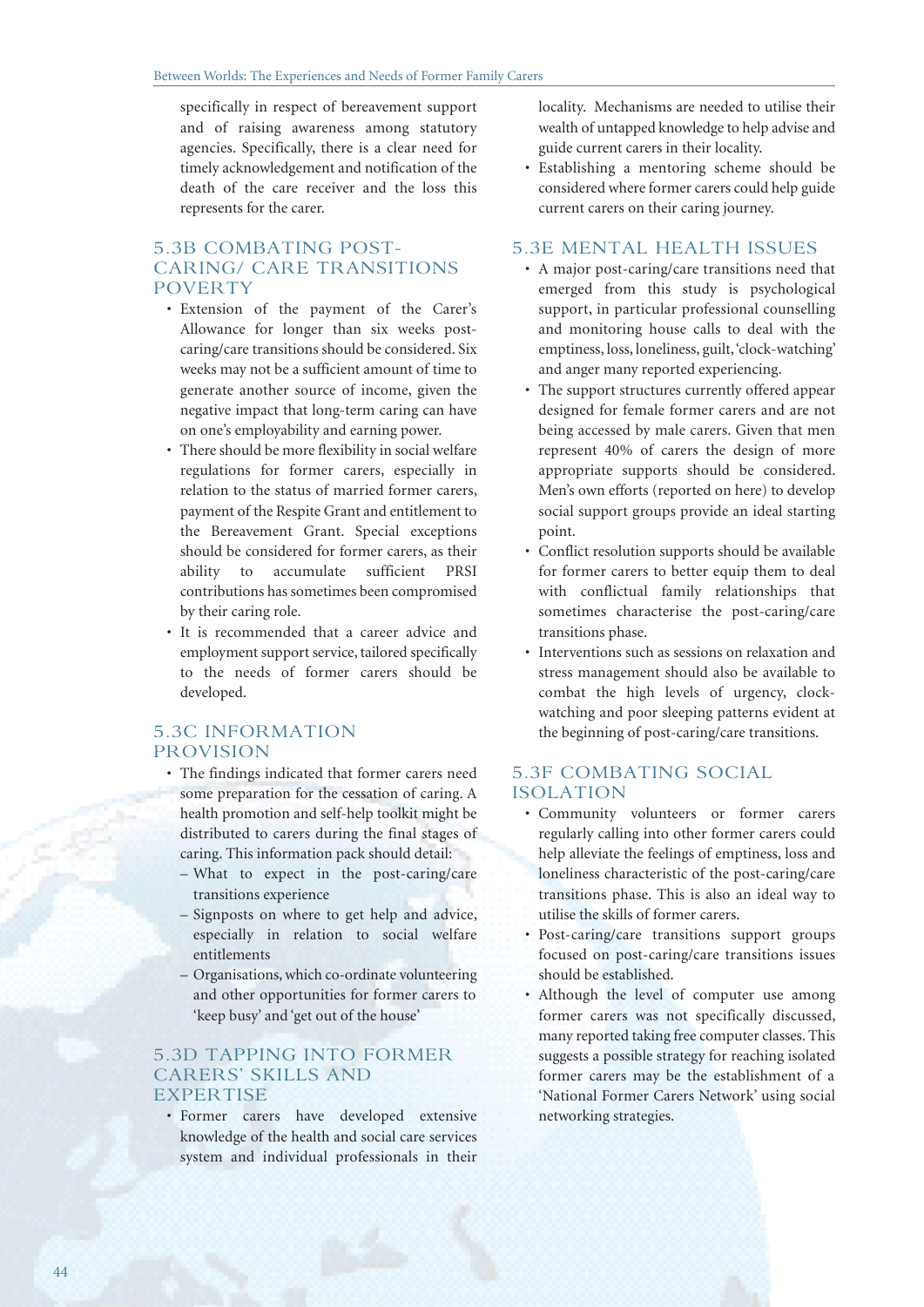#### 5.3G AWARENESS RAISING

- It is recommended that health and social care professionals receive additional education on the experiences and needs of both carers and former carers. Again, this would be an opportunity to utilise the skills of former carers.
- An awareness raising campaign on the psychological aspects of post-caring/care transitions should be aimed at General Practitioners. This will help them to be cognisant of these issues when a carer in their practice ceases caring.

#### 5.3H FURTHER RESEARCH

- Further research should attempt to access more marginalised former carers, in particular those who are not involved in any carers' organisations.
- The role of individual differences in former carers' ability to develop ways to care for self and others in post-caring/care transitions requires further examination. Personality factors such as self-esteem, self-efficacy, hardiness and resilience may influence the former carer's tendency to proactively engage in activities that help overcome the challenges of post-caring/care transitions.
- Future research should also focus on the development of post-caring/care transitions interventions. Such research would be best advanced by acknowledging former carers' knowledge and expertise, suggesting the adoption of action research approaches in such studies.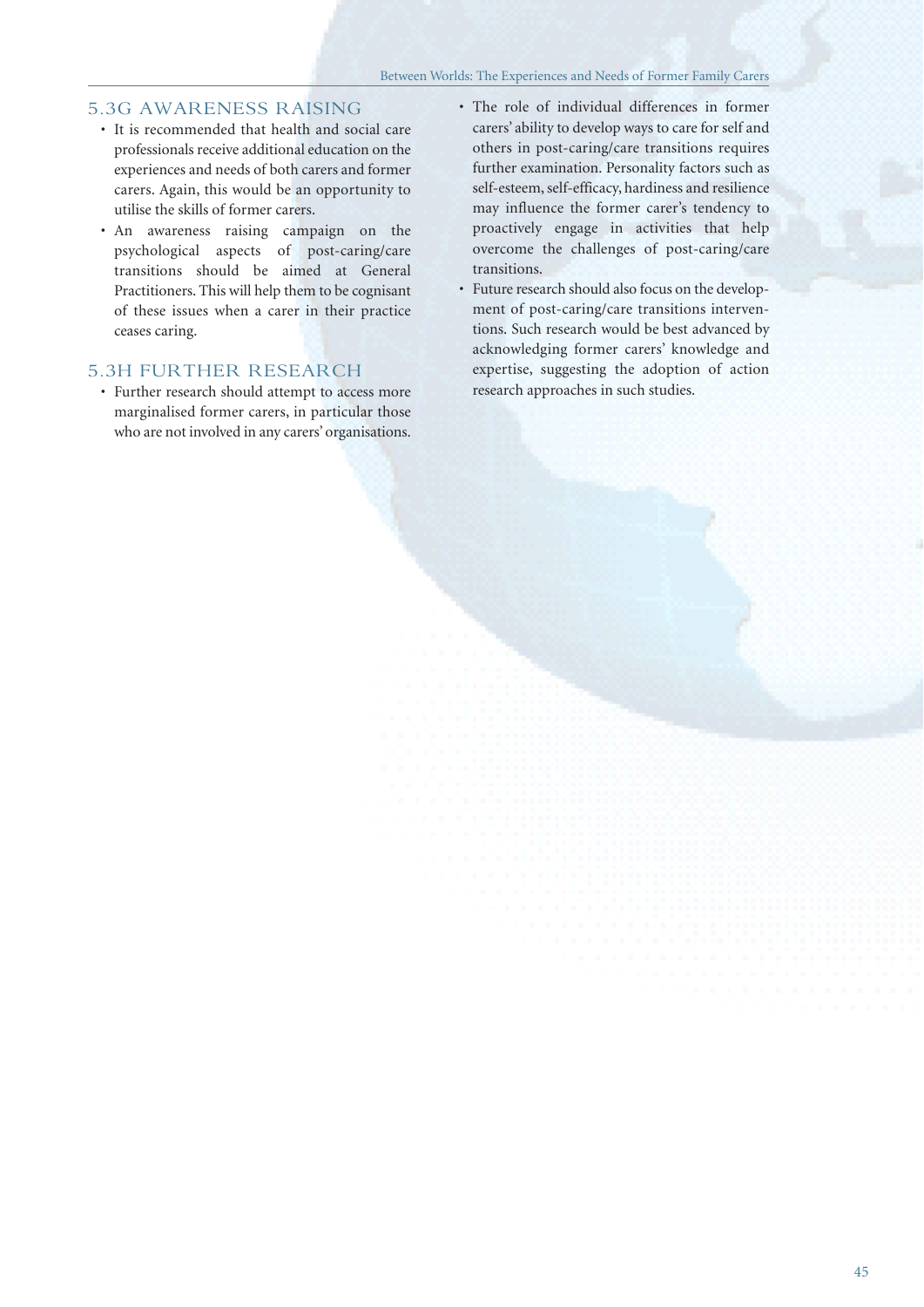## REFERENCE

Allen, D. (2000). Negotiating the role of expert carers on an adult hospital ward*. Sociology of Health & Illness, 22 (*2), 149-171.

Aneshensel, C.S., Botticello, A.L. & Yamamoto-Mitani, N. (2004). When caregiving ends: The course of depressive symptoms after bereavement. *Journal of Health & Social Behaviour, 45 (*4), 422-440.

Aneshensel, C.S., Pearlin, L.I., Mullan, J.T., Zarit, S.H. & Whitlatch, C.J. (1995). *Profiles in Caregiving: The Unexpected Career.* San Diego: Academic Press.

Argyle, E., Downs, M. & Tasker, J. (2010). Continuing to Care for People with Dementia. Dublin: The Alzheimer Society of Ireland.

Arksey, H. (2003). People into Employment: supporting people with disabilities and carers into work. *Health and Social Care in the Community, 11(*3), 283-292.

Bannister, C., Ballard, C., Lana, M., Fairbairn, A. & Wilcock, G. (1998). Placement of dementia sufferers in residential and nursing home care. *Age and Ageing, 27,* 189-193.

Becker, S. (2010) Young carers – messages from research for Ireland (Unpublished Conference Presentation). *The Carers Association National Conference Under the Radar – A Focus on Young Carers*. 7th May 2010: Croke Park Conference Centre, Dublin.

Bergman, E.J. & Haley, W.E. (2009). Depressive symptoms, social network, and bereavement service utilization and preferences among spouses of former hospice patients. *Journal of Palliative Medicine, 12 (*20), 170.

Blackwell, J., O'Shea, E., Moane, J. & Murray, P. (1992). *Care Provision and Cost Measurement: Dependent Elderly at Home and in Geriatric Hospitals.* Dublin: Economic & Social Research Institute.

Bond, M.J., Clark, M.S., & Davies, S. (2003). The quality of life of spouse dementia caregivers: changes associated with yielding to formal care and widow hood. *Social Science & Medicine, 57,* 2385-2395.

Brown, M. & Stetz, K. (1999). The labour of caregiving: A theoretical model of caregiving during potentially fatal illness. *Qualitative Health Research, 9(*2), 182-197.

Buhr, G.T., Kuchibhatla, M. & Clipp, E.C. (2006). Caregivers' reasons for nursing home placement: clues for improving discussions with families prior to the transition. *The Gerontologist, 46(*1), 52-61.

Care Alliance Ireland (2009). *Pre-budget Submission for Budget 2010 to the Department of Social and Family Affairs.* Dublin: Care Alliance Ireland.

Carers Association. (2008). *Listen To Carers: Report on a Nationwide Consultation with Carers.* Tullamore: The Carers Association.

Carers Association. (2009). *Carers in Ireland: A Statistical and Geographical Overview.* Tullamore: The Carers Association.

Carers Association. (2010a). *Protecting Ireland's Invisible Workforce: Submission to the Government of Ireland Budget 2011.* Tullamore: Carers Association.

Carers Association. (2010b). *Family Carers Receive 'Slap in the Face' in Budget 2011.* Tullamore: Carers Association Press Release.

Central Statistics Office. (2010). *Quarterly National Household Survey: Carers Module – Quarter 3 2009.* Dublin: Stationery Office.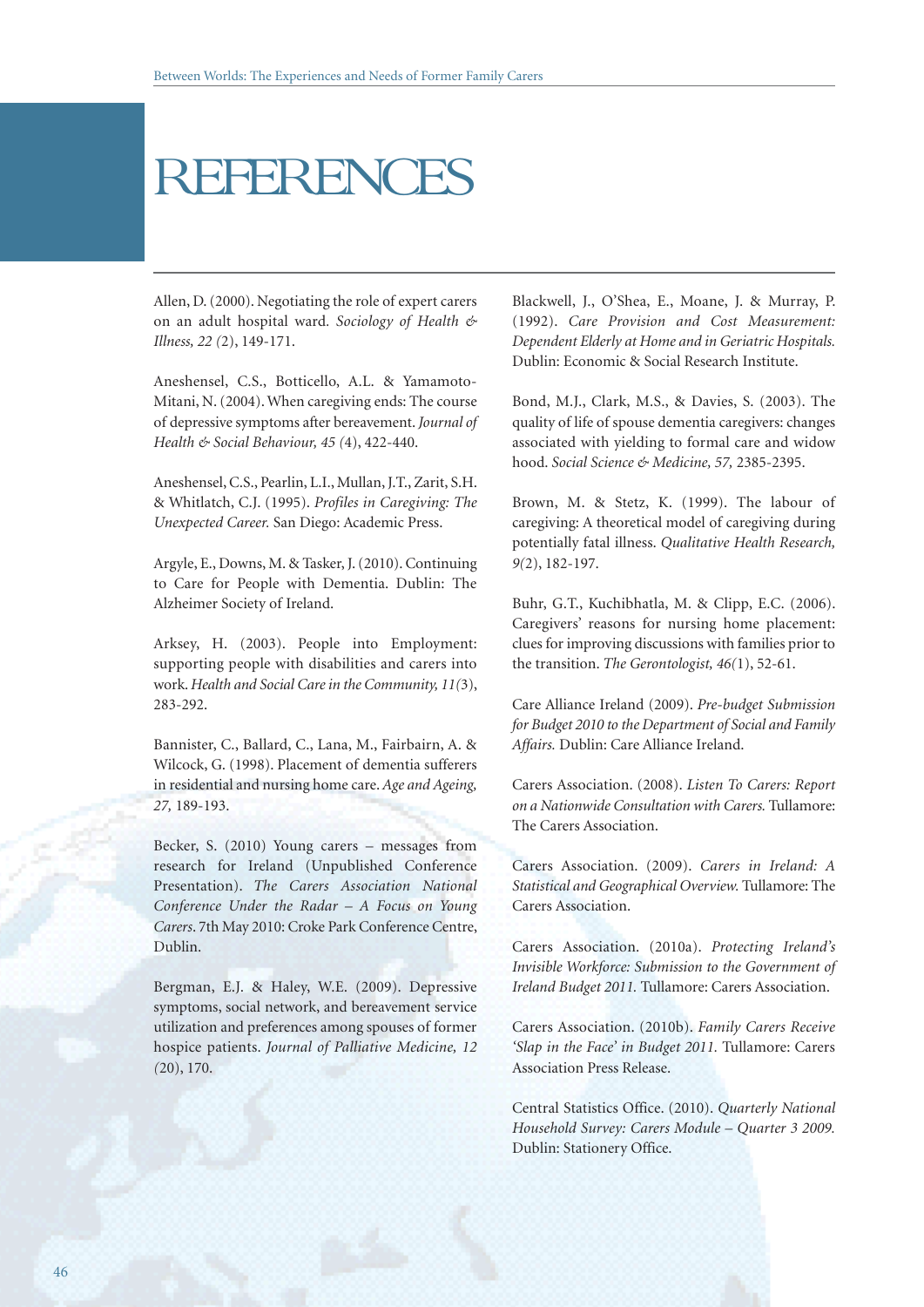Crabtree, B.F. & Miller, W.L. (1999). Using codes and code manuals: a template organizing style of interpretation. In Crabtree, B.F. & Miller, W.L. (Eds.). *Doing Qualitative Research. (2nd Ed.).* Thousand Oaks, Ca.: Sage Publications.

Davies, S. & Nolan, M. (2003). 'Making the best of things': relatives' experiences of decisions about carehome entry. *Ageing & Society, 23*, 429-450.

Davies, S. & Nolan, M. (2004). 'Making the move': relatives' experiences of the transitions to a care home. *Health & Social Care in the Community, 12(*6), 517-526.

Davies, S. & Nolan, M. (2006). 'Making it better': Selfperceived roles of family caregivers of older people living in care homes: A qualitative study. *International Journal of Nursing Studies, 43,* 281-291.

Denzin, N. & Lincoln, Y. (Eds.). (2003) *Strategies of Qualitative Inquiry*. (2nd Ed.). Thousand Oaks, CA: Sage Publications.

Department of Health & Children. (2008). *Tackling Chronic Disease: A Policy Framework for the Management of Chronic Diseases.* Dublin: The Stationery Office.

Equality Authority. (2005). *Implementing Equality for Carers.* Dublin: The Equality Authority.

Eriksson, H. & Sandberg, J. (2008). Transitions in men's caring identities: Experiences from homebased care to nursing home placement. *International Journal of Older People Nursing, 3,* 131-137.

Fahey, T. & Fields, C.A. (2008). *Families in Ireland: An Analysis of Patterns and Trends.* Dublin: The Stationery Office.

Field, D., Payne, S., Relf, M. & Reid, D. (2007). An overview of adult bereavement support in the United Kingdom: Issues for policy and practice. *Social Science and Medicine, 64(*2), 428-438.

Field, D., Reid, D., Payne, S. & Relf, M. (2004). A national postal survey of adult bereavement support in hospice and specialist palliative care services in the UK. *International Journal of Palliative Nursing, 10(*12), 569-576.

Field, D., Reid, D., Payne, S. & Relf, M. (2006). Evaluating adult bereavement support services provided by hospices: a comparative perspective on service provision. *International Journal of Palliative Nursing, 12(*7), 320-327.

Finnucane, P., Moane, G. & Tiernan, J. (1994). *Support Services for Carers of Elderly at Home.* Dublin: National Council on Ageing & Older People.

Fives, A., Kennan, D., Canavan, J., Brady, B. and Cairns, D. (2010) "If I can make their life a little easier, then I'm happy": Study of Young Carers in the Irish Population (Main Report), Office of the Minister for Children and Youth Affairs. Dublin: The Stationery Office.

Fjeltun, A.S., Henriksen, N., Norberg, A., Gilje, F. & Normann, H.K. (2009). Carers' and nurses' appraisals of needs of nursing home placement for frail older in Norway. *Journal of Clinical Nursing, 18,* 3079-3088.

Gaugler, J.E. & Holmes, H.H. (2003). Families' experiences of long-term care placement: Adaptation and intervention*. The Clinical Psychologist*, 7 (1), 32- 43.

Government of Ireland. (2001). *Primary Care: A New Direction.* Dublin: Stationery Office.

Government of Ireland. (2006). *Towards 2016, Ten-Year Framework Social Partnership Agreement 2006- 2015.* Dublin: Stationery Office.

Government of Ireland. (2007a). *Census 2006 Vol. 11: Disability, Carers & Voluntary Activities.* Dublin: Stationery Office.

Government of Ireland. (2007b). *National Action Plan for Social Inclusion 2007-2016.* Dublin: Stationery Office.

Government of Ireland. (2007c). *National Development Plan 2007-2013, Transforming Ireland.* Dublin: Stationery Office.

Government of Ireland. (2010). *Summary of 2011 Budget Measures & Policy Changes.* Dublin: Department of Finance.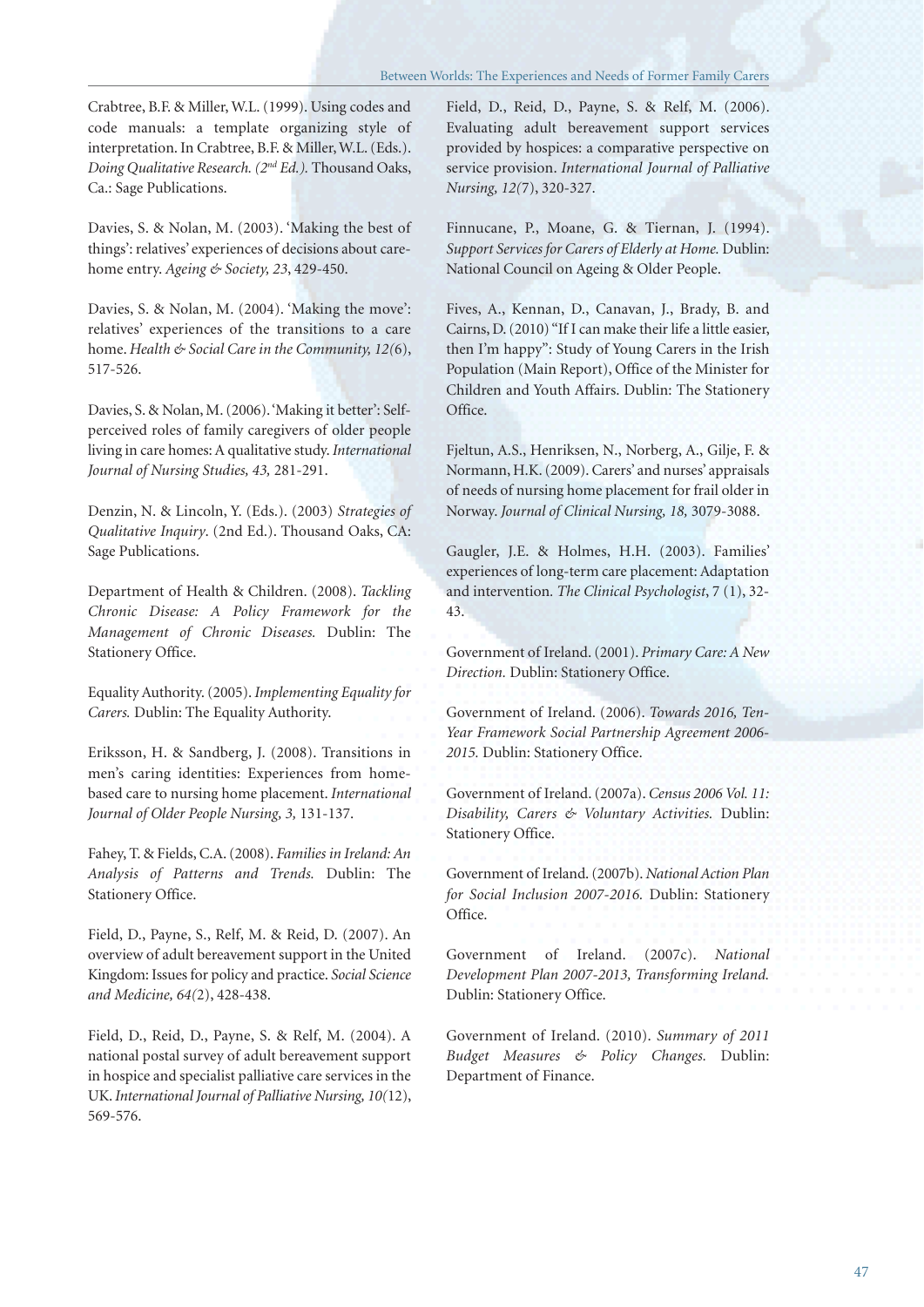Grande, G.E. & Ewing, G. (2009). Informal carer bereavement outcome: relation to quality of end of life support and achievement of preferred place of death. *Palliative Medicine, 23*, 248-256.

Haley, W.E., Allen, R.S. & Reynolds, S. (2002). Family issues in end-of-life decision making and end-of-life care. *American Behavioral Scientist, 46(*2), 284-298.

Hirst, M. (2005). Carer distress: A prospective, population-based study. *Social Science & Medicine, 61*, 697-708.

Hudson, P. & Payne, S. (2009). *Family Carers in Palliative Care: A Guide for Health and Social Care Professionals.* Oxford: Oxford University Press.

Hynes, G., Stokes, A. & McCarron, M. (2008). *Informal Care-giving in Advanced COPD: Lay Knowledge and Experience.* Report. Dublin: School of Nursing & Midwifery, Trinity College Dublin.

Jenkinson, A. (2004). *Past Caring: The Beginning and Not the End.* Leominister: Polperro Heritage Press.

Joint Oireachtas Committee on Social & Family Affairs. (2003). *Review of the Position of Full-time Carers.* Dublin: The Stationery Office.

Keefe, J. & Fancey, P. (2000). The care continues: Responsibility for elderly relatives before and after admission to a long term care facility. *Family Relations, 49,* 235-244.

Kellett, U.M. (1998). Meaning-making for family carers in nursing homes. *International Journal of Nursing Practice, 4,* 113-119.

Kellett, U.M. (1999). Transition in care: family carers' experience of Nursing Home Placement. *Journal of Advanced Nursing, 29(*6), 1474-1481.

King, N. (2004). Using templates in the thematic analysis of text. In C. Cassell, & G. Symon, (Eds.). *Essential Guide to Qualitative Methods in Organizational Research.* London: Sage.

Kong, E. (2008). Family caregivers of older people in nursing homes. *Asian Nursing Research, 2(*4), 195- 207.

Larkin, M. (2009). Life after caring: the postcaring/care transitions experiences of former carers. *British Journal of Social Work, 39,* 1026-1042.

Lewis, L. & Meredith, B. (1988). *Daughters Who Care.* London: Routledge.

Lindgren, C.L. (1993). The caregiver career. *Journal of Nursing Scholarship, 25 (*3), 214-219.

Lundman, B. & Jansson, L. (2007). The meaning of living with a long-term disease. To revalue and be revalued. *Journal of Nursing and Healthcare of Chronic Illness. 16, (*7b), 109-115.

McLaughlin, E. & Ritchie, J. (1994). Legacies of caring: the experiences and circumstances of excarers. *Health & Social Care, 2,* 241-253.

Means, R., Richards, S. & Smith, R. (2003). *Community Care: Policy and Practice.* London: Macmillan Press.

Nolan, M. & Hudson, R. (2009). Family and palliative care in care homes for older people. In P. Hudson, & S. Payne (Eds.). *Family Carers in Palliative Care: A Guide for Health and Social Care Professionals.* (pp 169-189). Oxford: Oxford University Press.

Nolan, M., Lundh, U., Grant, G. & Keady, J. (2003). *Partnerships in Family Care: Understanding the Caregiving Career.* Maidenhead: Open University Press.

Noonan, A.E., Tennstedt, S.L. & Rebelsky, F.G. (1999). Getting to the point: Offspring caregivers and the nursing home decision. *Journal of Gerontological Social Work, 31(*3), 5-27.

O'Brien, F. (2009). *Family Carers Health Survey.* Tullamore: Carers Association.

O'Connell, C., Finnerty, J. & Egan, O. (2008). *Hidden Voices: An Exploratory Study of Young Carers in Cork.* Dublin: Combat Poverty Agency.

O'Connor, J. & Ruddle, H. (1988). *Caring for the Elderly: A Study of Carers at Home and in the Community.* Dublin: National Council for Ageing and Older People.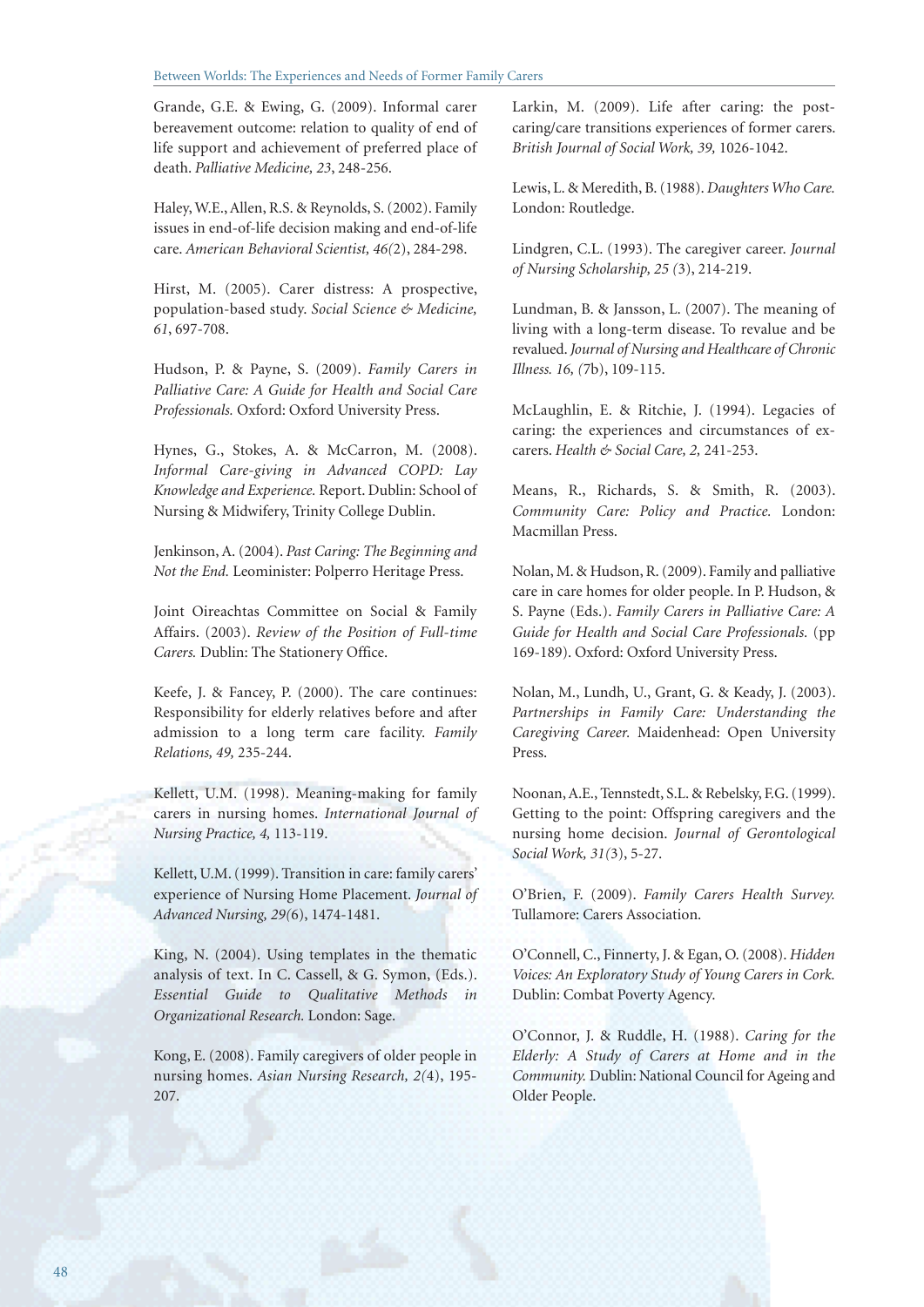O'Donoghue, M. (2003). *Report on Carers.* Clare: Eiri Corca Baiscinn.

O'Sullivan, L. (2008). *Health & Well-being of Family Carers in Ireland: Results of a Survey of Recipients of Carers Allowance.* Dublin: Combat Poverty Agency.

Payne, S. & Rolls. L. (2009) Support for bereaved family carers. In P. Hudson, & S. Payne (Eds.). *Family Carers in Palliative Care: A Guide for Health and Social Care Professionals.* (pp 257-275). Oxford: Oxford University Press.

Pearson, A., Nay, R. & Taylor, B. (2003). Relatives' experiences of nursing home entry. In M. Nolan, U. Lundh, G. Grant, & J. Keady, (Eds.). *Partnerships in Family Care*. (pp 183-198). Maidenhead: Open University Press.

Ruddle, H. & O'Connor, J. (1993). *Caring Without Limits? Sufferers of Dementia/Alzheimer's Disease: A Study of their Carers.* Dublin: The Alzheimer's Society of Ireland.

Sandberg, J., Lundh, U. & Nolan, M. (2003). Placing a spouse in a care home for older people: (re) constructing roles and relationships. In M. Nolan, U. Lundh, G. Grant, & J. Keady, (Eds.).*Partnerships in Family Care* (pp 199-217). Maidenhead: Open University Press.

Sandberg, J., Nolan, M. & Lundh, U. (2002a). Moving into a care home: the role of adult children in the placement process. *International Journal of Nursing Studies, 39(*3), 353-362.

Sandberg, J., Nolan, M. & Lundh, U. (2002b). 'Entering a new world': empathic awareness as the key to positive family/staff relationships in care homes. *International Journal of Nursing Studies, 39(*5), 507- 515.

Stokes, A. (2009). *The Caring Reality of Family Carers: An Exploration of the Health Status of Family Carers of People with Parkinson's Disease.* Dublin: Care Alliance Ireland & The Parkinson's Association of Ireland.

Timonen, V. (2008). *Ageing Societies: A Comparative Introduction.* Maidenhead: Open University Press.

Vlachantoni, A. (2010). The demographic characteristics and economic activity patterns of carers over 50: Evidence from the English Longitudinal Study of Ageing. *Population Trends*, *141,* 54-76.

Wackerbarth, S. (1999). What decisions are made by family caregivers? *American Journal of Alzheimer's Disease and Other Dementias, 14(*2), 111-119.

Williams, S.J. (1993). *Chronic Respiratory Illness*. London: Routledge.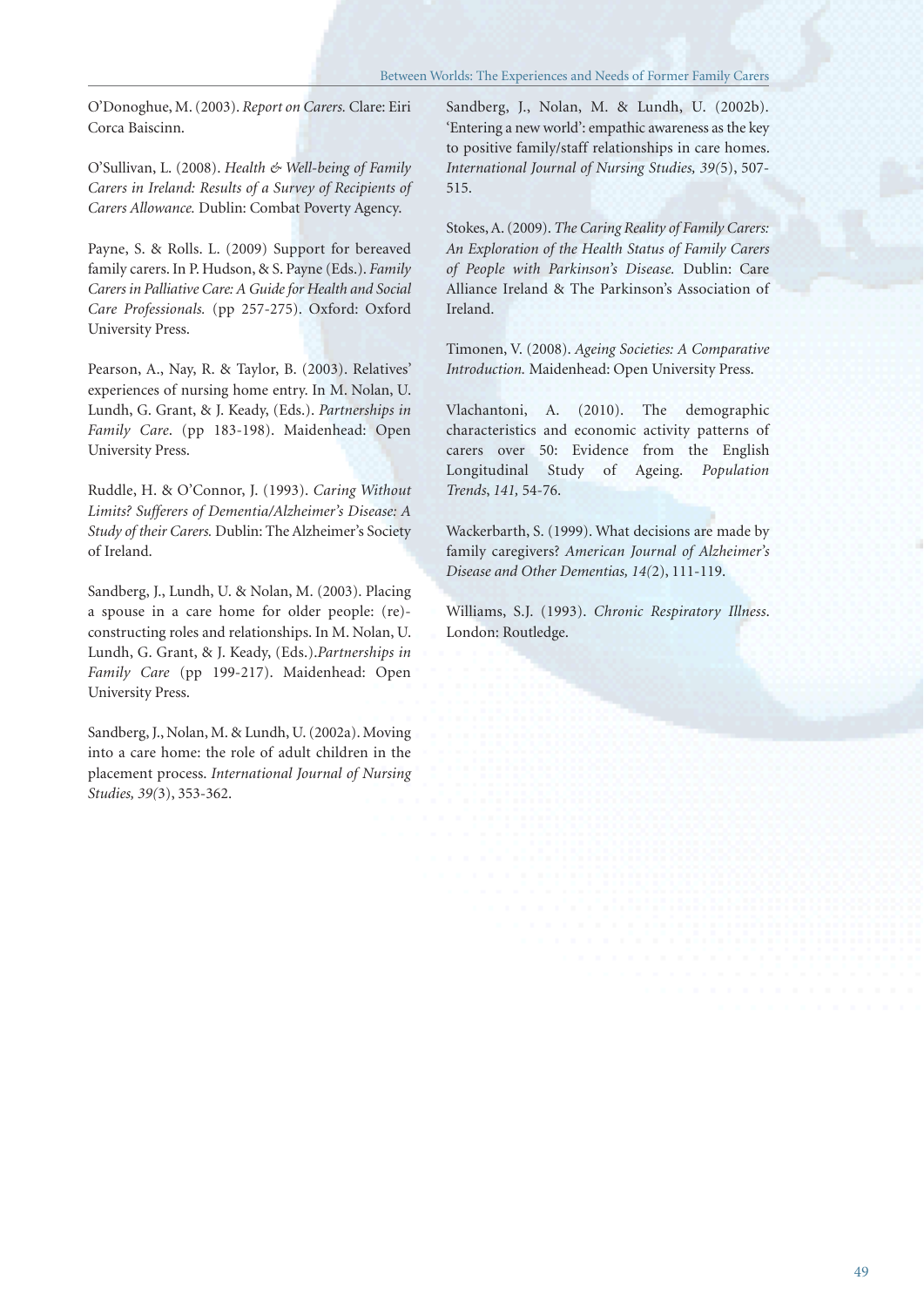### APPENDIX ONE INTERVIEW GUIDE

#### OPENING QUESTIONS:

- Tell me what life is like for you since you stopped caring for your family member at home and/or
- How do you think ceasing caring at home has affected your life?

#### EXPERIENCE OF CARING/TRANSITION:

- Could you please tell me what caring in the home was like for you?
- Place of death hospice vs hospital death
- What happened immediately after the death/placement?
- When did contact with HSE/social welfare services stop?
- Do you think you were prepared for life after caring?

what would have helped?

#### NEEDS:

- How would you compare your life now with your life while you were caring for your family member?
- How would you describe your needs since you are no longer caring for…?
- What is your typical day like now compared to in the past?
- What do you do to occupy your time?
- How do you feel about the fact that you are no longer caring at home?
- What do you think the future holds for you?
- What do you think lies ahead for you in the coming years?
- How would you describe your own health?
- What factors do you see as impacting on your own health?

#### OTHER PROBES

- Loss of identity
- Fill the gap/void in daily routine
- Deal with loneliness & isolation
- Deal with complex emotions guilt/loss/relief/ anger
- Financial issues
- Moving on with own life
- Information needs
- Physical health difficulties

#### FACTORS AFFECTING QUALITY OF LIFE

- What do you think affects (how you enjoy) your life now?
- What makes you happy/sad these days?
- Do you get any help from family/friends/ neighbours/church/government depts.?
- Do you have any hobbies or interests?

#### OTHER PROBES

- Family (including extended family)
- Friends/neighbours
- Community support
- Carers' organisations
- Recognition of hard work from State/HSE
- Employers support (if caring part-time)
- Religious organisations
- Hobbies/interests

#### INTERVENTIONS

- Could you tell me what is your experience of support since you stopped caring?
- What do you think would help you?
- What types of support would be helpful to you immediately after you stopped caring?
- What types of support would be helpful to you now?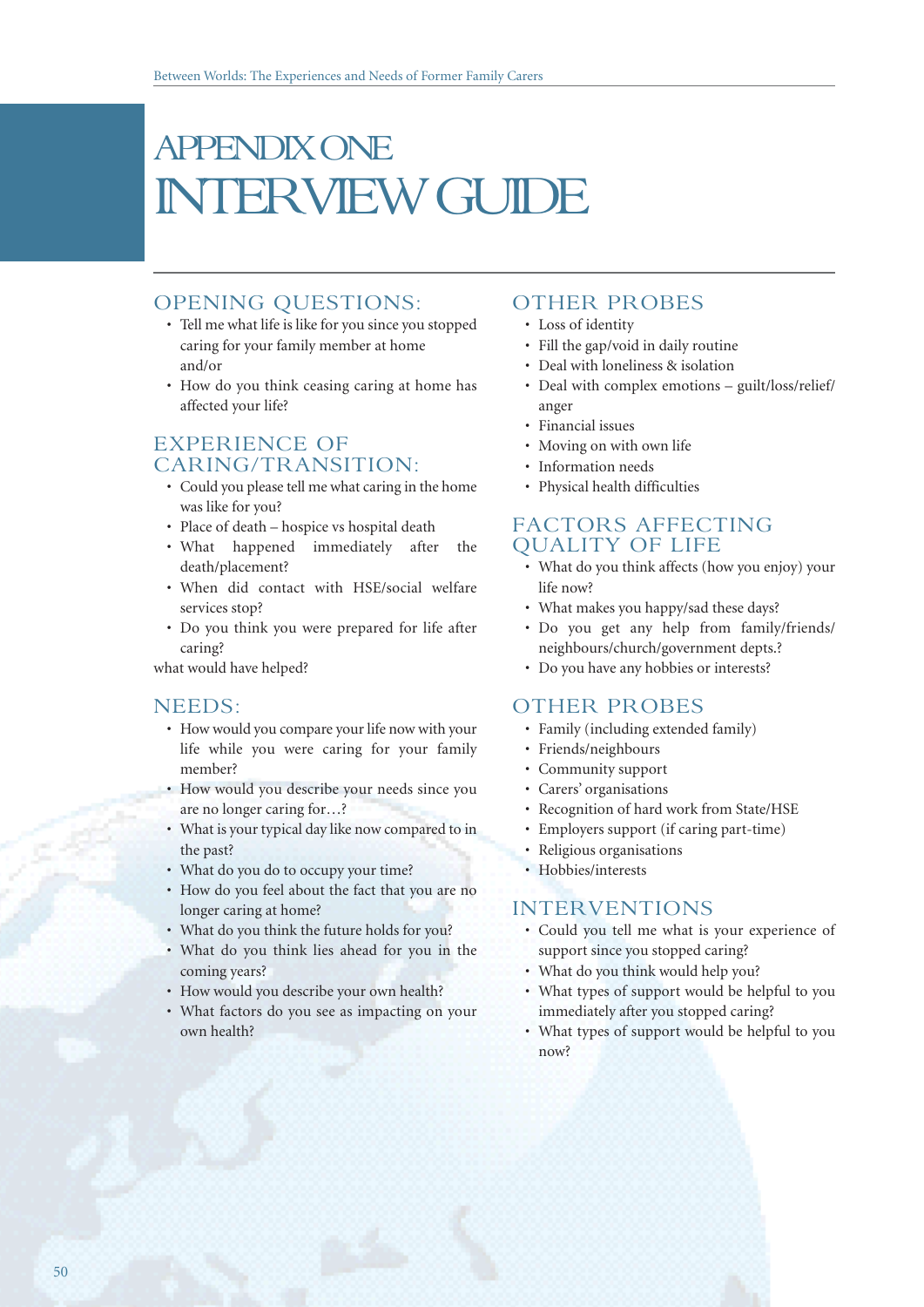#### OTHER PROBES

- Information
- Preparation for post-caring phase
- Carers' organisations
- Financial support
- Return-to-work issues (gender issues?)
- Education & retraining opportunities
- Becoming a mentor for other carers
- Counselling

#### PARTICULAR TRANSITIONS

• Different needs/factors/interventions

#### NURSING HOME/HOSPICE PLACEMENT

- negotiation with care staff
- new relationship with relative guilt
- new caring routine/role

Some carers will have gone through 2 transitions – e.g. Nursing home followed by death

#### CONCLUSION TO THE INTERVIEW:

\*\*\*Make sure to ask the participant before concluding interview if they have anything further to add on any of the issues raised, or perhaps they felt that certain topics were not included in discussion.

- Explain how/when/where interview data will be stored and disposed of
- Answer any questions the participant raises
- Remind the participant that a copy of the interview transcript will be sent to them if they wish
- Check participant wellbeing
- Thank participants for their involvement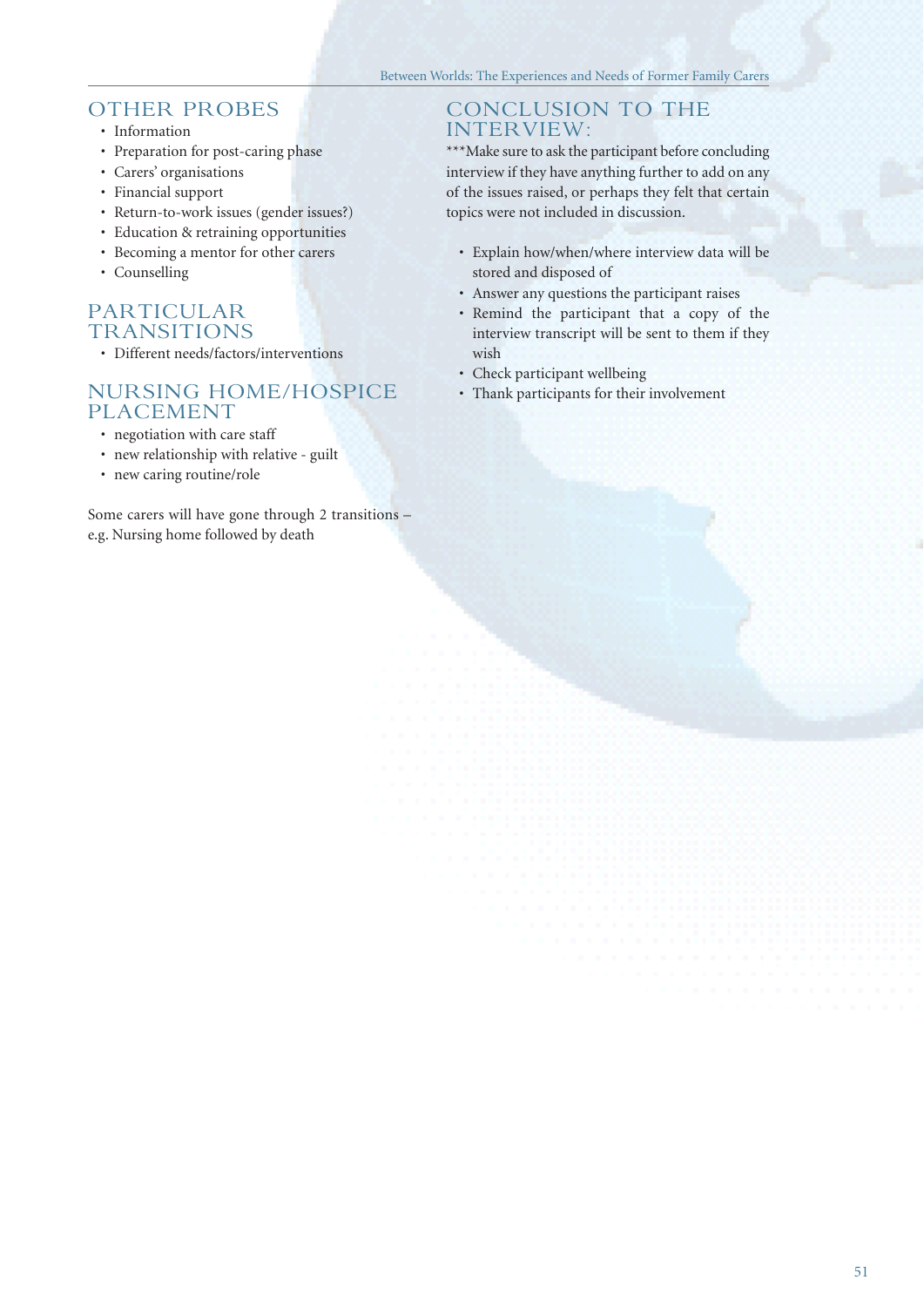## APPENDIX TWO FINAL TEMPLATE

#### 1. RELATIONSHIP OF EXCLUSIVITY

#### • emotional

- practical (intimate care etc)
- legal

#### 2. KNOWING WHAT'S BEST

- advocate
- protector

#### 3. RECOGNITION

- of doing a good job
- legitimacy of role
- good person

#### 4. CONFLICT

- family conflict
- conflict with professionals

#### 5. EMOTIONAL RESPONSES TO CEASING CARING

- relief
- sadness
- loneliness/sense of loss
- guilt
- anxiety/inability to sleep
- happiness
- anger
- shock

#### 6. IMPACT OF CARING ON SELF

- physical health
- psychologically
- psychological abuse of carer
- socially

#### 7. CARING FOR SELF IN POST-CARING

• comfort from spiritual beliefs

#### 8. INTERACTION WITH HEALTH & SOCIAL CARE SERVICES

#### 9. SUPPORT

- practical support
- financial support
- carer group support
- family support
- friends support
- health services support
- social care support
- workplace support
- emotional support

#### 10. TAKING UP NEW CARING ROLES

- professional caring
- informal caring

#### 11. NURSING HOME **TRANSITION**

- attitudes towards Nursing Homes
- experiences of Nursing Home Placement

#### 12. EXPERIENCES OF HOSPICE CARE